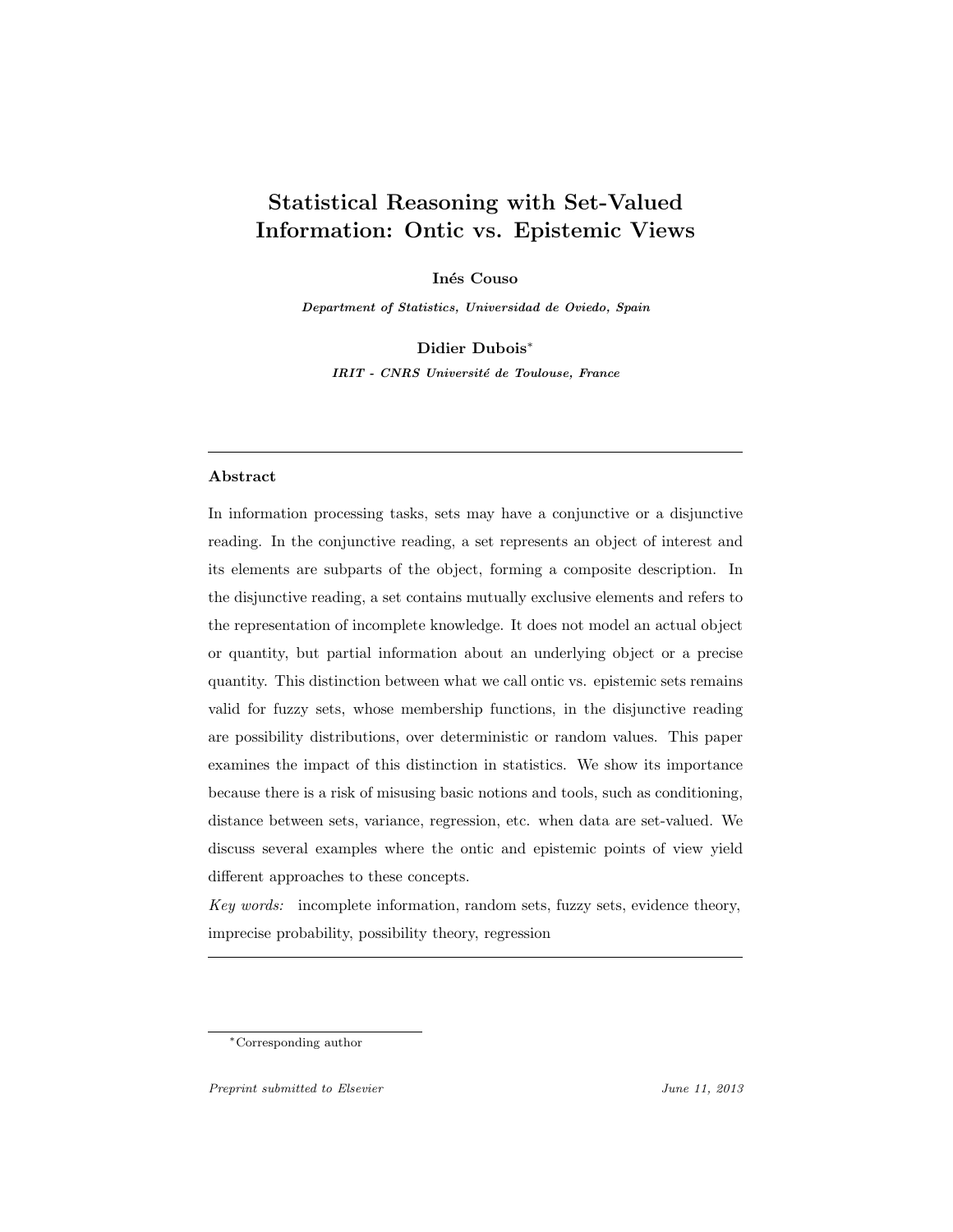# 1. Introduction

Traditional views of engineering sciences aim at building a mathematical model of a real phenomenon, via a data set containing observations of the concerned phenomenon. This mathematical model is approximate in the sense that it is a simplified abstraction of the reality it intends to account for, but it is often precise, namely it typically takes the form of a real-valued function that represents, for instance, the evolution of a quantity over time. Approaches vary according to the class of functions used. The oldest and most common class is the one of linear functions, but a lot of works dealing with non-linear models have appeared, for instance and prominently, using neural networks and fuzzy systems. These two techniques for constructing precise models have been merged to some extent due to the great similarity between the mathematical account of fuzzy rules and neurons, and their possible synergy due to the joint use of linguistic interpretability of fuzzy rules and learning capabilities of neural nets [9]. While innovative with respect to older modeling techniques, these methods remain in the traditional school of producing a simplified and imperfect substitute of reality as observed via precise data.

Besides, there also exists a strong tradition of accounting for the non deterministic aspect of many real phenomena subject to randomness in repeated experiments, including the noisy environment of measurement processes. Stochastic models enable to capture the general trends of populations of observed events through the use of probability distributions having a frequentist flavor. The probability measure attached to a quantity then reflects its variability through observed statistical data. Again in this approach, a stochastic model is a precise description of variability in physical phenomena.

More recently, with the emergence of Artificial Intelligence, but also in connection with more traditional human-centered research areas like Economics, Decision Analysis and Cognitive Psychology, the concern of reasoning about knowledge has emerged as a major paradigm [43]. Representing knowledge requires a logical language and this approach has been mainly developed in the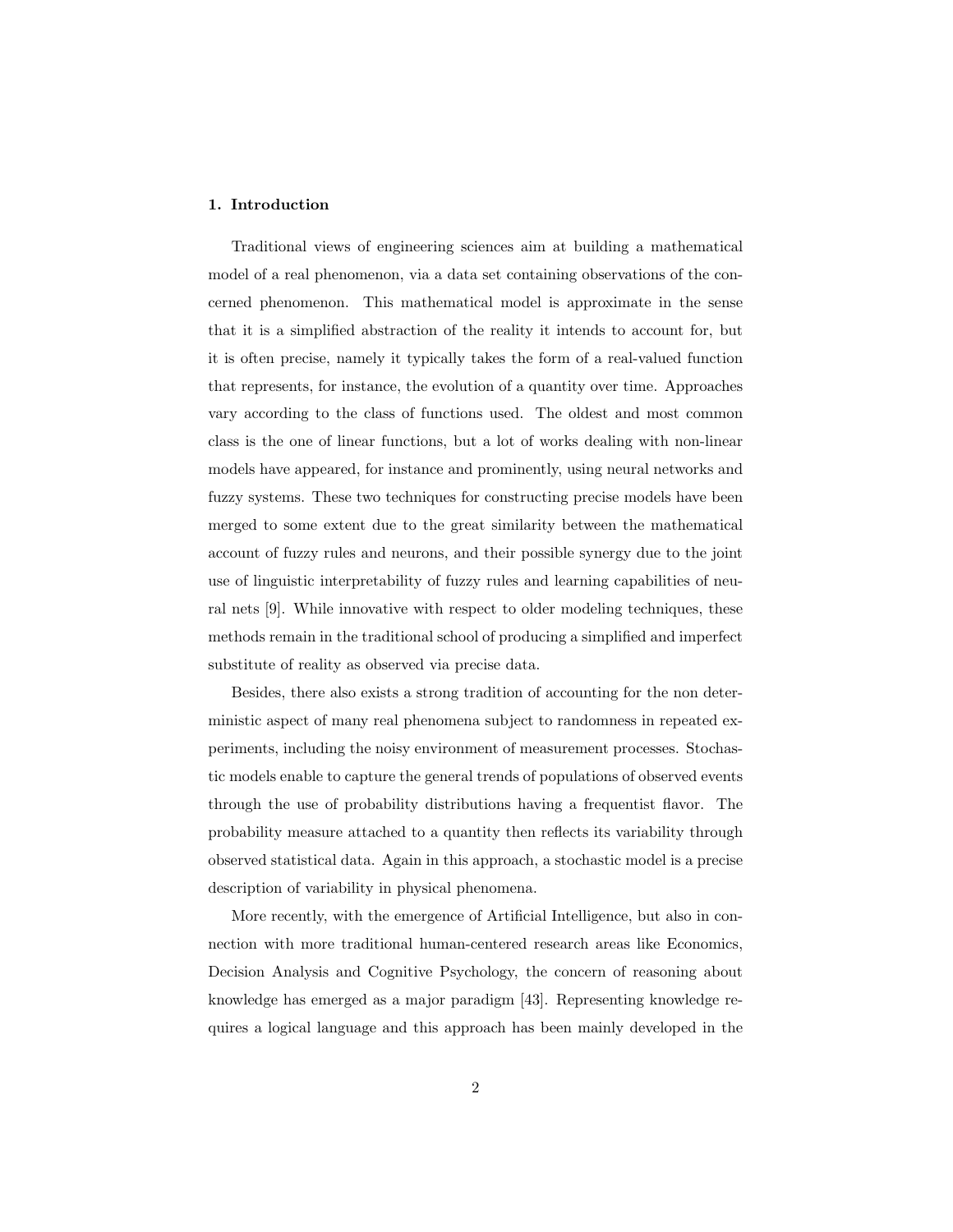framework of classical or modal logic, due to the long philosophical tradition in this area. Contrary to the numerical modeling tradition, such knowledgebased models are most of the time tainted with incompleteness: a set of logical formulae, representing an agent's beliefs is seldom complete, that is, cannot establish the truth or falsity of any proposition. This sensitivity to incomplete information in Artificial Intelligence has strongly affected the development of new uncertainty theories [32], and has led to a critique of the Bayesian stance viewing probability theory as a unique framework for the representation of belief that mimics the probabilistic account of variability.

These developments question traditional views of modeling as representing reality independently of human perception and reasoning. They suggest a different approach where mathematical models should also account for the cognitive limitations of our observations of reality. In other words, one might think of developing the epistemic approach to modeling. We call ontic model a precise representation of reality (however inaccurate it may be), and epistemic model a mathematical representation both of reality and the knowledge of reality, that explicitly accounts for the limited precision of our measurement capabilities. Typically, while the output of an ontic model is precise (but possibly wrong), an epistemic model delivers an imprecise output (hopefully consistent with the reality it accounts for). An epistemic model should of course be as precise as possible, given the available incomplete information, but it should also be as plausible as possible, avoiding unsupported arbitrary precision.

This position paper  $<sup>1</sup>$  discusses epistemic modeling in the context of set-</sup> based representations, and the mixing of variability and incomplete knowledge as present in recent works in fuzzy set-valued statistics. The outline of the paper is as follows. In Section 2, we discuss the use of sets for the representation of epistemic states as opposed to the representation of objective entities. Then in

<sup>&</sup>lt;sup>1</sup>An expanded version of a first draft (by the second author) that is part of the COST702 final report published by Springer as an edited volume entitled "Towards Advanced Data Analysis by Combining Soft Computing and Statistics", edited by C. Borgelt, et al. Studies in Fuzziness and Soft Computing Volume 285, 2013.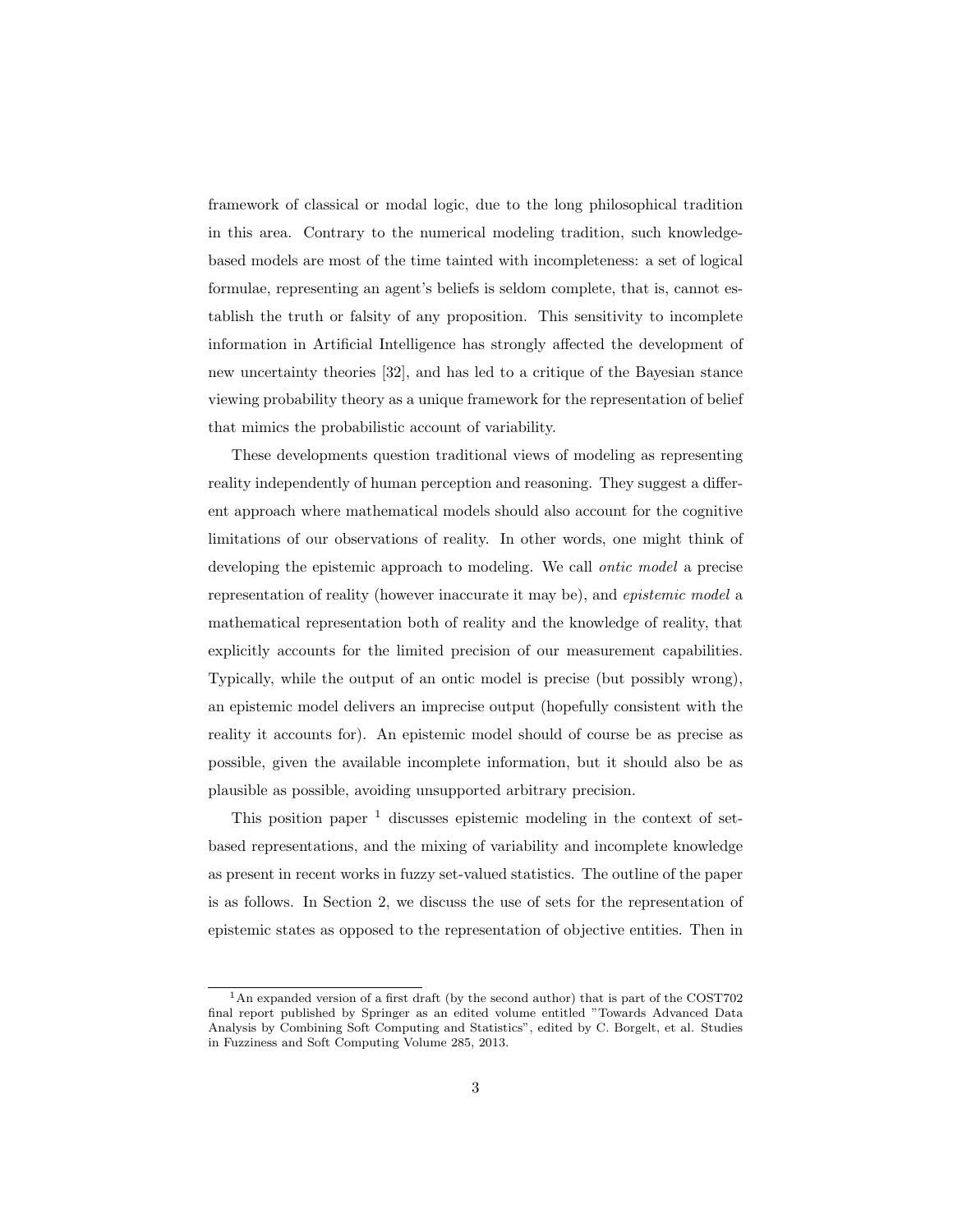Section 3 we draw the consequences of this discussion in the theory of random sets, laying bare three approaches relying on the same mathematical tool. In Section 4, we show that the distinction drawn between epistemic and ontic random sets affects the practical relevance of formal definitions one can pose in the random set setting. It is shown that notions of conditioning, independence and variance differ according to the adopted point of view. The consequences of this distinction in the way interval regression problems can be posed are briefly discussed in Section 5.2. Finally, Section 6 carries the distinction between ontic and epistemic sets over to fuzzy sets, and, more briefly, to random fuzzy sets.

#### 2. Ontic vs. epistemic sets

A set S defined in extension, is often denoted by listing its elements, say, in the finite case  $\{s_1, s_2, \ldots, s_n\}$ . As pointed out in a recent paper [33] this representation, when it must be used in applications, is ambiguous. In some cases, a set represents a real complex lumped entity. It is then a conjunction of its elements. It is a precisely described entity made of subparts. For instance, a region in a digital image is a conjunction of adjacent pixels; a time interval spanned by an activity is the collection of time points where this activity takes place. In other cases, sets are mental constructions that represent incomplete information about an object or a quantity. In this case, a set is used as a disjunction of possible items, or of values of this underlying quantity, one of which is the right one. For instance I may only have a rough idea of the birth date of the president of some country, and provide an interval as containing this birth date. Such an interval is the disjunction of mutually exclusive elements. It is clear that the interval itself is subjective (it is my knowledge), has no intrinsic existence, even if it refers to a real fact. Moreover this set is likely to change by acquiring more information. The use of sets representing imprecise values can be found for instance in interval analysis [55]. Another example is the set of models of a proposition in logic, or a propositional knowledge base: only one of them reflects the real situation; this is reflected by the DNF form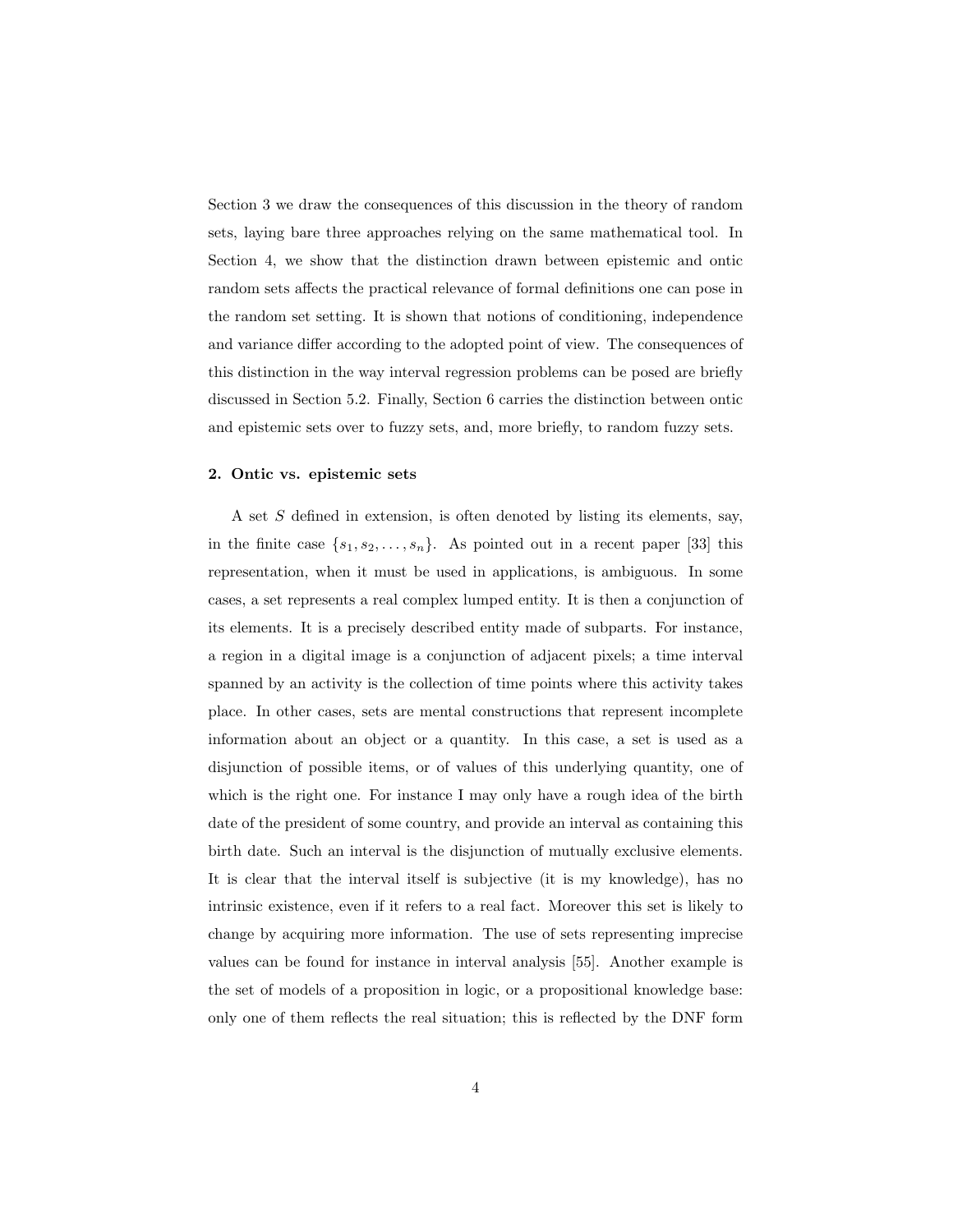of a proposition, i.e., a disjunction of its models, each of which is a maximal conjunction of literals.

Sets representing collections C of elements forming composite objects will be called *conjunctive*; sets  $E$  representing incomplete information states will be called disjunctive. A conjunctive set is the precise representation of an objective entity (philosophically it is a *de re* notion), while a disjunctive set only represents incomplete information (it is *de dicto*). We also shall speak of *ontic* sets, versus epistemic sets, in analogy with ontic vs. epistemic actions in cognitive robotics [44]. An ontic set C is the value of a set-valued variable  $X$  (and we can write  $X = C$ ). An epistemic set E contains the ill-known actual value of a pointvalued quantity x and we can write  $x \in E$ . A disjunctive set E represents the epistemic state of an agent, hence does not exist per se. In fact, when reasoning about an epistemic set it is better to handle a pair  $(x, E)$  made of a quantity and the available knowledge about it.

A value s inside a disjunctive set  $E$  is a possible candidate value for  $x$ , while elements outside  $E$  are considered impossible. Its characteristic function can be interpreted as a possibility distribution [78]. This distinction between conjunctive and disjunctive sets was already made by Zadeh [79] distinguishing between set-valued attributes (like the set of sisters of some person) from illknown single-valued attributes (like the unknown single sister of some person). The study of incomplete conjunctive information (whose representation requires a disjunctive set of conjunctive sets) was carried out quite early and can be found in papers by Yager [75] and Dubois and Prade [29]. More recently Denoeux et al. [21] have proposed an approach to formalize uncertain conjunctive information using belief functions.

An epistemic set  $(x, E)$  does not necessarily account for an ill-known deterministic value. An ill-known quantity may be deterministic or stochastic. For instance, the birth date of a specific individual is not a random variable even if it can be ill-known. On the other hand, the daily rainfall in a specific place is a stochastic variable that can be modelled by a probability distribution. An epistemic set then captures in a rough way information about a population via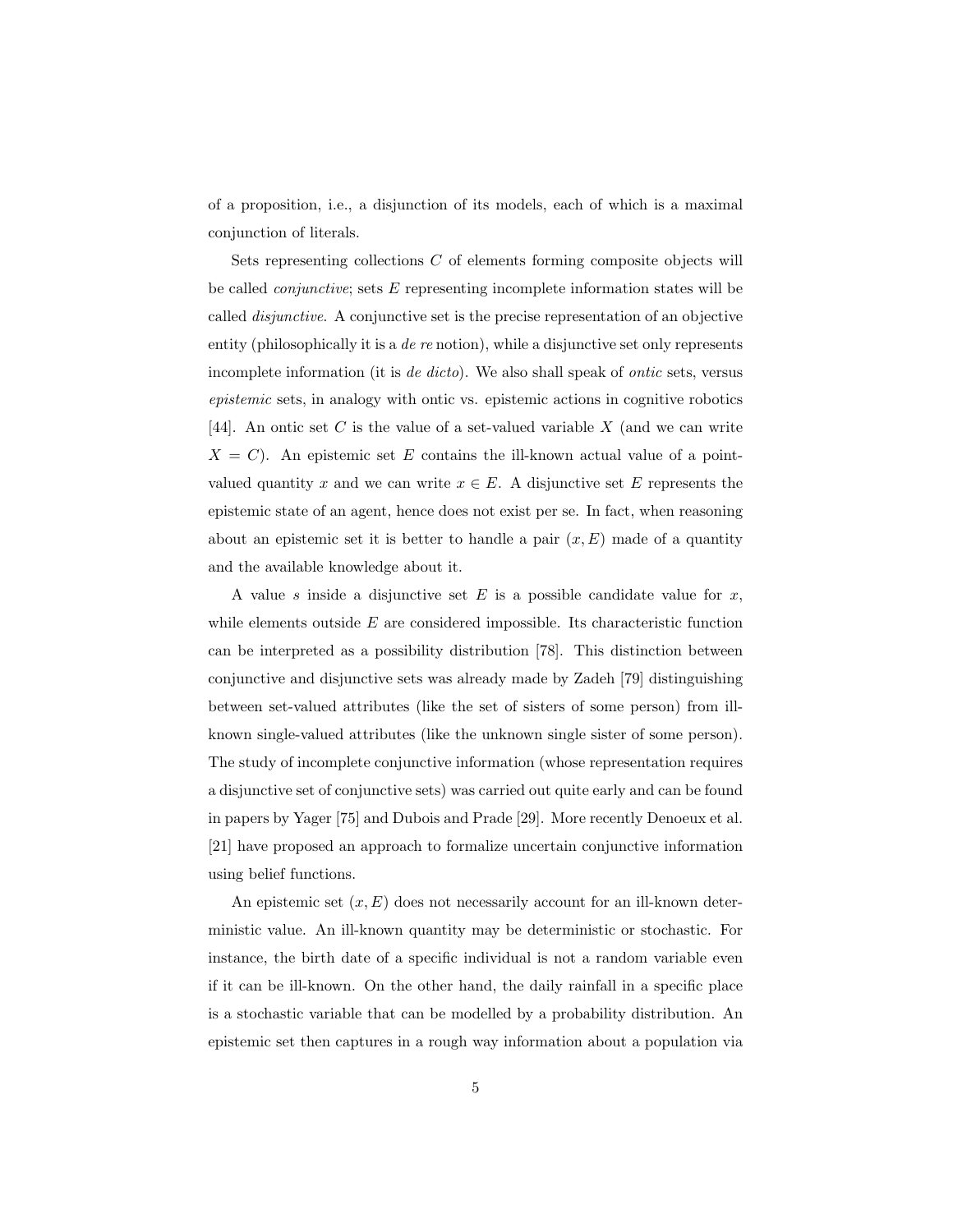observations. For instance, there is a sample space  $\Omega$ , and x can be a random variable taking values on  $S$ , but the probability distribution induced by  $x$  is unknown <sup>2</sup>. All that is known is that  $x(\omega) \in E$ , for all  $\omega \in \Omega$ . It implies  $P_x(E) = 1$ where  $P_x$  is the probability measure of x. Then, E represents the family  $\mathcal{P}_E$ of objective probability measures on  $\Omega$  such that  $P({\omega : x(\omega) \in E}) = 1$ , one of which being the proper representation of the random phenomenon. In this case, the object to which  $E$  refers is not a precise value of  $x$ , but a probability measure  $P_x$  describing the variability of x.

Note that in the probabilistic literature, an epistemic set is more often than not modelled by a probability distribution. In the early 19th century, Laplace proposed to use a uniform probability on  $E$ , based on the insufficient reason principle, according to which what is equipossible must be equiprobable. This is a default choice in  $\mathcal{P}_E$  that coincides with the probability distribution having maximal entropy. This approach was until recently often adopted as natural if  $x$  is a random variable. In case  $x$  is an ill-known deterministic value, Bayesians [51] propose to use a subjective probability  $P_x^b$  in place of set E. Then, the occurrence of  $x$  is not a matter of repetitions, and the degree of probability is made sense of via a betting interpretation on a single occurrence of event A :  $P^b_x({\cal A})$  is the price of a lottery ticket chosen by an agent who agrees to earn \$1 if A turns out to be true, in an exchangeable bet scenario where the bookmaker exchanges roles with the buyer if the proposed price is found unfair. It forces the agent to propose prices  $p^{b}(s)$  that sum exactly to 1 over E. Then  $P_{x}^{b}(A)$ measures the degree of belief of the (non-repeatable) event  $x \in E$ , and this degree is agent-dependent.

However clever it may be, this view is debatable (see [32] for a summary of critiques). Especially, this representation is unstable: if  $P_x^b$  is uniform on E, then  $P_{f(x)}^b$  may fail to be so if E is finite and the image  $f(E)$  does not contain the same number of elements as  $E$ , or if  $E$  is an interval and  $f$  is not a

<sup>&</sup>lt;sup>2</sup>We will use lower case for both deterministic and random point-valued quantities, in contrast with set-valued deterministic/random objects, that will be denoted by capitals.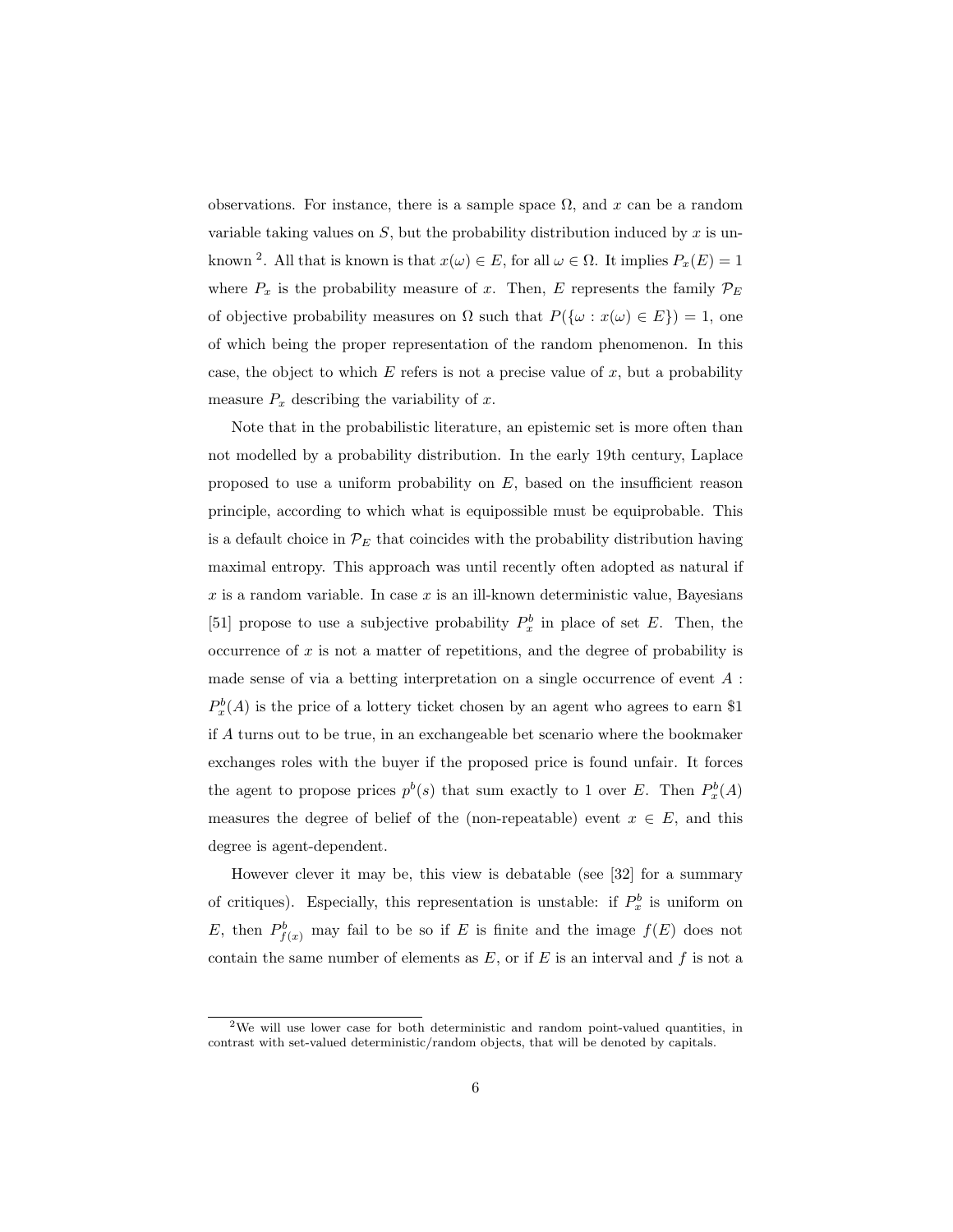linear transformation. Moreover, the use of unique probability distributions to represent belief is challenged by experimental results (like Ellsberg paradox [5]), which show that individuals do not make decisions based on expected utility in front of partial ignorance.

# 3. Random sets vs. ill-known random variables

As opposed to the case of an epistemic set representing an ill-known probability distribution, another situation is when the probability space  $(\Omega, P)$  is available<sup>3</sup> , but each realisation of the random variable is represented as a set. This case covers two situations:

- 1. **Random conjunctive sets:** The random variable  $X(\omega)$  is multi-valued and takes values on the power set of a set  $S$ . For instance,  $S$  is a set of spoken languages, and  $X(\omega)$  is the set of languages spoken by an individual  $ω$ . Or  $X(ω)$  is an ill-known area of interest in some spatial domain, and  $ω$  is the outcome of an experiment to locate it. Then a probability distribution  $p_X$  is obtained over  $2^S$ , such that  $p_X(C) = P(X = C)$ . It is known in the literature as a random set (Kendall [46], Matheron [54]). In our terminology this is a random conjunctive (or ontic) set.
- 2. Ill-known random variables: The random variable  $x(\omega)$  takes values on S but its realisations are incompletely observed. It means that  $\forall \omega \in$  $\Omega$ , all that is known is that  $x(\omega) \in E = X(\omega)$  where X is a multiplevalued mapping  $\Omega \to 2^S$  representing the disjunctive set of mappings (called selections)  $\{x : \Omega \to S, \forall \omega, x(\omega) \in X(\omega)\} = \{x \in X\}$  for short. In other words, the triple  $(\Omega, P, X)$  is an epistemic model of the random variable x and the probability  $p_X(E) = \sum_{\omega \,:\, X(\omega) = E} p(\omega)$  represents the proportion of the population in  $\Omega$  for which all that is known is that  $x(\omega) \in E$ . This is the approach of Dempster [19] to imprecise probabilities. He uses

this setting to account for a parametric probabilistic model  $P_{\theta}$  on a set

<sup>&</sup>lt;sup>3</sup>In this paper, we assume  $\Omega$  is finite to avoid mathematical difficulties. The probability measure P will be assumed to be defined over the discrete  $\sigma$ -field,  $\wp(\Omega)$ .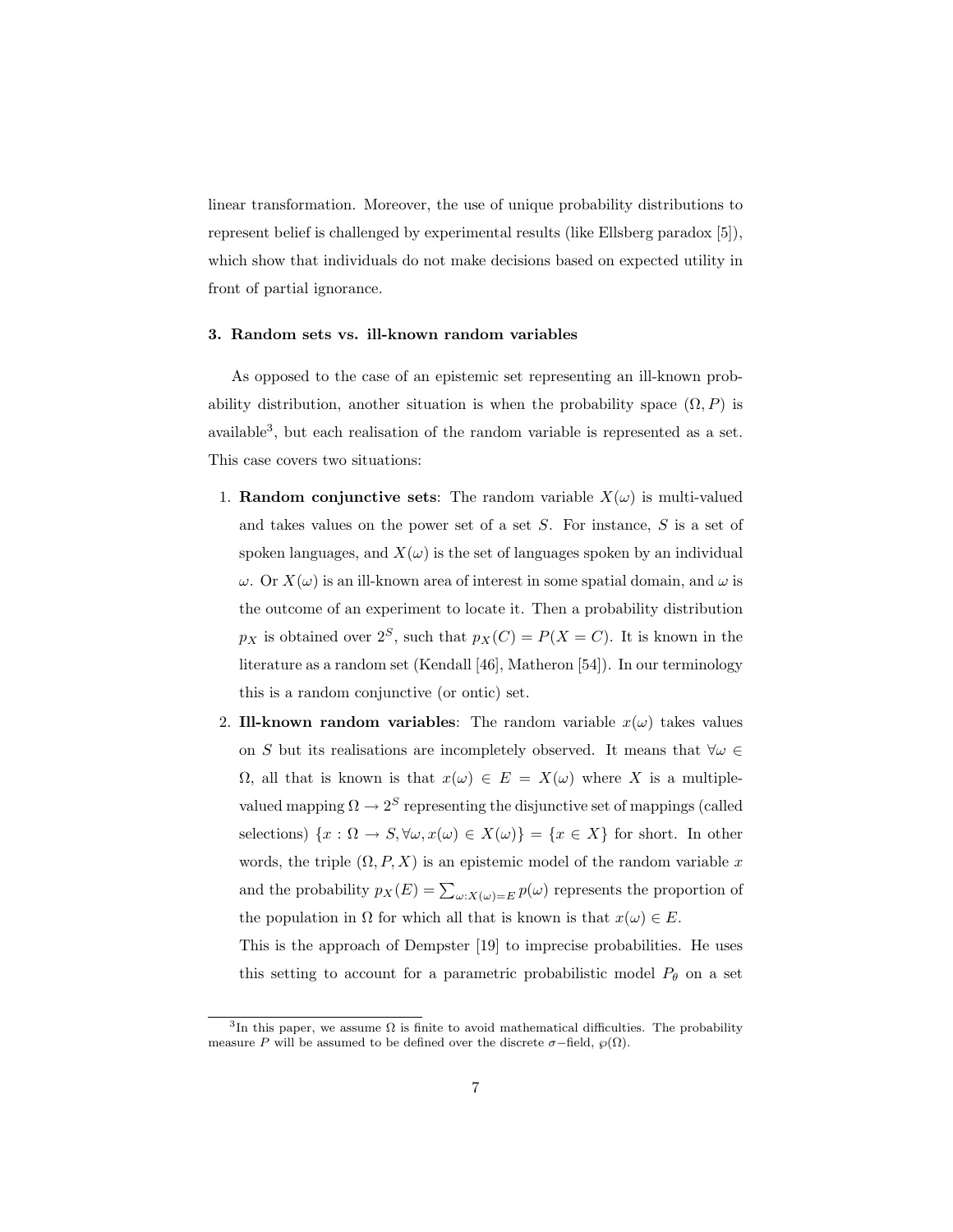U of observables, where  $\theta \in \Theta$  is an ill-known parameter but the probability distribution of a function  $\phi(u, \theta) \in \Omega$  is known. Then  $S = \Theta \times U$ and  $X(\omega) = \{(\theta, u) : \phi(u, \theta) = \omega\}.$  It is clear that, for each observation  $u, X_u(\omega) = \{\theta : \phi(u, \theta) = \omega\}$  is an epistemic set restricting the actual (deterministic) value  $\theta$ , and the probability distribution of  $\phi$  generates an epistemic random set on the parameter space  $\Theta$ .

Shafer [63] has proposed a non-statistical view of the epistemic random set setting, based on a subjective probability m over  $2<sup>S</sup>$ , formally identical to  $p<sub>X</sub>$ . In this setting called the theory of evidence,  $m(E)$  represents the subjective probability that all that is known of a deterministic quantity  $x$  is of the form  $x \in E$ . This is the case when an unreliable witness testifies that  $x \in E$  and p is the degree of confidence of the receiver agent in the validity of the testimony. Then with probability  $m(E) = p, x \in E$  is a reliable information. It means that the testimony is useless with probability  $m(S) = 1 - p$  assigned to the empty information S. This view of probability was popular until the end of the 18th century (see [58] for details and a general model of unreliable witness). More generally the witness can be replaced by a measurement device or a messagepassing entity with state space  $U$ , such that if the device is in state  $u$  then the available information is of the form  $x \in E(u) \subseteq S$ , and  $p(u)$  is the subjective probability that the device is in state  $u$  [64].

The above discussions lay bare the difference between random conjunctive and disjunctive sets, even if they share the same mathematical model. In the first case one may compute precise probabilities that a set-valued variable  $X$ takes value in a family  $A$  of subsets:

$$
P_X(\mathcal{A}) = \sum_{X(\omega) \in \mathcal{A}} p(\omega) = \sum_{C \in \mathcal{A}} p_X(C). \tag{1}
$$

For instance, in the language example, and  $S = \{$ English, French, Spanish $\},$ one may compute the probability that someone speaks English by summing the proportions of people in  $\Omega$  that respectively speak English only, English and French, English and Spanish, and the three languages.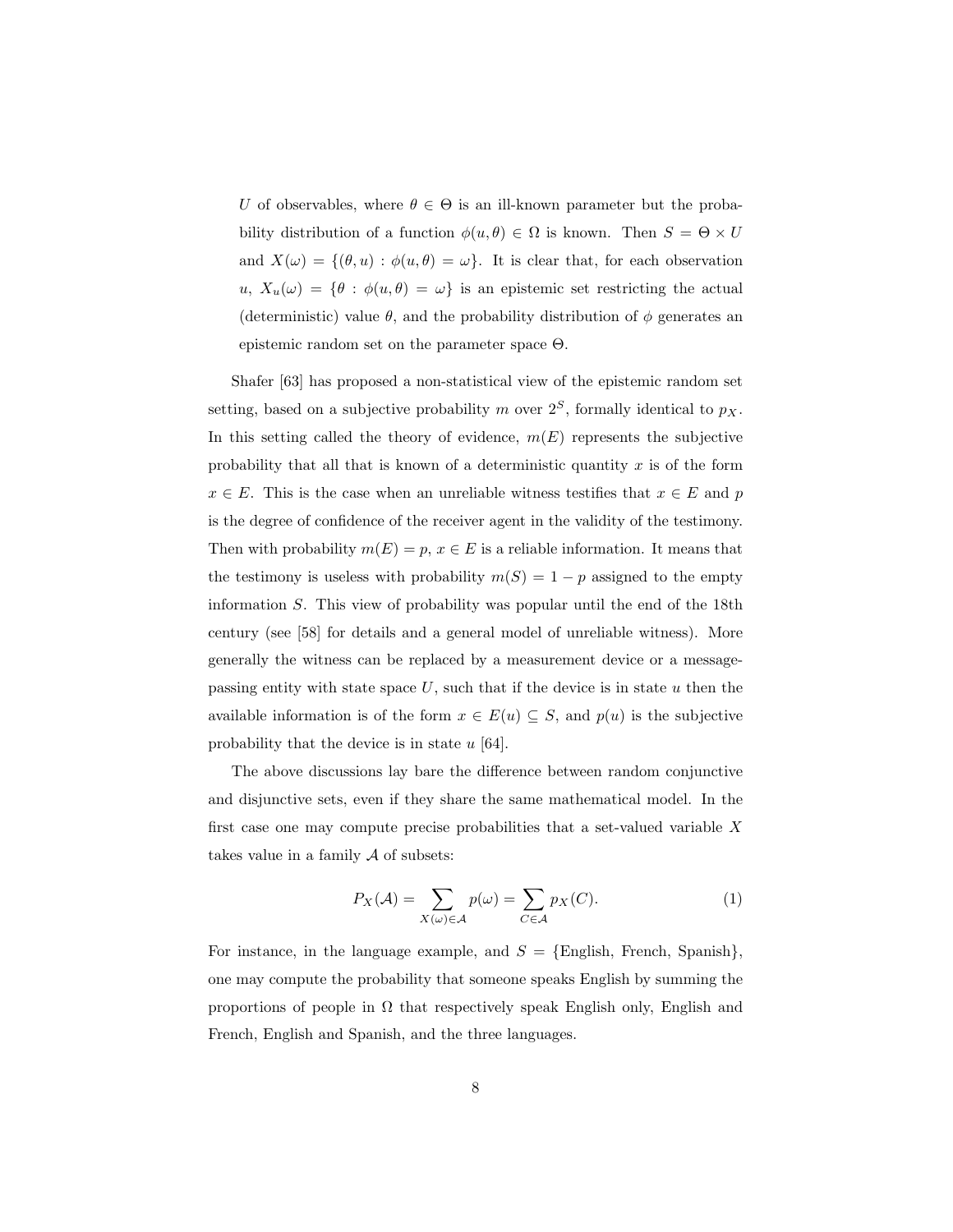In the second scenario, the random set  $X(\omega)$  represents knowledge about a point-valued random variable  $x(\omega)$ . For instance, suppose S is an ordered height scale,  $x(\omega)$  represents the height of individual  $\omega$  and  $X(\omega) = [a, b] \subseteq S$  is an imprecise measurement of  $x(\omega)$ . Here one can compute a probability range containing the probability  $P_x(A) = \sum_{x(\omega) \in A} p(\omega)$  that the height of individuals in  $\Omega$  lies in A, namely lower and upper probabilities proposed by Dempster [19]:

$$
\underline{P}_X(A) = \sum_{X(\omega)\subseteq A} p(\omega) = \sum_{E\subseteq A} p_X(E); \tag{2}
$$

$$
\overline{P}_X(A) = \sum_{X(\omega) \cap A \neq \emptyset} p(\omega) = \sum_{E \cap A \neq \emptyset} p_X(E)
$$
\n(3)

such that  $\underline{P}_X(A) = 1 - \overline{P}_X(A^c)$ , where  $A^c$  is the complement of A. Note that the set of probabilities  $\mathcal{P}_X$  on S induced by this process is finite: since  $\Omega$  and S are finite, the number of selections  $x \in X$  is finite too. In particular,  $\mathcal{P}_X$  is not convex. Its convex hull is  $\hat{\mathcal{P}}_X = \{P; \forall A \in S, P(A) \geq \underline{P}_X(A)\}.$  It is well-known that probability measures in this convex set are of the form

$$
P(A) = \sum_{E \subseteq S} p_X(E) P_E(A)
$$

where  $P_E$ , a probability measure such that  $P_E(E) = 1$ , defines a sharing strategy of probability weight  $p_X(E)$  among elements of E. As explained by Couso and Dubois [10], it corresponds to a scenario where when  $\omega \in \Omega$  occurs,  $x(\omega)$  is tainted with variability (due to the measurement device) that can be described by a conditional probability  $P(\cdot|\omega)$  on S. Hence the probability  $P_x(A)$  is now of the form:

$$
P_x(A) = \sum_{\omega \in \Omega} P(A|\omega) p(\omega),
$$

which lies in  $\hat{\mathcal{P}}_X$ . However, all we know about  $P(A|\omega)$  is that  $P(X(\omega)|\omega) = 1$ for some maximally specific epistemic subset  $X(\omega)$ . This is clearly a third (epistemic) view of the random set X. It is easy to see that the choice of  $\mathcal{P}_X$  vs. its convex hull is immaterial in the computation of upper and lower probabilities,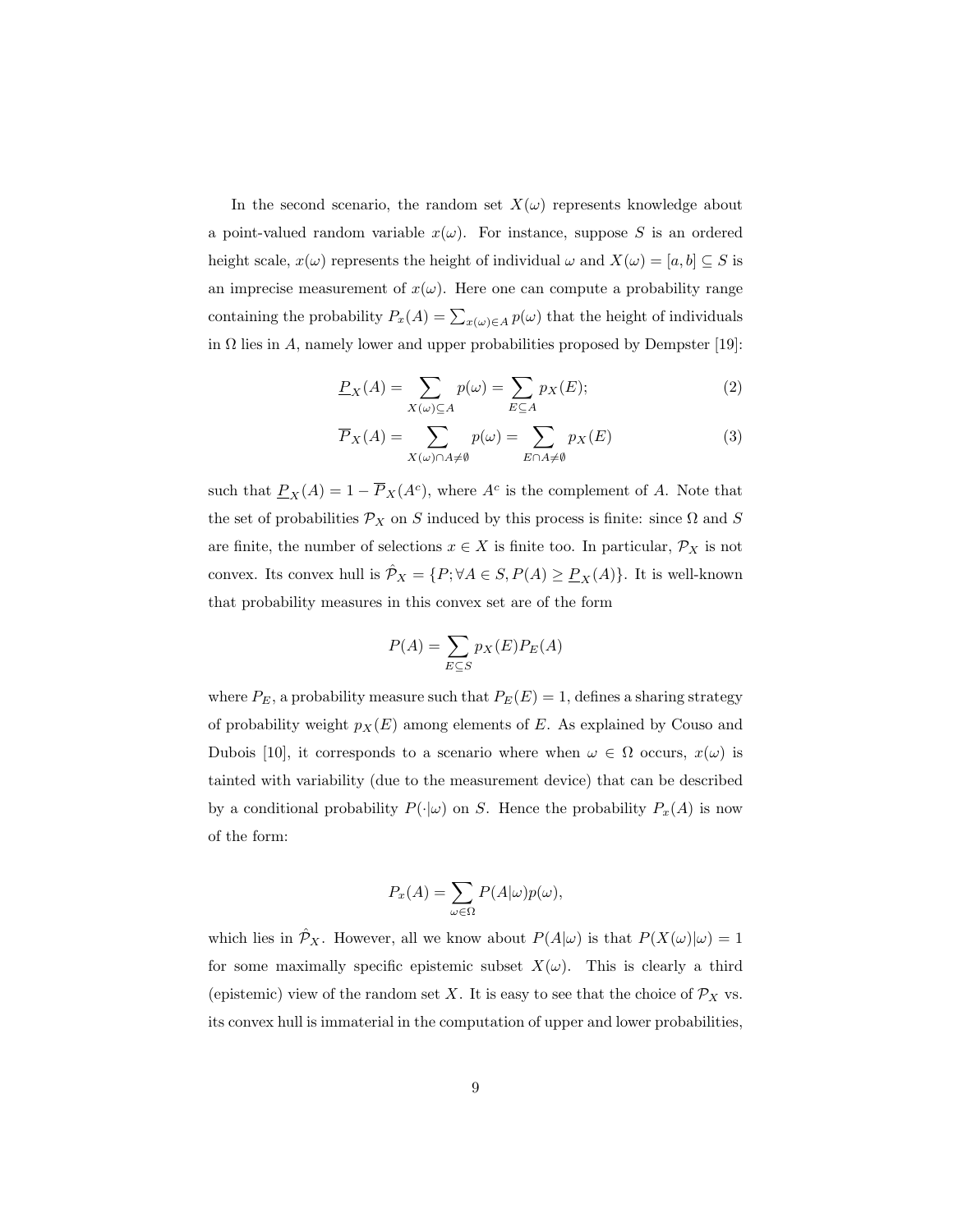so that

$$
\underline{P}_X(A) = \inf \left\{ \sum_{\omega \in \Omega} P(A|\omega) p(\omega) : P(X(\omega)|\omega) = 1, \forall \omega \in \Omega \right\}
$$
 (4)

$$
= \inf_{\{P_E : E \subseteq S\}} \sum_{E \subseteq S} p_X(E) P_E(A). \tag{5}
$$

where  $P_E(A) = \sum_{\omega: X(\omega)=E} P(A|\omega)$ .

In the evidence theory setting, Dempster upper and lower probabilities of an event are directly interpreted as degrees of belief  $Bel(A) = P_X(A)$  and plausibility  $Pl(A) = \overline{P}_X(A)$ , without reference to an ill-known probability on S (since the information is not frequentist here). This is the view of Smets [70]. The mathematical similarity between belief functions and random sets was quite early pointed out by Nguyen [56]. But they gave rise to quite distinct streams of literature that tend to ignore or misunderstand each other.

# 4. When the meaning of the model affects results: conditioning and independence

The reader may consider that the three above interpretations of random sets are just a philosophical issue, but do not impact on the definition of basic notions that can be studied in each case. For instance the mean interval of a random interval has the same definition (interval arithmetics or Aumann integral) independently of the approach. However this is not true for other concepts. Two examples are given here: conditioning, and independence.

#### 4.1. Conditioning random sets

Given a random set in the form of a probability distribution on the power set S, and an event  $A \subset S$ , the proper method for conditioning the random set on A depends on the adopted scenario.

Conditioning a conjunctive random set. In this case the problem comes down to restricting the set-valued realisations  $X(\omega)$  so as to account for the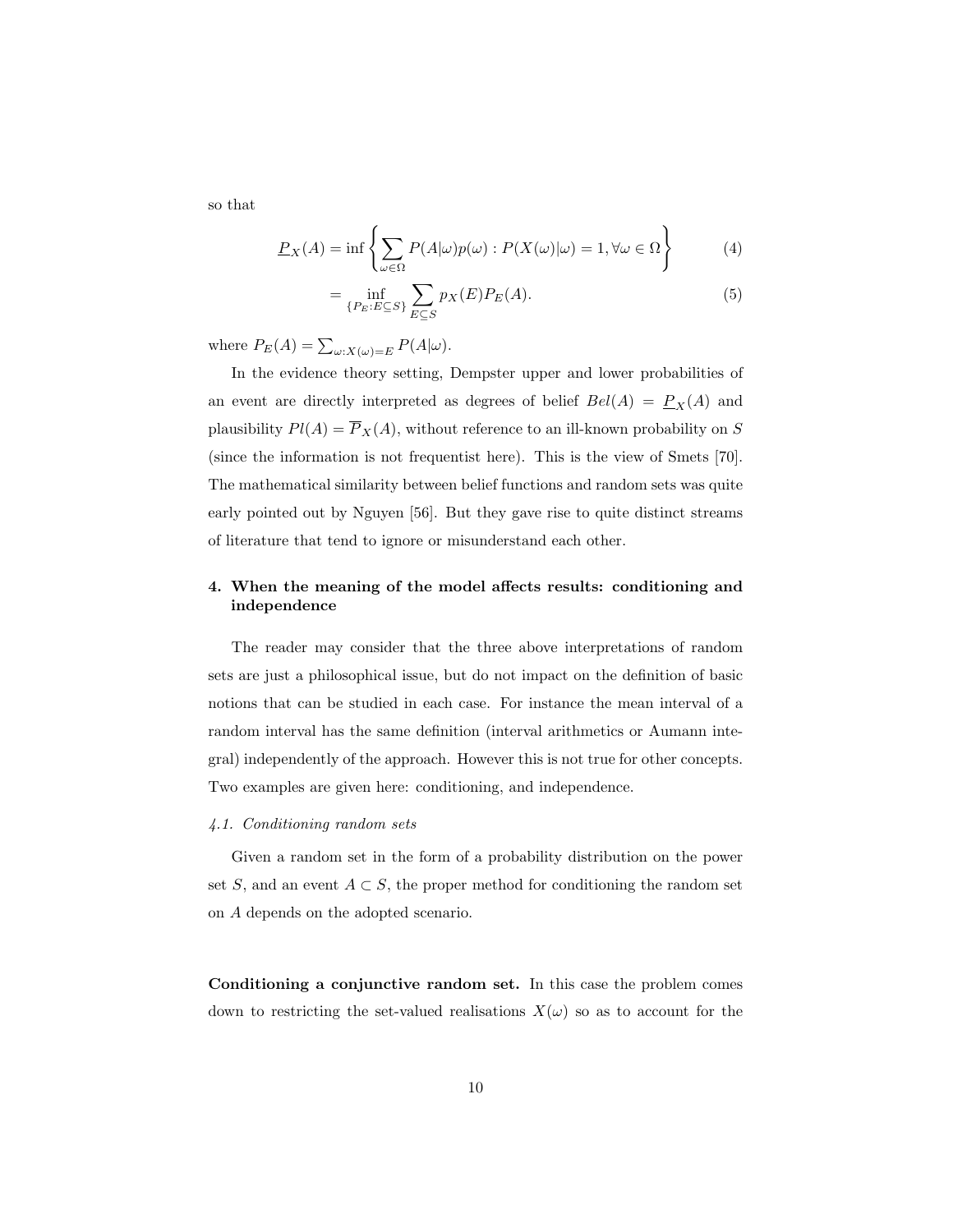information that the set-valued outcome lies inside A. Then the obtained conditional random set is defined by means of the standard Bayes rule in the form of its weight distribution  $p_X(\cdot|A)$  such that:

$$
p_X(C|A) = \begin{cases} \frac{p_X(C)}{\sum_{B \subseteq A} p_X(B)} & \text{if } C \subseteq A; \\ 0 & \text{otherwise.} \end{cases}
$$
 (6)

**Example 1.** Let S be a set of spoken languages including  $c = Chinese$ ,  $e = English$ ,  $f =$ French and  $s =$ Spanish. Let us consider the sets  $C = \{e, f, s\}$  and  $A =$  $S \setminus \{c\}$ . Then  $p_X(C|A)$  denotes the proportion of people that speak English, French and Spanish (and nothing else), among those who cannot speak Chinese.

Equation (6) can be generalized by considering a pair of arbitrary families of subsets of  $S, C$  and  $A$ , and writing

$$
P_X(\mathcal{C}|\mathcal{A}) = \frac{P_X(\mathcal{C} \cap \mathcal{A})}{P_X(\mathcal{A})} = \frac{\sum_{B \in \mathcal{C} \cap \mathcal{A}} p_X(B)}{\sum_{A \in \mathcal{A}} p_X(A)}.
$$
(7)

Equation (7) is nothing else but the classical rule of conditioning, where the images of the random set  $X$ , which are subsets of  $S$ , are seen as "elements" of the actual "universe", and the families of subsets of S are the actual "events". In fact, in Equation (6), we should write  $p_X(C|\mathcal{A})$  where  $\mathcal{A} = \{B : B \subseteq A\}.$ 

**Example 2.** Let  $S$  be again the set of spoken languages considered in Example 1 and let us consider the families of sets  $C = \{C : C \ni e\}$  and  $\mathcal{A} = \{A : A \not\supseteq c\}.$ Then,  $p_X(C|\mathcal{A}) = \frac{\sum_{C \in C \cap \mathcal{A}} p_X(C)}{\sum_{A \in \mathcal{A}} p_X(A)}$  represents the proportion of people that can speak (at least) English, among those who do not speak Chinese.

Conditioning an ill-known random variable. Suppose the epistemic random set  $X(\omega)$  relies on a population  $\Omega$ , and is represented by a convex set  $\mathcal{P}_X$  of probabilities  $P_x$  on  $S$ , one of which is the proper frequentist distribution of the underlying random variable  $x$ . Suppose we study a case for which all we know is that  $x \in A$ , and the problem is to predict the value of x. Each probability  $p_X(E)$ should be recomputed by restricting  $\Omega$  to the subset  $\Omega_A = {\omega : x(\omega) \in A}$  of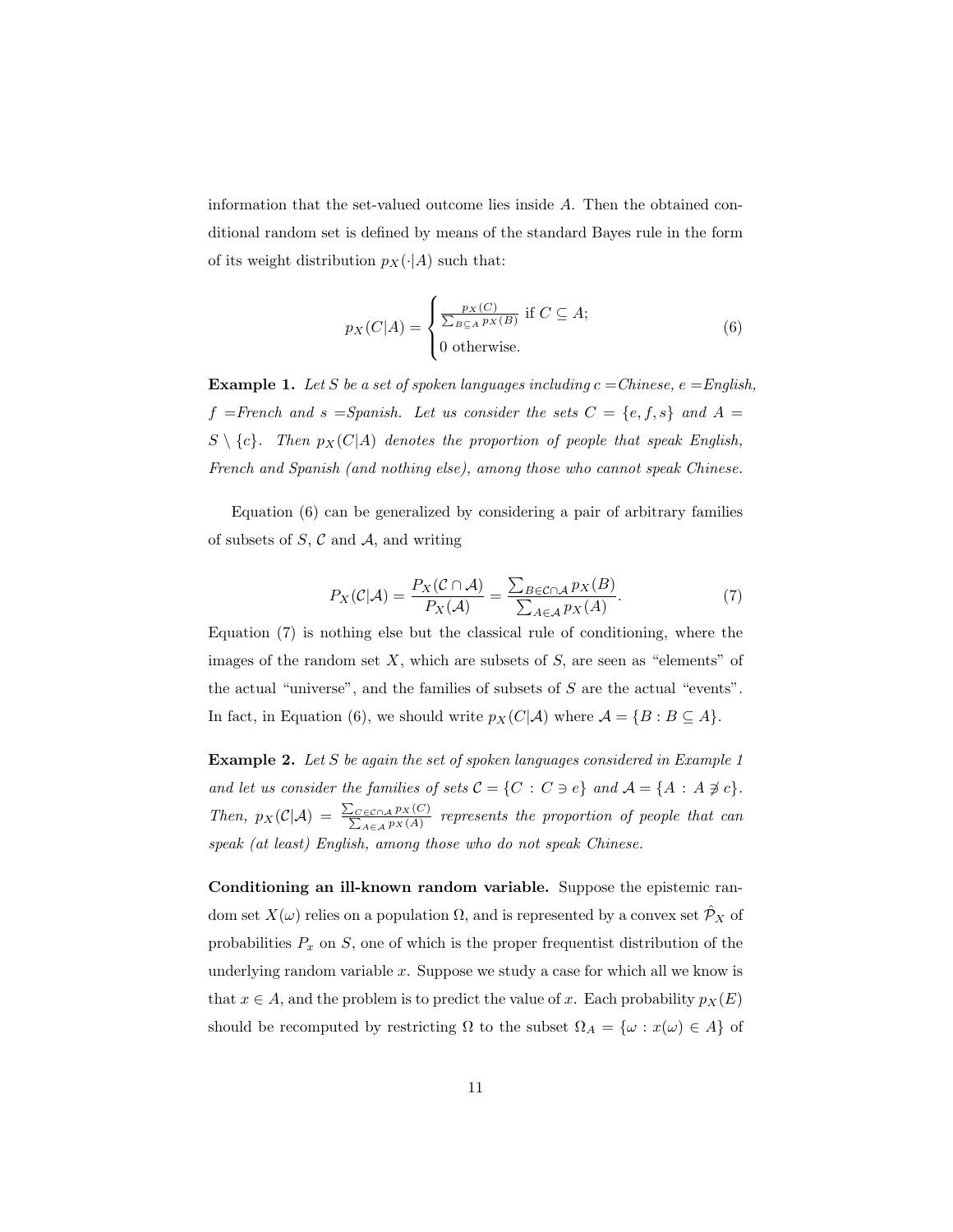population Ω. However, because  $x(\omega)$  is only known to lie in  $X(\omega)$ , the set  $Ω<sub>A</sub>$ is itself ill-known.

Suppose we know for each focal set E, the proportion  $\alpha_A(E)$  of the population (for which all we know is  $x(\omega) \in E$ ) that lies inside  $\Omega_A$ . Namely :

- If A and E are disjoint sets,  $\alpha_A(E)$  will be equal to zero.
- Moreover, if  $E \subseteq A$ , then  $\alpha_A(E) = 1$  necessarily.
- In the rest of the cases  $(E \cap A \neq \emptyset)$  and  $E \cap A^c \neq \emptyset$ ,  $\alpha_A(E)$  may take any value between 0 and 1.

We can obtain  $\alpha_A$  if, for each non-empty subset E, we know the probability distribution  $p_E$  such that  $p_E(s) = P(x(\omega) = s | X(\omega) = E)$  sharing the mass  $p_X(E)$  defined in the previous section 3. It is clear that we can define  $\alpha_{\{s\}}(E)$  =  $p_E({s})$ , so that  $\sum_{s\in E} \alpha_{\{s\}}(E) = 1, \ \forall E \in \mathcal{F}$  and :

$$
\alpha_A(E) = \sum_{i \colon s \in A} \alpha_{\{s\}}(E) = P_E(A), \ \forall A \subseteq S, \forall E \in \mathcal{F}.
$$

It defines a set  $A = {\alpha_A(E) : A \subseteq S, E \in \mathcal{F}}$  of coefficients taking values on the unit interval [0, 1]. Each set A determines a probability measure,  $P_x^{\alpha} \in \hat{\mathcal{P}}_X$ such that:

$$
p_x^{\alpha}(s) = \sum_{E \in \mathcal{F}} \alpha_{\{s\}}(E) \cdot p_X(E), \ \forall \, s \in S. \tag{8}
$$

If the set of coefficients  $\{\alpha_A(E), E \in \mathcal{F}\}\$ is fixed, it is possible to condition  $p_X$  by restricting it to subsets of A as follows [17]:

$$
p_X^{\alpha_A}(F|A) = \begin{cases} \frac{\sum_{F=E \cap A} \alpha_A(E) p_X(E)}{\sum_{E \cap A \neq \emptyset} \alpha_A(E) p_X(E)} & \text{if } F \subseteq A; \\ 0 & \text{otherwise.} \end{cases}
$$
(9)

The idea is that the probability assigned to a subset  $F$  of  $A$ , when restricting to the population  $\Omega_A$  is obtained by assigning to it all fractions  $\alpha_A(E)p_X(E)$ of the population in  $\Omega$  for which all we know is that  $x(\omega) \in E$  and that we know to actually lie in  $F = A \cap E$ . It gives birth to plausibility and belief functions  $\overline{P}_{X}^{\alpha_{A}}(B|A) = \sum_{F \cap B \neq \emptyset} p_{X}^{\alpha_{A}}(F|A)$  and  $\underline{P}_{X}^{\alpha_{A}}(B|A) = \sum_{F \subseteq B} p_{X}^{\alpha_{A}}(F|A)$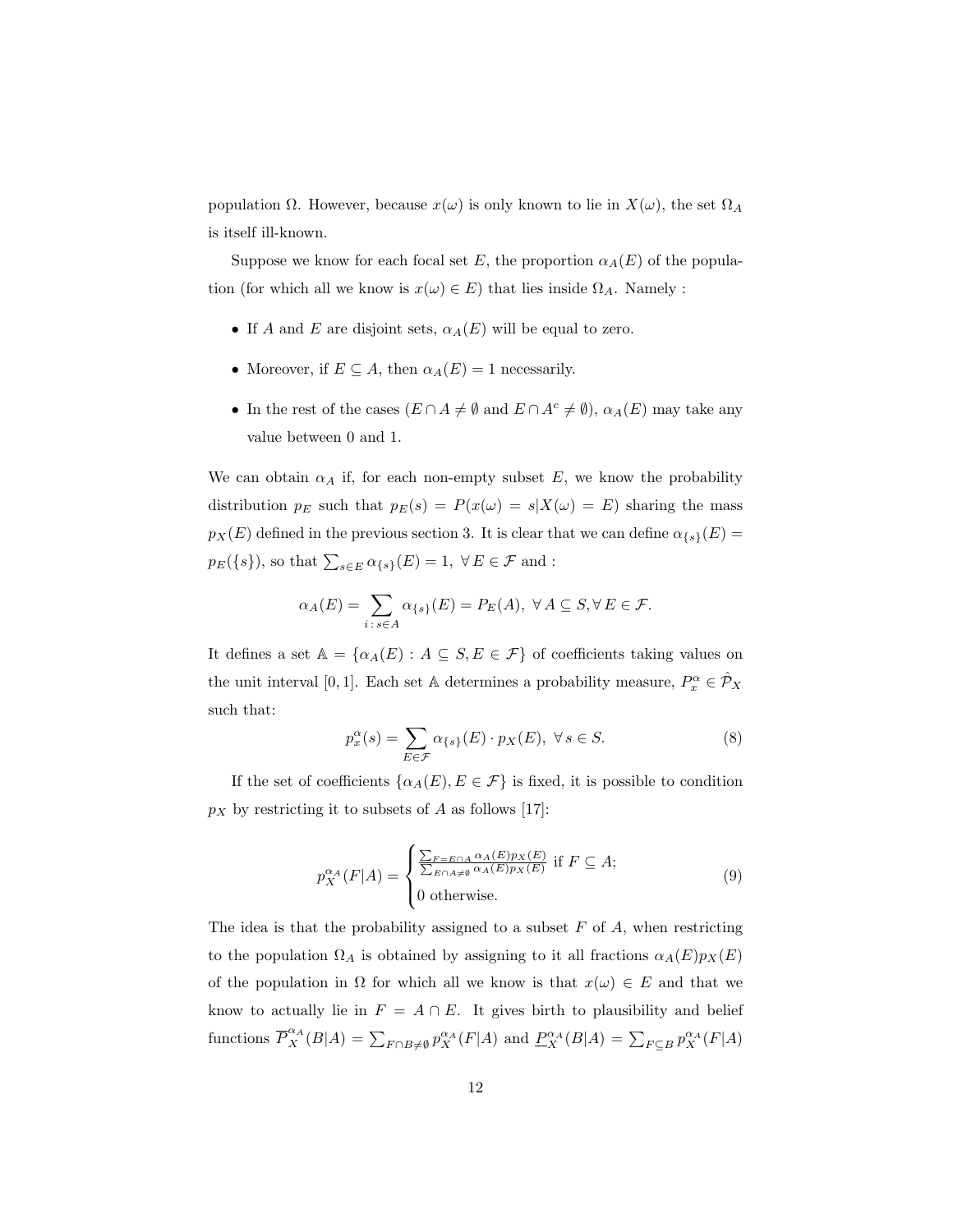over A. Varying the vector  $(\alpha_A(E)_{E\subseteq S})$  leads to conjugate upper and lower set-functons as follows [17]:

$$
\overline{P}_X(B|A) = \sup_{\alpha_A} \overline{P}_X^{\alpha_A}(B|A); \qquad \underline{P}_X(B|A) = \inf_{\alpha_A} \underline{P}_X^{\alpha_A}(B|A). \tag{10}
$$

These bounds are attained by the following choices of  $\alpha_A$  vectors, where  $B \subseteq A$ :

- Upper bound  $\overline{P}_X(B|A)$ :  $\alpha_A(E) = 1$  if  $E \cap B \neq \emptyset$  or  $E \subseteq A$ , 0 otherwise.
- Lower bound  $\underline{P}_X(B|A)$ :  $\alpha_A(E) = 1$  if  $E \cap A \subseteq B$  or  $E \subseteq A$ , 0 otherwise.

In fact, it has been proved that the same bounds can be obtained by applying Bayesian conditioning to all probabilities in  $\mathcal{P}_X$  with  $P_x(A) > 0$ . They are upper and lower conditional probabilities that take an attractive closed form [17, 35]:

$$
\overline{P}_X(B|A) = \sup \{ P_x(B|A) : P_x \in \mathcal{P}_X \} = \frac{\overline{P}_X(B \cap A)}{\overline{P}_X(B \cap A) + \underline{P}_X(B^c \cap A)}, \quad (11)
$$

$$
\underline{P}_X(B|A) = \inf \{ P_x(B|A) : P_x \in \mathcal{P}_X \} = \frac{\underline{P}_X(B \cap A)}{\underline{P}_X(B \cap A) + \overline{P}_X(B^c \cap A)}, \quad (12)
$$

where  $\underline{P}_X(B|A) = 1 - \overline{P}_X(B^c|A)$  and  $B^c$  is the complement of B.

In fact this is not surprizing since each vector  $\alpha_A$  corresponds to a subset of probability measures  $P_x^{\alpha} \in \mathcal{P}_X$  obtained from all sets A of coefficients containing  $\{\alpha_A(E) : E \in \mathcal{F}\}\$ and each  $P_x \in \mathcal{P}_X$  is generated by some set A: more precisely  $P_x^{\alpha}(B) = \sum_{E \subseteq S} p_X(E) \alpha_B(E)$  due to equation (3) and (8). Noticeably,  $\overline{P}_X(B|A)$  and  $\underline{P}_X(B|A)$  are still plausibility and belief functions, as proved in [41, 57], so that equations (9) and (10) justify this form of conditioning (familiar in imprecise probability theory [74]) in the setting of belief functions.

The following example is a variant of Example 6 in [11].

Example 3. Suppose that we have three urns. The first one has 3 balls: one white, one red and one unpainted. Second urn has two balls: one red and one white. Third urn has two unpainted balls. We randomly select one ball from the first urn. If it is colored, then we randomlyselect a second ball from the second urn. Else if it is unpainted, we select the second ball from the third urn.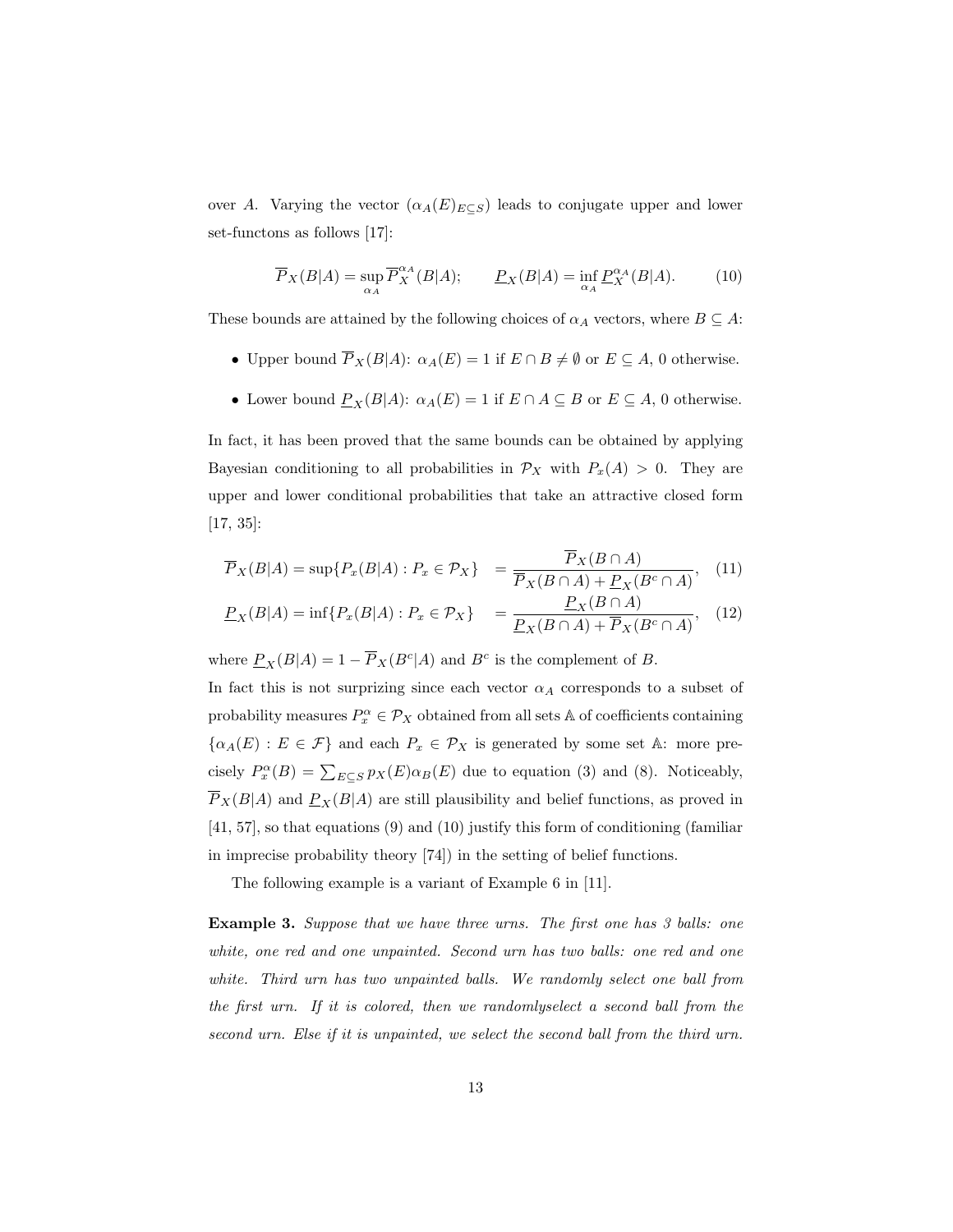Once the two balls have been selected, they will be painted red or white according to an unknown procedure. The information about the final color of the pair of randomly selected balls can be represented by means of a random set  $X = X_1 \times X_2$ taking values on the product space  $\Omega \times \Omega = \{r, w\} \times \{r, w\}$ , where  $X_1$  and  $X_2$ respectively denote our incomplete information about the final color of the first and the second ball, respectively.  $X_1$  and  $X_2$  are set-valued functions, each one of them with the possible outcomes  $\{r\}$  (red color)  $\{w\}$  (white color) and  ${r, w}$  (unknown color). According to above process of selection, the probability of appearance of each pair of outcomes is provided below:

| $X_1\backslash X_2$ | $\{r\}$  | $\{w\}$ | $\{r,w\}$         |
|---------------------|----------|---------|-------------------|
| $\{r\}$             | 1/6      | 1/6     | $\mathbf{\Omega}$ |
| $\{w\}$             | 1/6      | 1/6     | $\mathbf{0}$      |
| $\{r,w\}$           | $\theta$ |         | 1/3               |

Table 1: Joint distribution of the pair of random sets  $(X_1, X_2)$ .

The actual pair of colors of both (randomly selected) balls can be represented by means of a random vector  $x = (x_1, x_2)$ . All we know about it is that its values belong to the (set-valued) images of  $X = X_1 \times X_2$ , or, in other words, that the random vector x belongs to the family of selections of X,  $S(X)$ . Let us now consider, for instance the events  $A = \{w\} \times \Omega$  and  $B = \Omega \times \{w\}$ . The conditional probability  $p_x(B|A)$  denotes the probability that the color of second ball  $(x_2)$  is also white, if we know that the first one  $(x_1)$  was white. Our knowledge about this value is determined by the pair of bounds

$$
\overline{P}_X(B|A) = \sup_{y \in S(X)} p_y(B|A) = \frac{1/6 + 1/3}{1/6 + (1/6 + 1/3)} = 3/4
$$

and

$$
\underline{P}_X(B|A) = \inf_{y \in S(X)} p_y(B|A) = \frac{1/6}{(1/6 + 1/3) + 1/6} = 1/4.
$$

Conditioning a belief function. In this case, there is no longer any population, and the probability distribution  $m = p_X$  on  $2^S$  represents subjective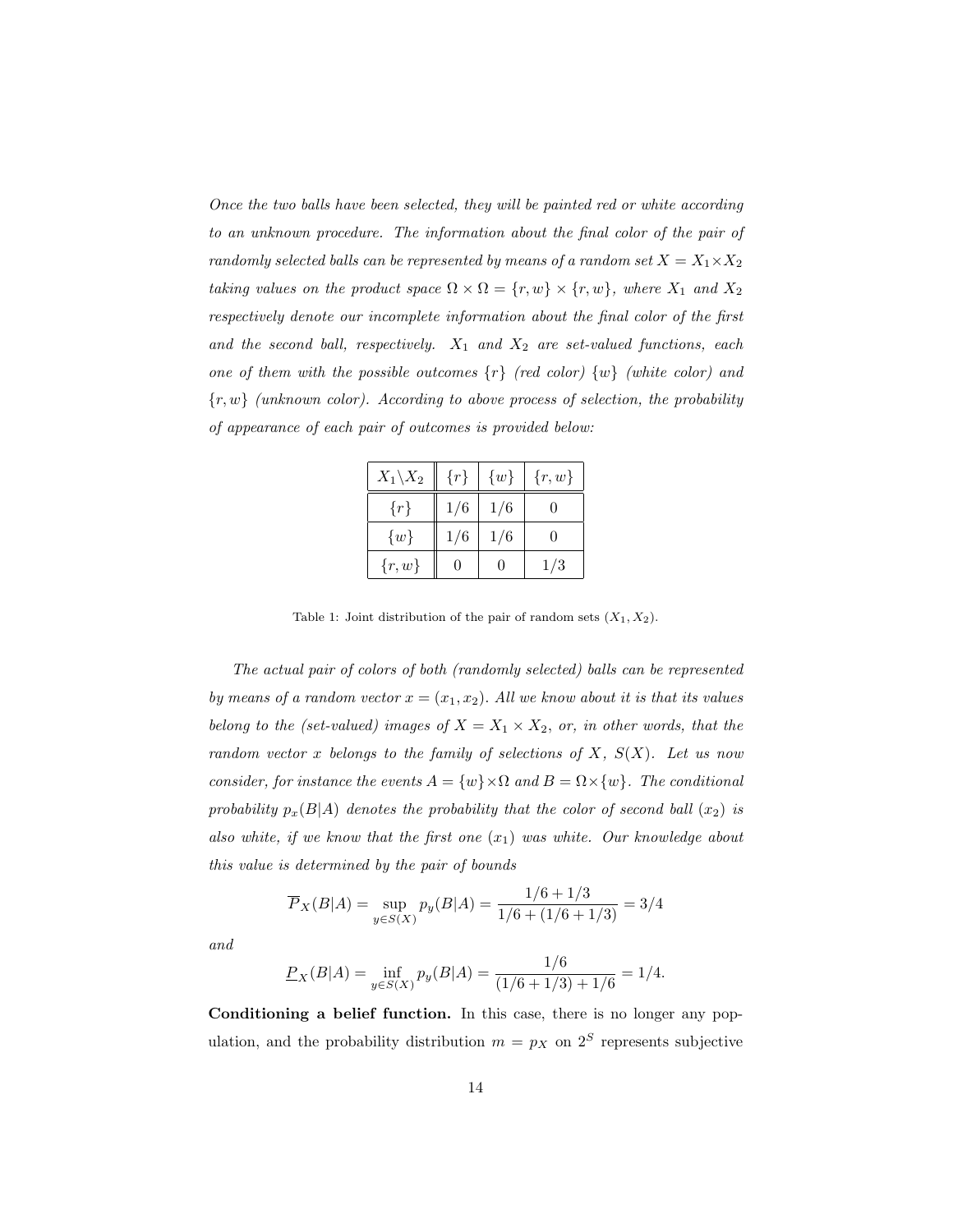knowledge about a deterministic value x. Conditioning on A means that we come to hear that the actual value of x lies in  $A$  for sure. Then we perform an information fusion process (a special case of Dempster rule of combination [19]). It yields yet another type of conditioning, called Dempster conditioning, that systematically transfers masses  $m(E)$  to  $E \cap A$  when not empty, eliminates  $m(E)$  otherwise, then normalises the conditional mass function, dividing by  $\sum_{E \cap A \neq \emptyset} m(E) = Pl(A)$ . It leads to the conditioning rule

$$
Pl(B|A) = \frac{Pl(A \cap B)}{Pl(A)} = \frac{\overline{P}_X(A \cap B)}{\overline{P}_X(A)},
$$
\n(13)

and  $Bel(B|A) = 1 - Pl(B<sup>c</sup>|A)$ . Note that it comes down to the previous conditioning rule (9) with  $\alpha_A(E) = 1$  if  $E \cap A \neq \emptyset$ , and 0 otherwise (an optimistic assignment, justified by the claim that  $A$  contains the actual value of  $x$ ).

Example 4. Let us suppose that we have the following incomplete information about an unknown value x: It belongs to the interval  $E_1 = [25, 35]$  with probability greater than or equal to 0.5. Furthermore, we are completely sure that it belongs to the (less precise) interval  $E_2 = [20, 40]$ . This information can be represented by means of a consonant mass function m assigning the following masses to the above intervals (the focal elements):

$$
m([25, 35]) = 0.5
$$
 and  $m([20, 40]) = 0.5$ .

According to this information the degree of belief associated to the set  $B =$ [30, 35],  $Bel(B) = \sum_{C \subseteq B} m(C) = 0$  and  $Pl(B) = 1$ . Now, in addition, we are told that x belongs, for sure, to the interval of values  $A = [30, 40]$ . In order to update our information, we transfer the masses  $m(E_1)$  and  $m(E_2)$  respectively to  $E_1 \cap A$  and  $E_2 \cap A$ . The updated information is therefore represented by means of a new consonant mass assignment m' defined as  $m'([30, 35] \cap [30, 40]) =$  $m'([30, 35]) = 0.5$ , and  $m'([30, 40]) = m'([20, 40] \cap [30, 40]) = 0.5$ . and let us calculate the conditional belief  $Bel(B|A)$ . According to Dempster's rule of combination we get:

$$
Bel(B|A) = 1 - Pl(Bc|A) = 1 - \frac{Pl(Bc \cap A)}{Pl(A)} =
$$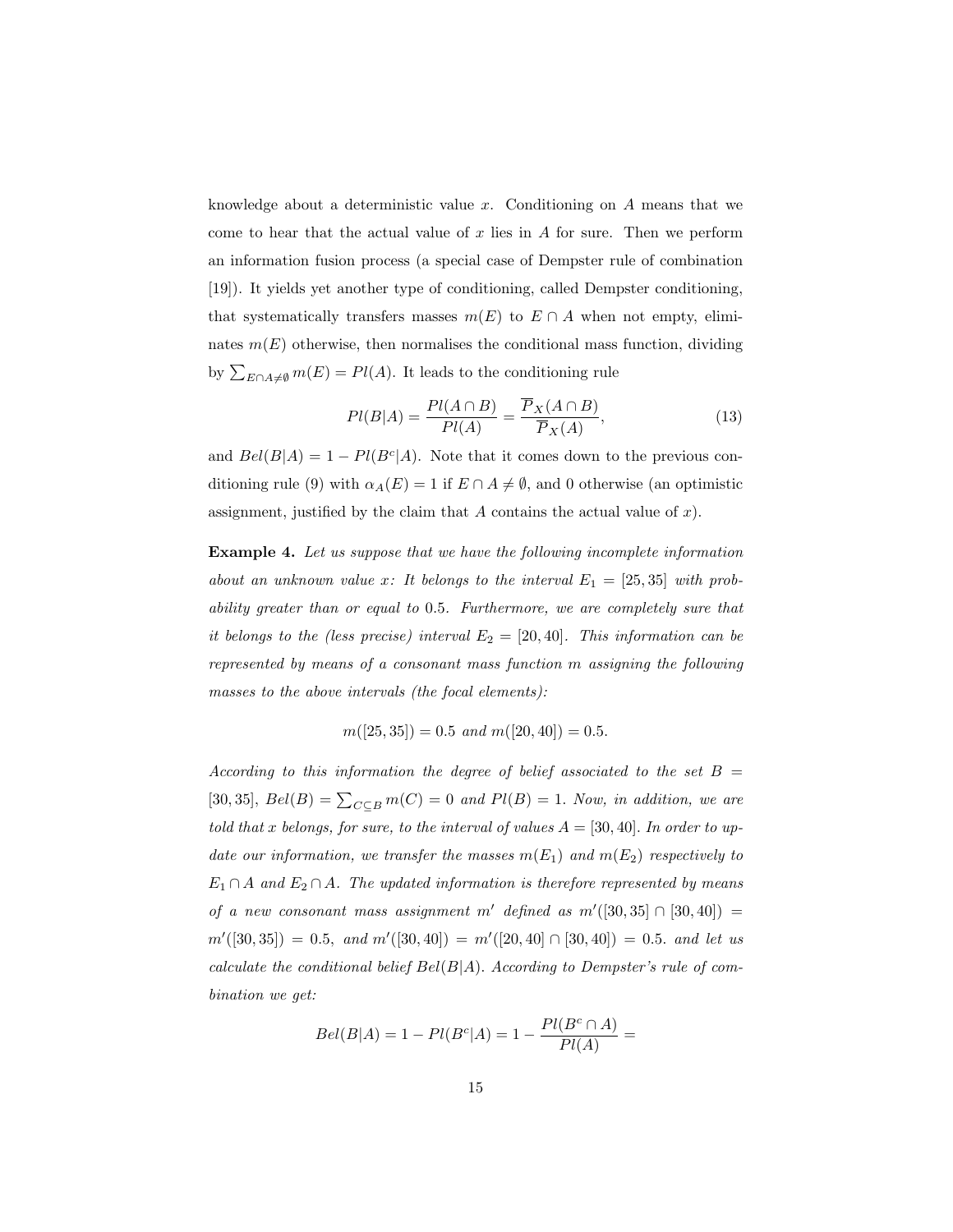$$
1 - \frac{Pl([35, 40])}{Pl([30, 40])} = 1 - \frac{\sum_{C \cap (B \cap A) \neq \emptyset} m(C)}{1} = 0.5.
$$

It is clear that the belief-plausibility intervals obtained by this conditioning rule are contained within those obtained by (11-12). In fact, Dempster conditioning operates a revision of the disjunctive random set, while the previous conditioning only computes a prediction within a given context. The two conditioning methods coincide when for all focal sets E, either  $E \in A$  or  $E \in A^c$ , which in is the case in the application of the generalized Bayes theorem [26].

Remark 4.1. Interestingly the conditioning rule for conjunctive random sets comes down to the previous conditioning rule (9) with  $\alpha_A(E) = 1$  if  $E \subseteq A$ , and 0 otherwise, that could, in the belief function terminology, be written as  $Bel(B|A) = \frac{Bel(A \cap B)}{Bel(A)}$ . It is known as the geometric rule of conditioning. Such a pessimistic weight reassignment can hardly be justified for disjunctive random sets.

# 4.2. Independence

The proper notion of independence between two random sets also depends on the specific interpretation (conjunctive or disjunctive) considered.

Random set independence. Under the conjunctive approach, two random sets are assumed to be independent if they satisfy the classical notion of independence, when considered as mappings whose "values" are subsets of the final space. Mathematically, two random sets taking values respectively in the finite universes<sup>4</sup>  $S_1$  and  $S_2$  are said to be independent if they satisfy the equalities:

$$
P(X = A, Y = B) = P(X = A) \cdot P(Y = B), \ \forall A \subseteq S_1, \ B \subseteq S_2. \tag{14}
$$

<sup>4</sup>The definition of independence between two random sets can be easily extended to the general case where either the initial space  $\Omega$ , or the final universes,  $S_1$  and  $S_2$ , are necessarily finite. We just need to consider appropriate  $\sigma-$  fields,  $\sigma \subseteq \wp(\Omega)$ ,  $\sigma_1 \subseteq \wp(\wp(S_1))$  and  $\sigma_2 \subseteq$  $\wp(\wp(S_2))$  and assume that the two-dimensional vector  $(X, Y)$ :  $\Omega \to \wp(S_1) \times \wp(S_2)$  (whose images are pairs of subsets of  $S_1$  and  $S_2$ , respectively) is  $\sigma-\sigma_1\otimes\sigma_2$  measurable, so that it induces a probability measure on the product  $\sigma$ -field. In our particular case, we consider by default the three discrete  $\sigma$ -fields  $\wp(\Omega)$ ,  $\wp(\wp(S_1))$  and  $\wp(\wp(S_2))$ , respectively. For the sake of simplicity, we will not get into further details about the general definition.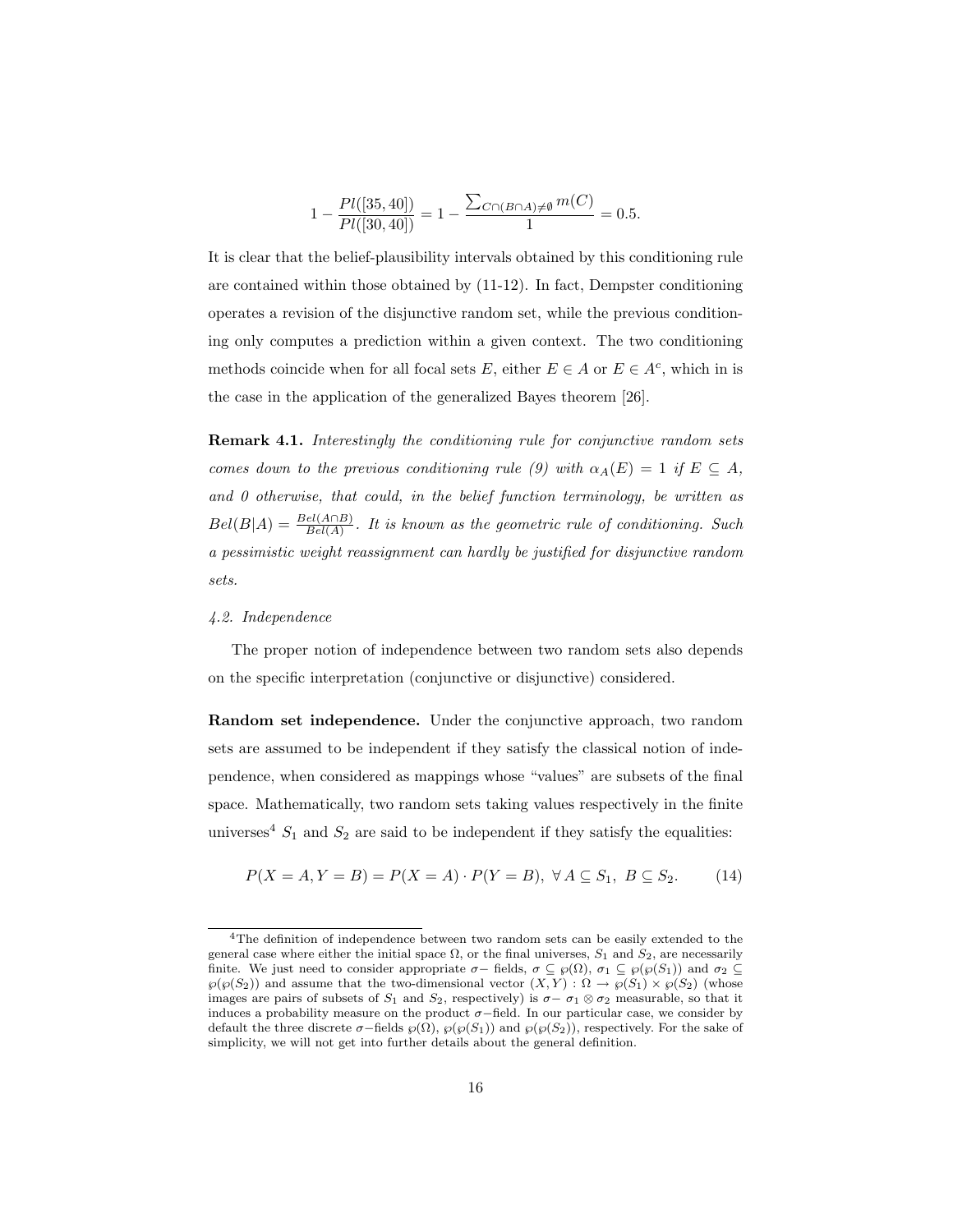Under the above condition, some noticeable probabilities can be also factorized, i.e.:

$$
P(\{X \times Y \subseteq A \times B\}) = \sum_{C \times D \subseteq A \times B} P(X = C) \cdot P(Y = D)
$$
  
=  $P(X \subseteq A) \cdot P(Y \subseteq B), \forall A, B.$  (15)

$$
P(\lbrace X \times Y \cap A \times B \neq \emptyset \rbrace) = \sum_{C \times D \cap A \times B \neq \emptyset} P(X = C) \cdot P(X = D)
$$
  
=  $P(X \cap A \neq \emptyset) \cdot P(Y \cap B \neq \emptyset), \forall A, B.$  (16)

They are random set counterparts of belief and plausibility functions.

Example 5. Let us consider two random sets defined on a population of people. Random set X represents the set of spoken languages (one of them being  $e =$ English), and it assigns, to each randomly selected person, the set of languages (s)he can speak. Random set Y assigns to each person the set of countries  $(s)$ he has been to during more than two months (we will respectively denote by s and u the USA and the UK). Let us take a person at random and consider the events "(S)he speaks (at least) English" and "(S)he has been to the USA or the UK for more than two months". Those events can be mathematically expressed as  $X \ni e$  and  $Y \cap \{s, u\} \neq \emptyset$ , respectively. If they are not independent, i.e., if the probability of the conjunction  $P(X \ni e, Y \cap \{s, u\} \neq \emptyset)$  does not coincide with the product of the probabilities of both events,  $P(X \ni e)$  and  $P(Y \cap \{s, u\} \neq \emptyset)$ , then we claim that  $X$  and  $Y$  are stochastically dependent. The above probabilities can be written in the language of plausibility measures as  $Pl({e} \times {s,u})$ ,  $Pl_1({e})$ and  $Pl_2({s, u})$  respectively (although this is not the correct interpretation here). These three values do not satisfy Equation 16, and therefore it is clear that the random sets X and Y are not stochastically independent.

Let the reader notice that, when two random sets are, in fact, random intervals, they are independent if and only if the random vectors determined by their extremes are stochastically independent, as we illustrate in the following example.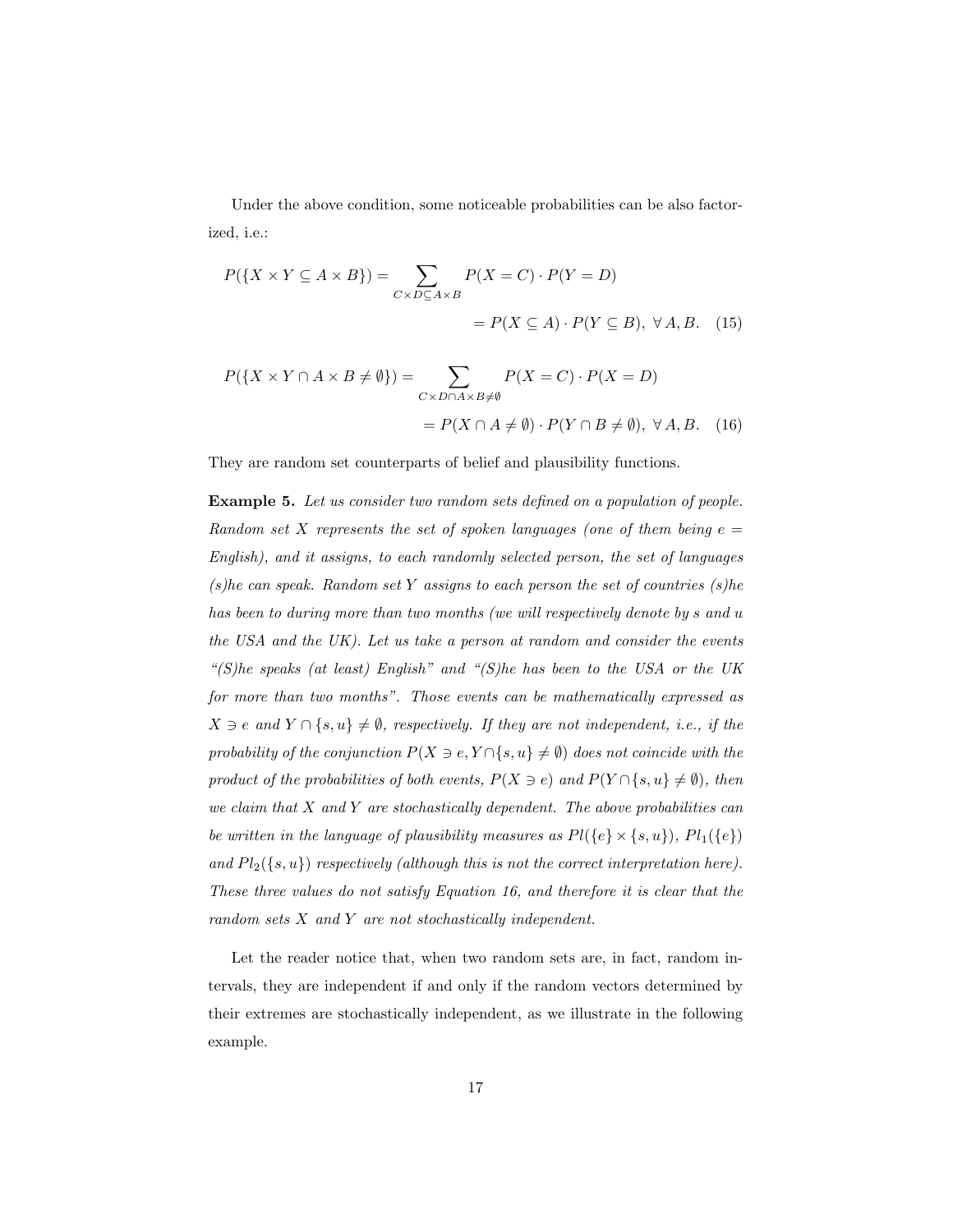**Example 6.** Let the random intervals  $X = [x_1, x_2]$  and  $Y = [y_1, y_2]$  respectively represent the interval of min-max temperatures and min-max humidity on a day selected at random in some location. X and Y would be independent if and only if the random vectors  $(x_1, x_2)$  and  $(y_1, y_2)$  were stochastically independent, i.e., if and only if they would satisfy:

$$
P(x_1 \le a, x_2 \le b, y_1 \le c, y_2 \le d) = P(x_1 \le a, x_2 \le b) \cdot P(y_1 \le c, y_2 \le d),
$$
  

$$
\forall a, b, c, d \in \mathbb{R} \quad (17)
$$

Independence between ill-known variables. Suppose that we observe a pair of random variables  $x$  and  $y$  with imprecision, and our information about each realization  $(x(\omega), y(\omega))$  is represented by a pair of sets,  $X(\omega), Y(\omega)$ , containing the actual pair of values. Given an arbitrary pair of events  $A \subseteq S_1$  and  $B \subseteq S_2$ , the probability values  $p_X(A)$  and  $p_Y(B)$  are known to belong to the respective intervals of values:  $[\underline{P}_X(A), \overline{P}_X(A)]$  and  $[\underline{P}_Y(B), \overline{P}_Y(B)]$ , where X and Y denote the multivalued mappings that represent our incomplete information about x and y, respectively, and  $\underline{P}_X, P_Y, \underline{P}_Y, P_Y$  denote their respective lower and upper probabilities, in the sense of Dempster. If we know, in addition, that both random variables are independent, then we can represent our knowledge about the joint probability  $p_{(x,y)}(A \times B)$  by means of the set of values:

$$
\{p \cdot q : p \in [\underline{P}_X(A), \overline{P}_X(A)] \text{ and } q \in [\underline{P}_Y(B), \overline{P}_Y(B)]\}.
$$

According to [13], the family of joint probability measures:

$$
\mathcal{P} = \{ P : P(A \times B) = p \cdot q \text{ s.t. } p \in [\underline{P}_X(A), \overline{P}_X(A)], q \in [\underline{P}_Y(B), \overline{P}_Y(B)], \forall A, B \}.
$$

is included in the family of probabilities dominated by the joint plausibility Pl considered in Equation 16. Furthermore, according to [11] it is, in general, a proper subset of it. This fact does not influence the calculation of the lower and upper bounds for  $P_{(x,y)}(A \times B)$ , but it impacts further calculations about bounds of other parameters associated to the probability measure  $P_{(x,y)}$  such as the variance or the entropy of some functions of the random vector  $(x, y)$ , as it is checked in [14].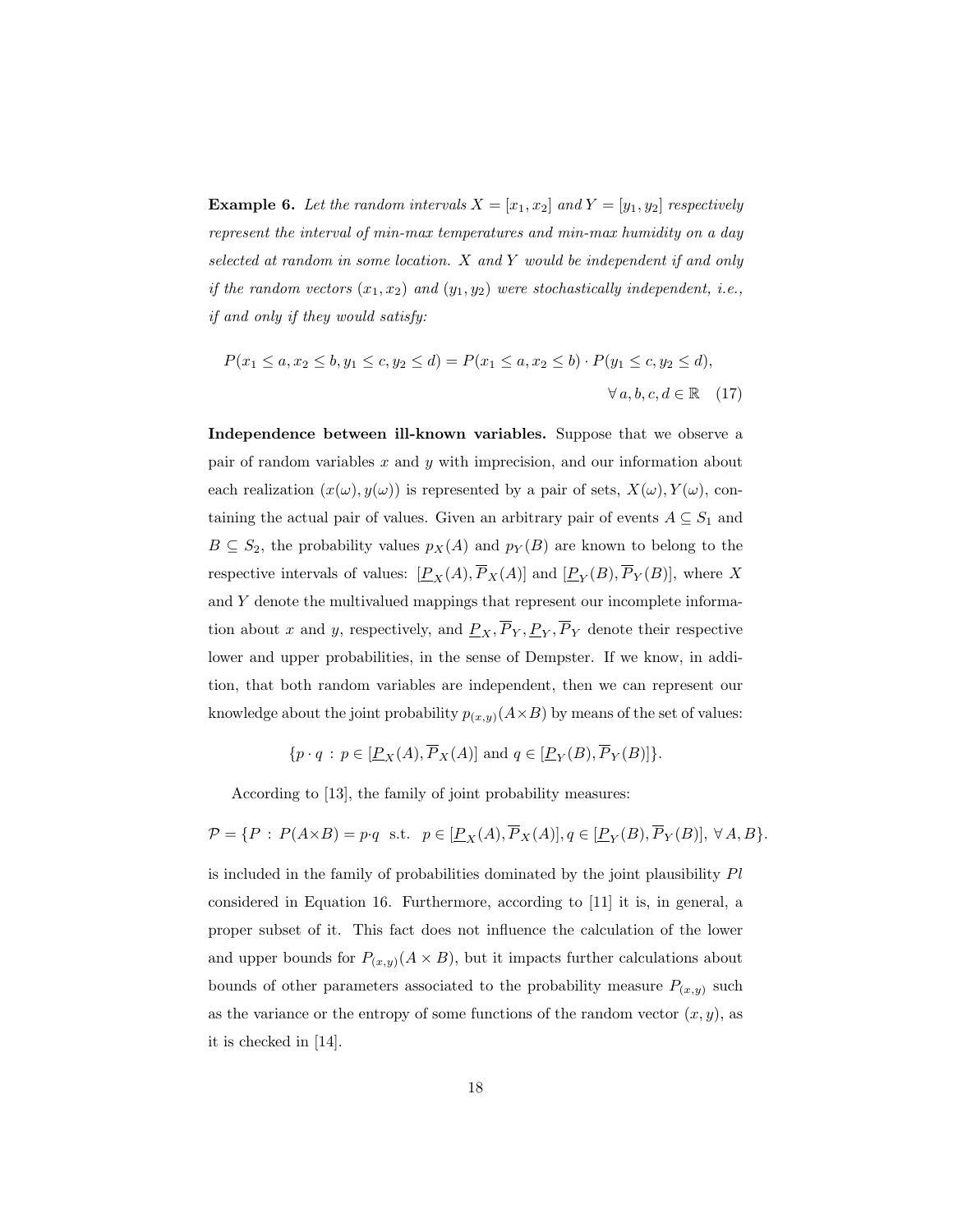As illustrated above, random set independence is the usual probabilistic notion in the conjunctive setting. But it has also a meaningful interpretation within the disjunctive framework: in this case, the pair of set-valued mappings  $(X, Y)$  indicates incomplete information about an ill-observed random vector  $(x, y)$ . Independence between X and Y indicates independence between incomplete pieces of information pertaining to the attributes (the sources providing them are independent), something that has nothing to do, in general, with the stochastic relation between the actual attributes  $x$  and  $y$  themselves. We will illustrate this issue with some examples.

Example 7. Let us suppose that the set-valued mapping X expresses vacuous information about an attribute  $x$ . In such a case,  $X$  will be the constant setvalued mapping that assigns the whole universe, to any element  $\omega$  in the initial space, and therefore, it is independent from any other set-valued mapping. But this fact does not mean at all that the attribute  $x$  is independent from every other attribute y. Let us consider for instance the users of a crowded airport, and let x and y respectively denote their height, in cm., and their nationality. Let us suppose that, on the one hand, we have precise information about their nationality, but on the other hand, we have no information at all about their height. We can represent our information about their height by means of the constant set-valued mapping  $X$  that assigns the interval [90, 250] to any passenger. On the other hand, our information about the nationality can be represented by means of a function whose images are singletons  $(Y(\omega) = \{y(\omega)\}, \forall \omega \in \Omega)$ . Both set-valued mappings satisfy the condition of random set independence but this does not mean that height and nationality are two independent attributes in the considered population.

The next example shows the converse situation: now, the ill-known information about a pair of independent random variables is represented by means of a pair of stochastically dependent random sets.

Example 8. Let us consider again the situation described in Example 3. We can easily check that the random sets  $X_1$  and  $X_2$  are stochastically dependent,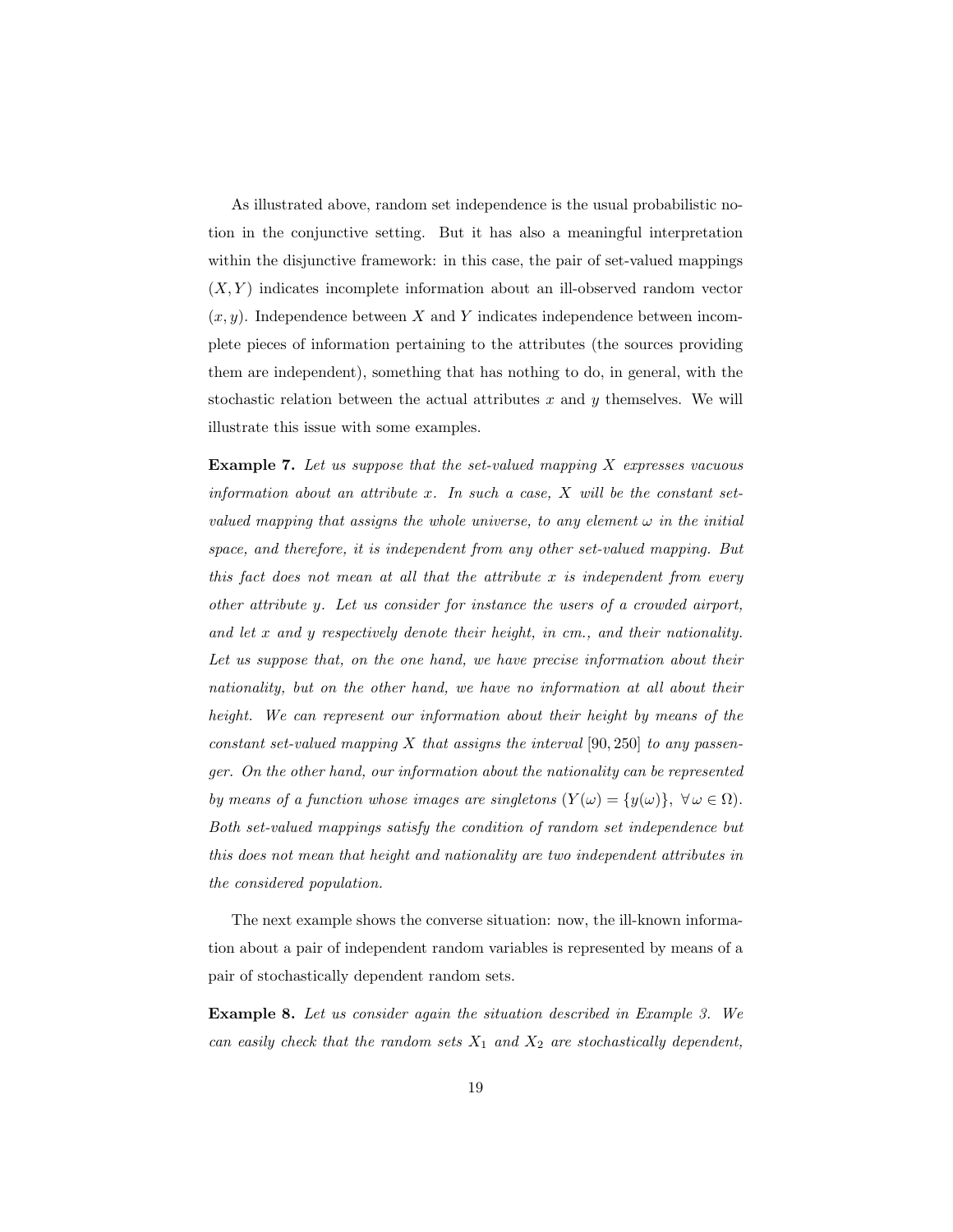according to their joint probability distribution provided in Table 1. Let us now suppose that somebody else considers the following procedure in order to paint the unpainted balls: once both balls have been selected, we drop two coins to decide their color (if they are unpainted), one coin for each ball. If we respectively denote by  $x_1$  and  $x_2$  the final colors of both ball, we can easily check that  $p_{(x_1,x_2)}(\{(r,r\}) = p_{(x_1,x_2)}(\{(r,w)\}) = p_{(x_1,x_2)}(\{(w,r)\}) = p_{(x_1,x_2)}(\{(w,w)\}) =$ 0.25, so the joint probability induced by  $(x_1, x_2)$  can be factorized as the product of its marginals.

In the above example, both attributes (the actual colors of both randomly selected balls) are independent random variables, while the initial information about them is represented by means of two stochastically dependent random sets. As we deduce from Examples 7 and 8, neither independence between pieces of (incomplete) information about two attributes implies independence between them, nor the converse is true.

The next example goes along the same line as the last one, and it illustrates a situation a little bit closer to reality.

Example 9. Suppose that we have a light sensor that displays numbers between 0 and 255. We take 10 measurements per second. When the brightness is higher than a threshold (255), the sensor displays the value 255 during 3/10 seconds, regardless the actual brightness value. Below we provide data for six measurements:

| <i>actual values</i>                                             | 215 | 150 | 200     | 300            | 210          | 280            |
|------------------------------------------------------------------|-----|-----|---------|----------------|--------------|----------------|
| displayed quantities                                             | 215 | 150 | 200     | 255            | 255          | 255            |
| set-valued information $\begin{bmatrix} 215 \end{bmatrix}$ {150} |     |     | ${200}$ | $[255,\infty)$ | $[0,\infty)$ | $[0,\infty)$ . |

The actual values of brightness represent a realization of a simple random sample of size  $n = 6$ , i.e., of a vector of six independent identically distributed random variables. Notwithstanding, our incomplete information about them does not satisfy the condition of random set independence. In fact, we have:

$$
P(X_j \supseteq [255,\infty)|X_{i-1} \supseteq [255,\infty), X_{i-2} \supseteq [255,\infty)) = 1, \ \forall i \ge 3.
$$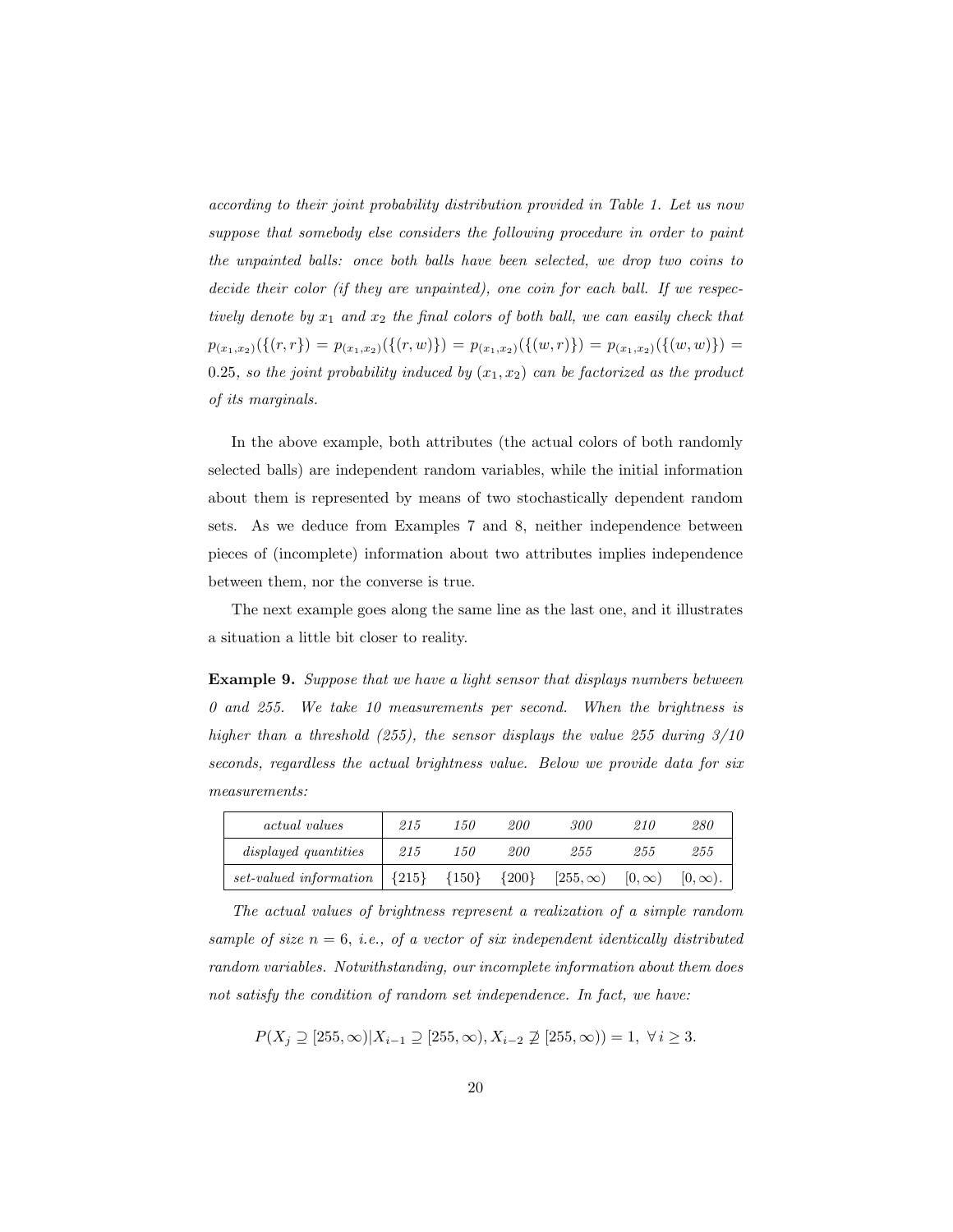In summary, when several random set-valued mappings indicate incomplete information about a sequence of random (point-valued) measurements of an attribute, independence between them would indicate independence between the sources of information, that we should distinguish from the actual independence between the actual outcomes. The difference between the idea of independence of several random variables and independence of the random sets used to represent incomplete information about them impacts the studies of Statistical Inference with imprecise data: according to the above examples, a sequence of random sets indicating imprecise information about a sequence of i.i.d. random variables does not necessarily satisfy the property of random set independence between its components. In fact, the family of product probabilities, each of which is dominated by an upper probability is strictly contained ([11]) in the family of probabilities dominated by the product of these upper probabilities (plausibilities, when the universe is finite). In other words, considering a sequence of i.i.d. random sets would not be appropriate when we aim to represent incomplete information about a sequence of i.i.d. random variables.

Source independence in evidence theory. A similar epistemic independence notion is commonly assumed in the theory of belief functions, when the focal sets of a joint mass assignment m (the mass assignment associated to the pair of ill-known quantities x and y ranging on  $S_1$  and  $S_2$ , respectively) are Cartesian products of subsets of  $S_1$  and  $S_2$  and that, furthermore, m can be factorized as the products of its marginals:

$$
m(C \times D) = m_1(C) \cdot m_2(D), \ \forall C \subseteq S_1, \ D \subseteq S_2,
$$
\n
$$
(18)
$$

which is formally the same as Eq. (15). Under the above condition, both the plausibility and the belief function associated to m can be also factorized as the product of their marginals, just rewriting equalities (15-16)

$$
Bel(A \times B) = Bel_1(A) \cdot Bel_2(B) \tag{19}
$$

$$
Pl(A \times B) = Pl_1(A) \cdot Pl_2(B). \tag{20}
$$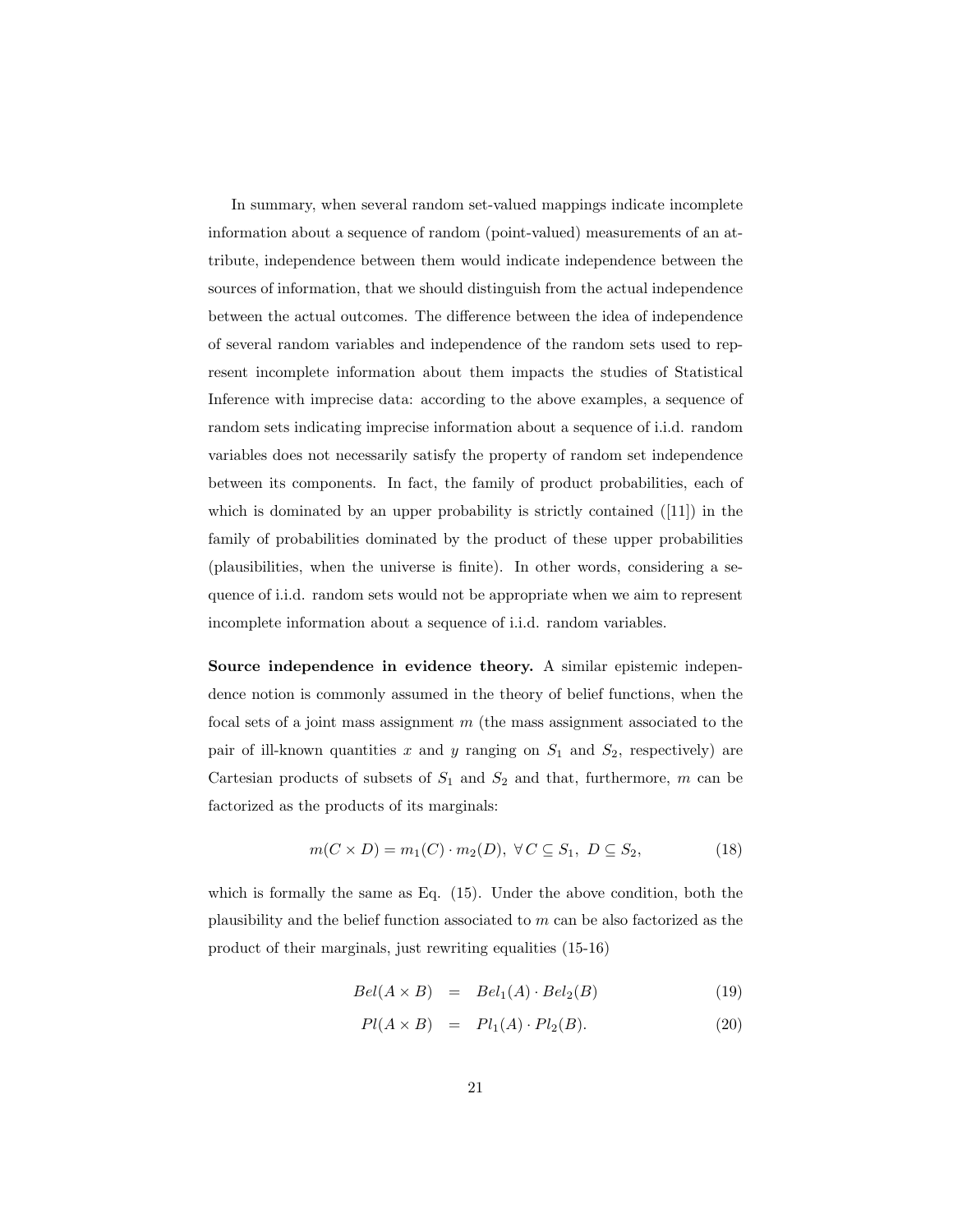In fact this notion of independence is used to justify the conjunctive rule of combination of Smets, in the case where  $x = y$ , which is an extreme dependence situation between variables, and masses  $m_1$  and  $m_2$  are pieces of information about the same quantity  $x$  coming from epistemically independent sources. Then  $m(C \times D)$  is assigned to  $C \cap D$ , thus building the mass function  $m_{\cap}(E) = \sum_{C \cap D=E} m(C \times D)$ . Conditioning the result on the assumption that the mass assigned to empty set should be zero yields Dempster rule of combination. In the language of random sets, if  $X_1$  and  $X_2$  are random sets describing the pieces of information forwarded by sources 1 and 2 about  $x$ , it would read

$$
P(X_1 \cap X_2 = E \mid X_1 \cap X_2 \neq \emptyset) = \frac{P(X_1 \cap X_2 = E)}{P(X_1 \cap X_2 \neq \emptyset)} = \frac{\sum_{C \cap D = E} p_{X_1}(C) p_{X_2}(D)}{\sum_{C \cap D \neq \emptyset} p_{X_1}(C) p_{X_2}(D)}.
$$

# 5. When the meaning of the model affects the result: interval data processing

Interval data sets provide a more concrete view of a random set. Again the distinction between the case where such intervals represent precise actual objects and when they express incomplete knowledge of precise ill-observed point values is crucial in computing a statistical parameter such as variance [10] or stating a regression problem.

#### 5.1. Empirical variance for random interval data

Consider a data set consisting of a bunch of intervals  $\mathbb{D} = \{I_i = [\underline{a}_i, \overline{a}_i], i =$  $1, \ldots, n$ . When computing an empirical variance, the main question is: are we interested by the joint variation of the size and location of the intervals? or are we interested in the variation of the underlying precise quantity as imperfectly accounted for by the variation of the interval data?

**Ontic interval data**. In this case we consider intervals are precise lumped entities. For instance, one may imagine the interval data set to contain sections of a piece of land according to coordinate x in the plane:  $I_i = Y(x_i)$  for a multimapping Y, where  $Y(x_i)$  is the extent of the piece of land at abscissa  $x_i$ ,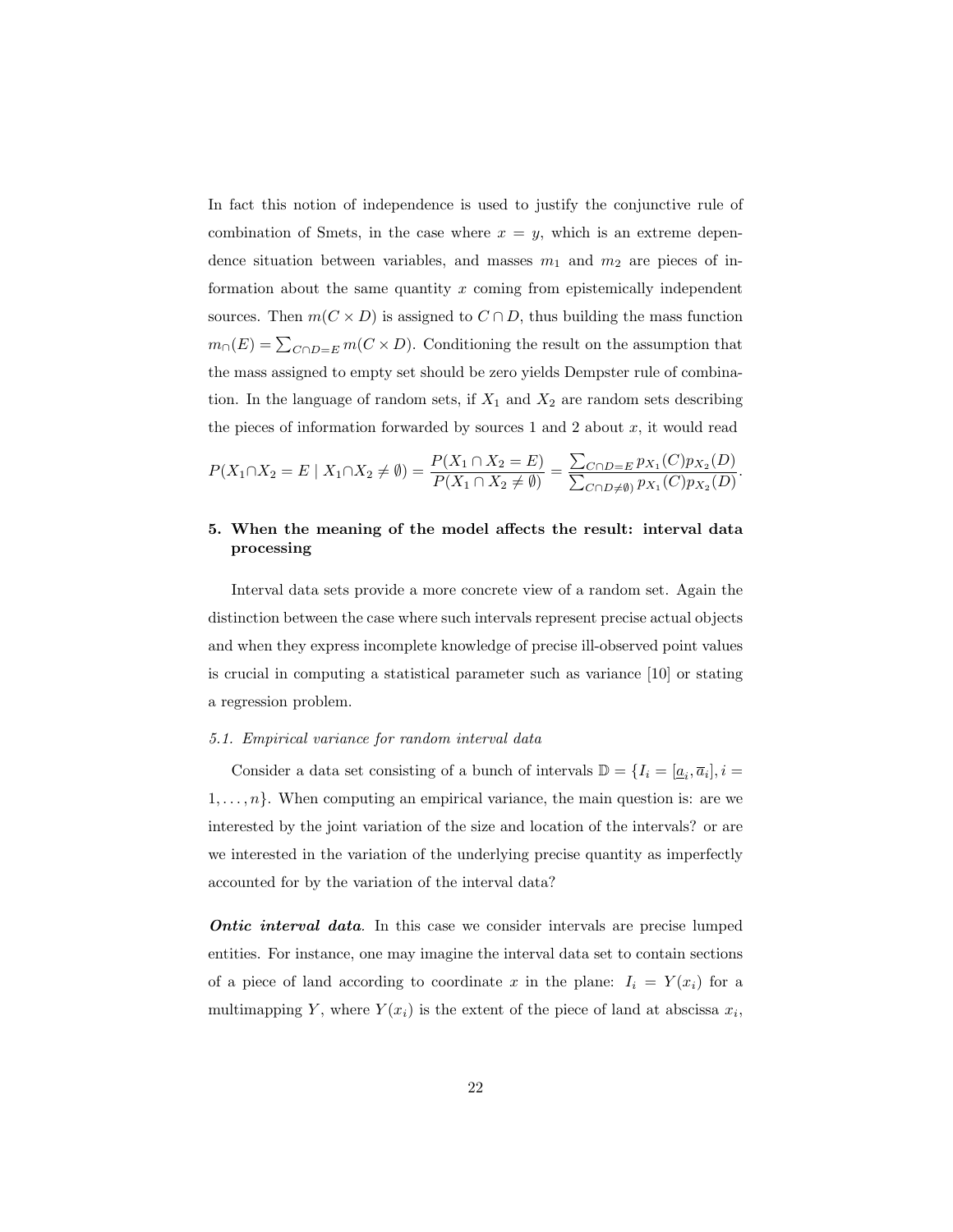along coordinate y. The ontic view suggests the use of a scalar variance:

$$
ScalVar(\mathbb{D}) = \frac{\sum_{i=1,\dots,n} d^2(M, I_i)}{n},\tag{21}
$$

where  $M = \left[\sum_{i=1}^{n} \frac{a_i}{n}, \sum_{i=1}^{n} \overline{a_i}/n\right]$  is the interval mean value, and d is a scalar distance between intervals (e.g. distance between pairs of values representing the endpoints of the intervals, but more refined distances have been proposed [2]).  $ScalVar(\mathbb{D})$  measures the variability of the intervals in  $\mathbb{D}$ , both in terms of location and width and evaluates the spatial regularity of the piece of land, varying coordinate  $x$ . This variance is 0 for a rectangular piece of land parallel to the coordinate axes. This is the variance suggested by Fréchet for random elements defined on a complete metric space. In fact, it can be extended to random (fuzzy) sets of any dimension by considering, for instance, the families of distances introduced in [42] or [72].

Epistemic interval data. Under the epistemic view, each interval  $I_i$  stands for an ill-known precise value  $y_i$ . It can be the result of a repeated measurement process subject to randomness and imprecision (each measurement is imprecise). Then we may be more interested by sensitivity analysis describing what we know about the variance we would have computed, had the data been precise. Then, we should compute the interval

$$
EVar_1(\mathbb{D}) = \{ var(\{y_i, i = 1, ...n\}) : y_i \in I_i, \forall i \}.
$$
 (22)

Computing this interval is a non-trivial task [37, 47, 65].

Epistemic interval random data. Alternatively one may consider that the quantity y that we wish to describe is intrinsically random. Each measurement process is an information source providing incomplete information on the variability of y. Then each interval  $I_i$  can be viewed as containing the support  $SUPP(P_i)$  of an ill-known probability distribution  $P_i$ : then we get a wider variance interval than previously. It is defined by

$$
EVar_2(\mathbb{D}) = \{ var(\sum_{i=1}^n P_i/n) : SUPP(P_i) \subseteq I_i, \forall i = 1,...n \}
$$
 (23)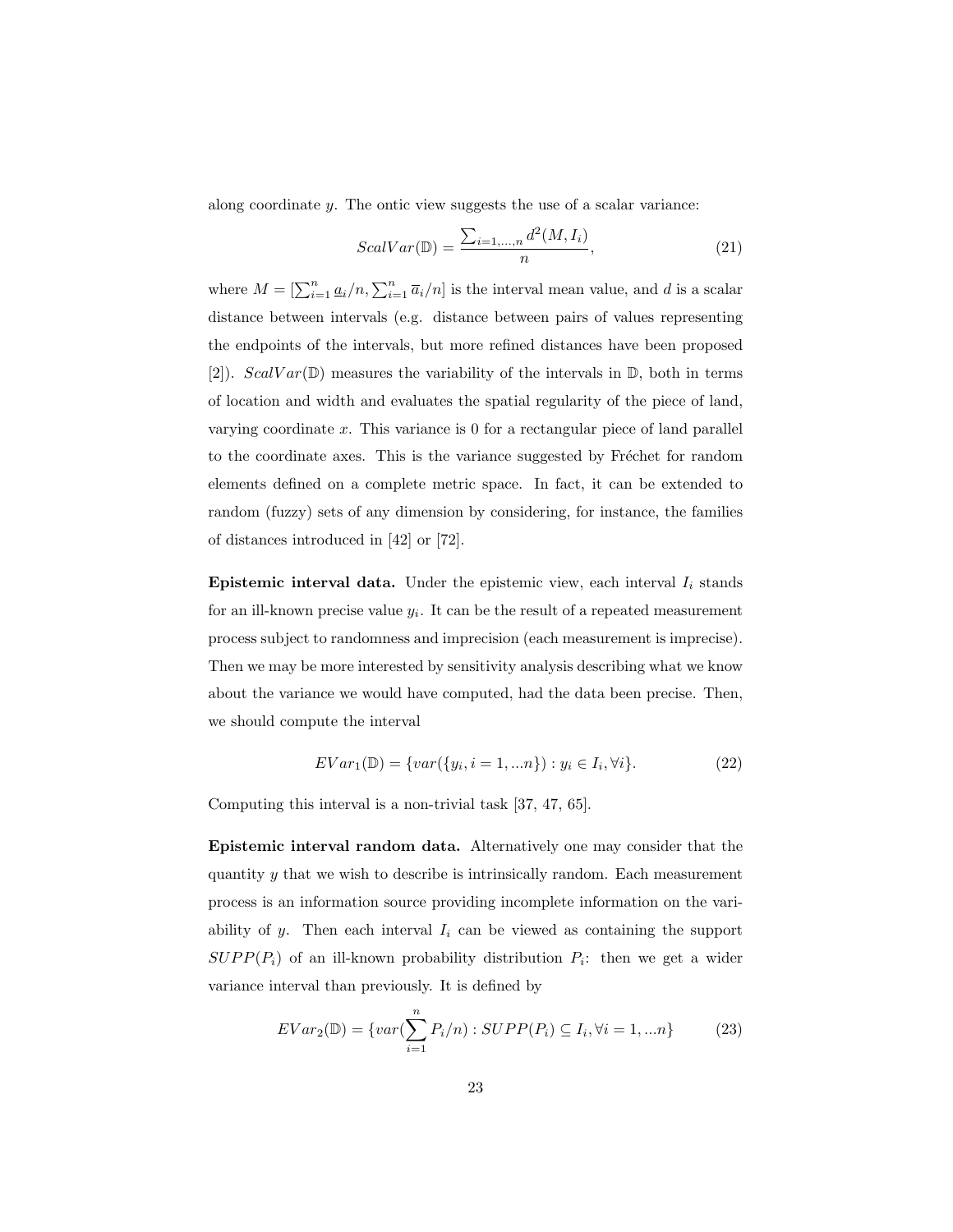and it is easy to see that  $EVar_1(\mathbb{D}) \subset EVar_2(\mathbb{D})$ . In the extreme case of observing a single epistemic interval  $(y, [a, b])$ , if y is a deterministic ill-known quantity, it has a unique true value. Then  $EVar_1([a, b]) = var(y) = 0$  (since even if ill-known, y is not supposed to vary: the set of variances of a bunch of Dirac functions is  $\{0\}$ ). In the second case, y is tainted with variability,  $var(y)$  is ill-known and lies in the interval  $EVar_2([a, b]) = [0, v^*]$  where  $v^* = \sup\{var(y), \text{SUPP}(P_y) \subseteq [a, b]\} = (b - a)^2$ . The distinction between deterministic and stochastic variables known via intervals thus has important impact on the computation of dispersion indices, like variance.

Note that in the epistemic view, the scalar distance between intervals can nevertheless be useful. It is then a kind of informational distance between pieces of knowledge, whose role can be similar to relative entropy for probability distributions. Namely one may use it in revision processes, for instance. Moreover one may be interested by the scalar variance of the imprecision of the intervals (as measured by their respective lengths), or by an estimate of the actual variance of the underlying quantity, by computing the variance of say the mid-points of the intervals. But note that as shown in [10], the variance of the mid-points is not necessarily a lower bound, nor an upper bound for the actual value of the variance. Recently suggested scalar variances [61] between intervals come down a linear combination of such a scalar variability estimation and the variance of imprecision.

#### 5.2. Epistemic vs. ontic interval data processing

The recent literature contains different generalizations of classical statistical techniques such as point and interval estimation, hypothesis testing, regression, classification, etc., where point-valued attributes are replaced by set-valued ones. Depending on the interpretation of those intervals, some proposals are more appropriate than others. Bearing in mind the difference between the disjunctive and conjunctive reading of sets, two completely different approaches that generalize hypothesis testing techniques have been already reviewed in [16]. Regarding other techniques such as parameter estimation or classification, the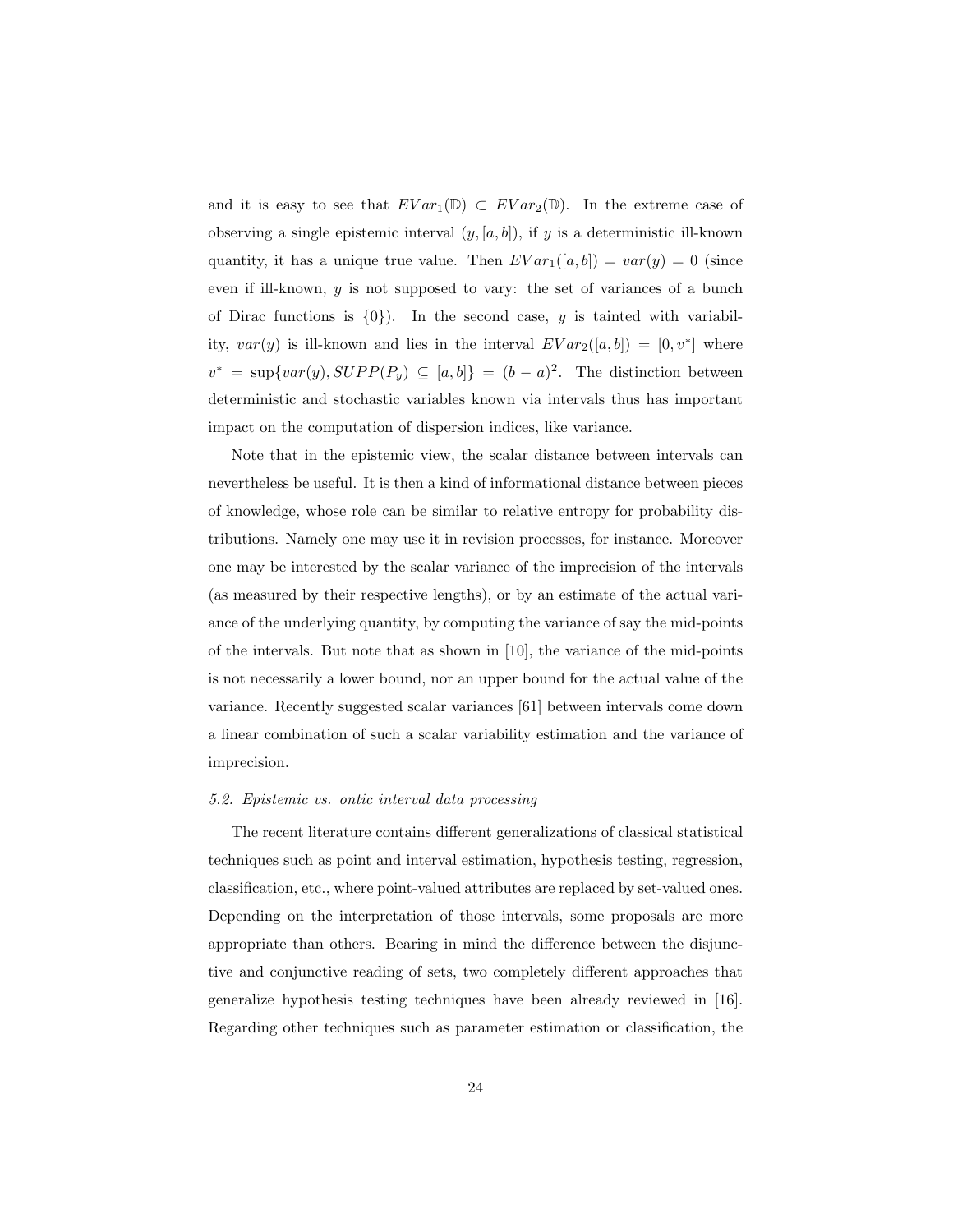disjunctive-approach literature is much wider than the conjunctive one. However, the literature on the regression problem is probably more balanced, and we can find many contributions from both sides. We will therefore use this particular problem as an illustration of the different statistical techniques in order to illustrate the difference between the disjunctive and the conjunctive approaches.

In the classical least squares method, we consider a collection of vectors of the form  $(x_i, y_i)$  and we try to find the function  $f : \mathbb{R} \to \mathbb{R}$  that minimizes the sum of the squares of the errors  $\sum_{i=1}^{n} (y_i - f(x_i))$ . Here, the explained variable will be assumed to be interval-valued, as well as the explanatory variable will take values in the real line. Let us therefore consider a set of bidimensional numerical interval data  $\mathbb{D} = \{(x_i, Y_i = [\underline{y}_i, \overline{y}_i]), i = 1, ...n\}$  or its fuzzy counterpart (if the  $Y_i$ 's become fuzzy intervals). The issue of devising an extension of data processing methods to such a situation has been studied in many papers in the last 20 years or so. But it seems that the question how the reading of the setvalued data has impact on the chosen method is seldom discussed. Here we provide some hints on this issue, restricting ourselves to linear regression and some of its fuzzy extensions.

Fuzzy least squares. A first approach that is widely known is Diamond's fuzzy least squares method [22]. It is based on a scalar distance between setvalued data. The problem is to find a best fit interval model of the form  $y =$  $A^*x+B^*$ , where intervals  $A^*, B^*$  minimize  $\sum_{i=1}^n d^2(Ax_i+B, Y_i)$ , typically a sum of squares of differences between upper and lower bounds of intervals. The fuzzy least squares regression is similar but it presupposes the  $\tilde{Y}'_i$ 's are triangular fuzzy intervals  $(y_i^m; y_i^-, y_i^+)$ , with modal value  $y_i^m$  and support  $[y_i^-, y_i^+]$ . Diamond proposes to work with a scalar distance of the form  $d^2(\tilde{A}, \tilde{B}) = (a^m - b^m)^2 +$  $(a^- - b^-)^2 + (a^+ - b^+)^2$  making the space of triangular fuzzy intervals a complete metric space. The problem is then to find a best fit fuzzy interval model  $\tilde{Y}$  =  $\tilde{A}^*x + \tilde{B}^*$ , where fuzzy triangular intervals  $\tilde{A}^*, \tilde{B}^*$  minimize a squared error  $\sum_{i=1}^{n} d^{2}(\tilde{A}x_{i} + \tilde{B}, \tilde{Y}_{i})$ . Some comments are in order:

• This approach treats (fuzzy) interval data as ontic entities.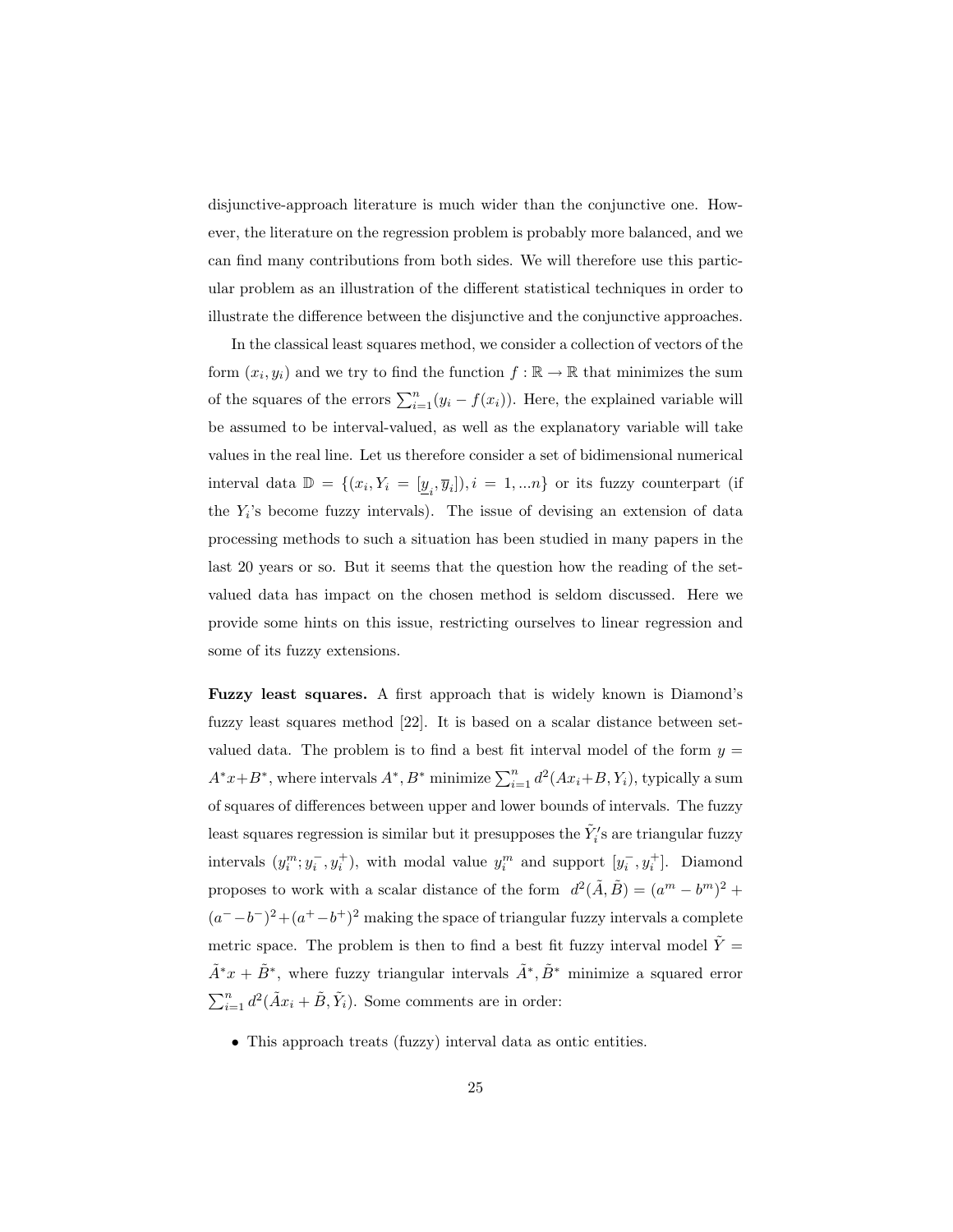- If the (fuzzy) interval data-set is epistemic, the use of  $\tilde{Y} = \tilde{A}^*x + \tilde{B}^*$ presupposes that not only the relation between  $x$  and  $y$  is linear, but also the evolution of the informativeness of knowledge is linear with  $x$ .
- This approach does not correspond to studying the impact of data uncertainty on the result of regression.

Many variants of this method, based on conjunctive fuzzy random sets and various scalar distances exist (see [36] for a recent one) including extensions to fuzzy-valued inputs [39]. These approaches all adopt the ontic view.

Possibilistic regression. Another classical approach was proposed by Tanaka et al. in the early 1980's (see [71] for an overview). One way of posing the interval regression problem is to find a set-valued function  $Y(x)$  (generally again of the form of an interval-valued linear function  $Y(x) = Ax + B$ ) with maximal informative content such that  $Y_i \subset Y(x_i), i = 1,...n$ . Some comments help situate this method:

- It does not presuppose a specific (ontic or epistemic) reading of the data. If data are ontic, the result models an interval-valued phenomenon. If epistemic, it tries to cover both the evolution of the variable  $y$  and the evolution of the amount of knowledge of this phenomenon.
- It does not clearly extend the basic concepts of linear regression.

Both approaches rely on the interval extension of a linear model  $y(x) =$  $ax + b$ . But, in the epistemic reading, this choice imposes unnatural constraints on the relation between the epistemic output  $Y(x)$  and the objective input x (e.g.,  $Y(x)$  becomes wider as x increases). The fact that the real phenomenon has an affine behavior does not imply that the knowledge about it in each point should be also of the form  $Y(x) = Ax + B$ . This is similar with the difference between the independence between variables and the independence between sources of information. In an ontic reading, one may wish to interpolate the interval data in a more sophisticated way than assuming linearity of the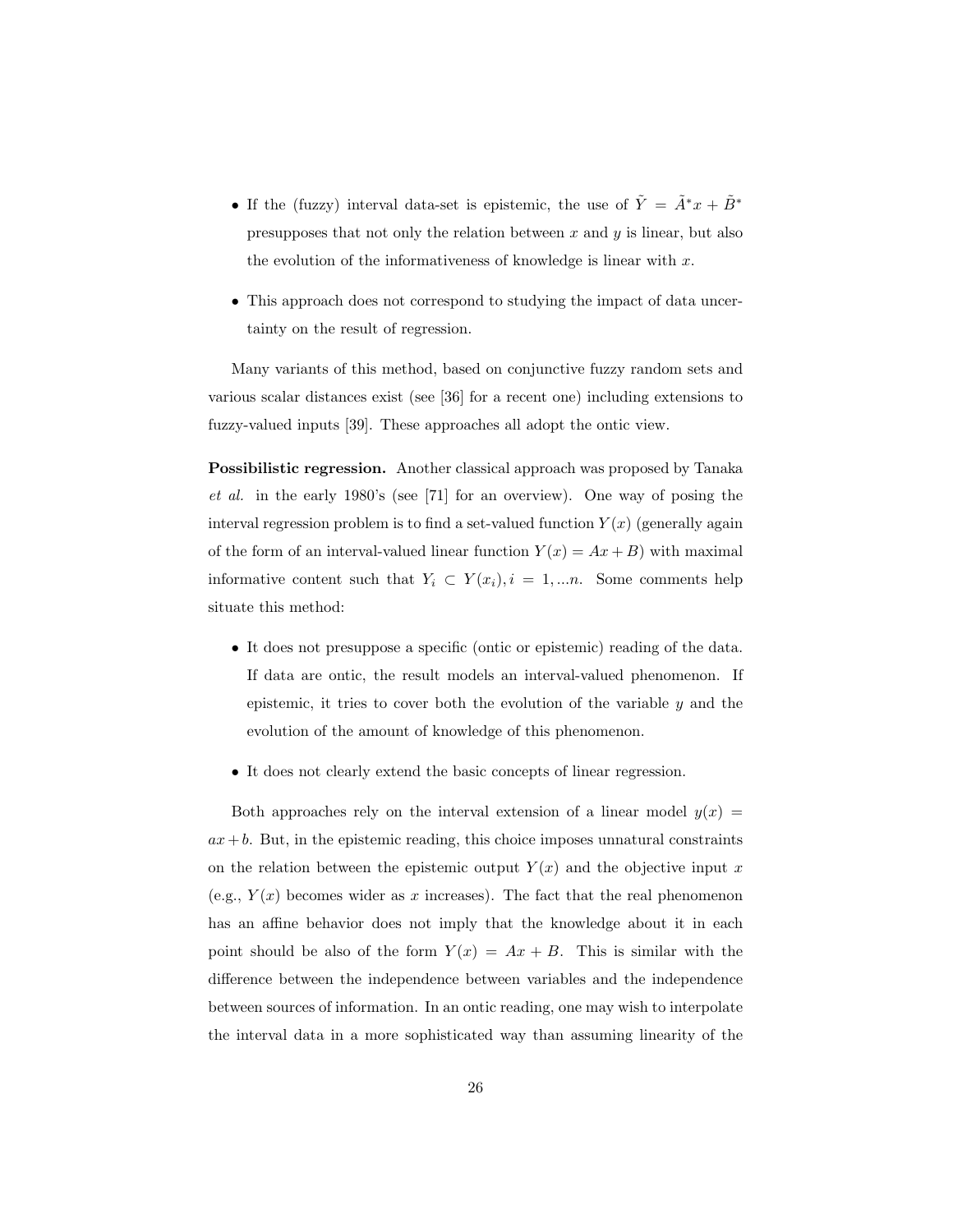boundaries of the evolving interval (see Boukezzoula et al. [4] for improvements of Tanaka's methods that cope with such defects).

Quantile regression. Another view of interval regression, that has a clear epistemic flavor uses possibility theory to define a kind of quantile regression. Even when applied to precise data sets, it gives an epistemic interval-valued representation of objective data, likely to contain the actual model [59, 68]. The idea is to find, for each input value x, a confidence interval containing  $y(x)$  with confidence level  $1 - \alpha$ . This is done via probability-possibility transformations [34]. Varying  $\alpha$  leads to a bunch of nested intervals that can be modelled by fuzzy intervals faithful to the dispersion of the  $y_i$ 's in the vicinity of each input  $data x_i$ .

Sensitivity analysis. A very different approach consists in performing a sensitivity analysis yielding all regression results one would obtain from all precise datasets  $\vec{d}$  consistent with D. The aim is to find the range of results one would have obtained with linear regression, had the data been precise. Strangely enough, this technique is seldom considered. Formally it can be posed as follows: Find

$$
\label{eq:Y} Y(x)=\{\hat{a}(\vec{d})x+\hat{b}(\vec{d}): \vec{d}\in\mathbb{D}\}
$$
  
=\{\hat{a}x+\hat{b}, \forall \hat{a}, \hat{b} \text{ that minimize } \sum\_{i=1}^n (ax\_i+b-y\_i)^2, \forall y\_i\in [\underline{y}\_i,\overline{y}\_i], i=1,...n\}

It is clear that the envelope of the results is a set-valued function  $Y(x)$  that has little chance of being defined by affine upper and lower bounds. This approach, which can genuinely be called epistemic regression has been recently applied to kriging in geostatistics [52, 53].

Yet another approach that can be also framed into the epistemic view has been considered in [66, 67, 69]. There, an interval-valued mean quadratic error (the set of all possible values for the mean quadratic error) is considered, and different algorithms in order to "minimize" it are built under different conditions, according to some criterion of preference between intervals. The numerical computations seem to be more feasible than those in the original problem (ranging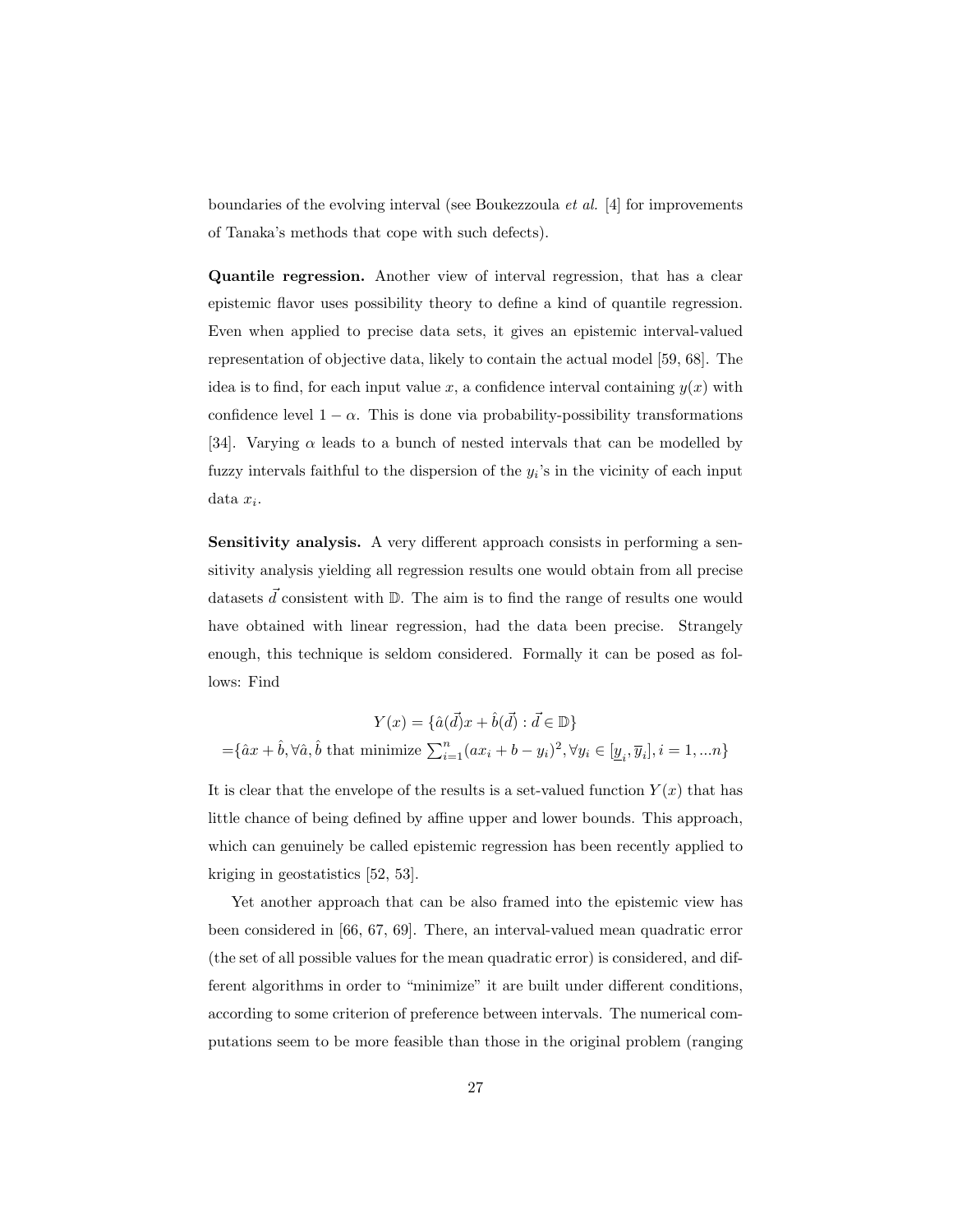all the possible sample datasets, computing all the regression lines compatible with them, and finally computing the bounds of the response variable according to them).

# 6. Different interpretations of a fuzzy set

A fuzzy set on a universe  $S$  is mathematically modelled by a mapping from  $S$  to a totally ordered set  $L$  that is usually the unit interval. As highlighted by Dubois and Prade [31], a membership function is an abstract object that needs to be interpreted in practical settings in order to be used appropriately. They proposed three interpretations of membership grades in terms of degrees of similarity, of plausibility and preference. An early and important use of fuzzy sets, proposed by Zadeh [77] is the representation of symbolic categories on numerical universes. A linguistic variable is a variable that takes values on a set of linguistic terms modelled by fuzzy sets of the real line. In this case, degrees of membership express similarity or distance to prototypical values covered by a term. In this section we focus on the difference between ontic and epistemic fuzzy sets. In the latter case, membership grades evaluate degrees of plausibility and the underlying quantity can again be a constant or a variable.

### 6.1. Ontic vs. epistemic fuzzy sets

As already acknowledged a long time ago, fuzzy sets, like sets, may have a conjunctive or a disjunctive reading [29, 79, 75]. In the conjunctive reading, ontic fuzzy sets represent objects originally construed as sets but for which a fuzzy representation is more expressive due to gradual boundaries. Degrees of membership evaluate to what extent components participate to the global entity. For instance, this is the case when modeling linguistic labels by convex fuzzy sets on a measurement scale, like tall, medium-sized, short achieving a fuzzy partition of the human height scale. In this case, the fuzzy sets have a conjunctive reading because they are understood as the set of heights compatible with a given label. Other examples of ontic fuzzy sets are non-Boolean classes stemming from a clustering process, fuzzy constraints representing preference,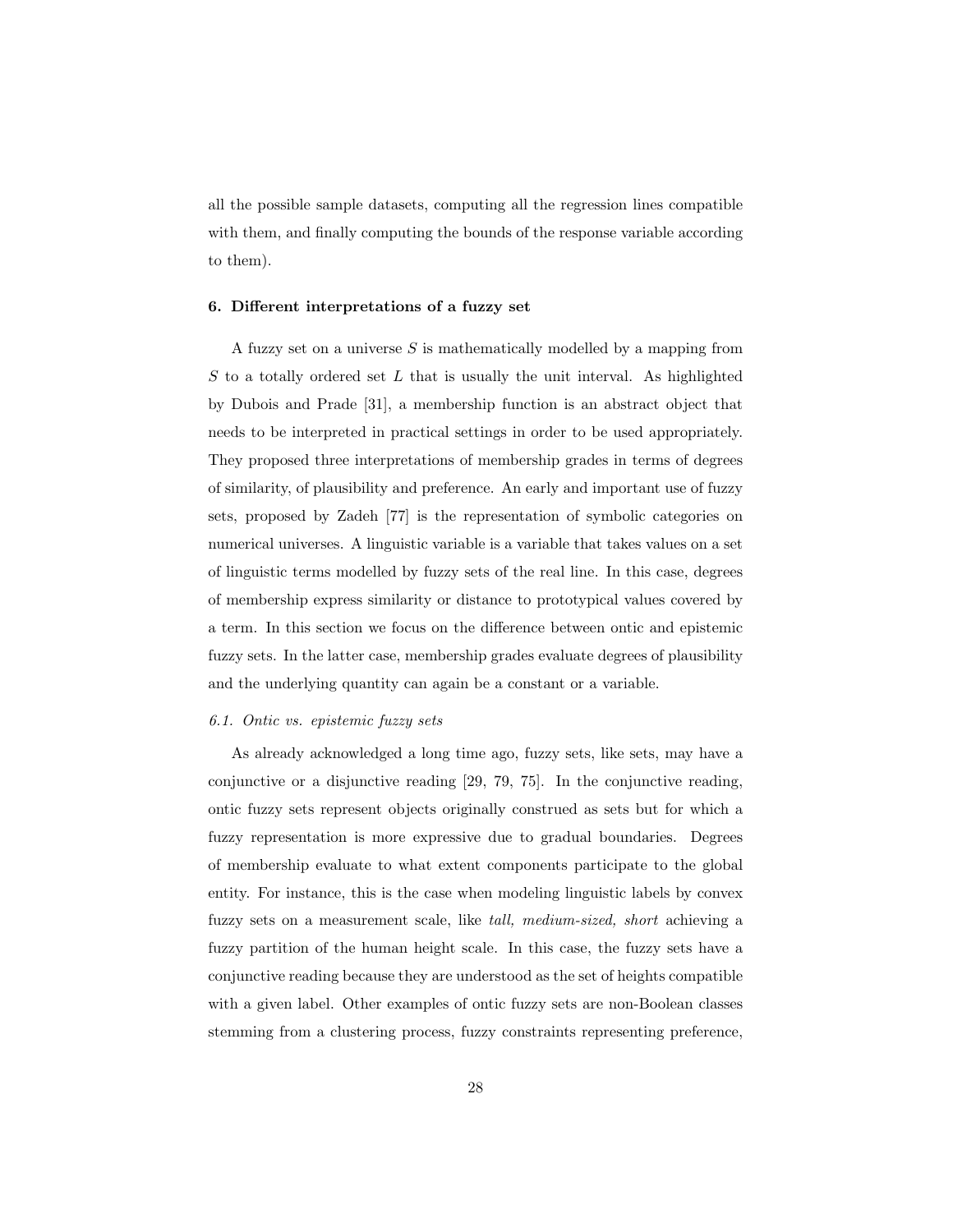fuzzy regions in an image, fuzzy rating profiles according to various attributes. As a concrete example, consider the fuzzy set of languages more or less well spoken by a person; then degrees of membership can be interpreted as degrees of proficiency in languages.

In contrast, Zadeh [78] also proposed to interpret membership functions as possibility distributions, paving the way to a representation of incomplete information along a line pioneered thirty years earlier by Shackle [62]. In that case, a degree of membership refers to the idea of plausibility in the sense of Shafer. A possibility distribution, denoted by  $\pi$ , is the membership function of a fuzzy set of mutually exclusive values in S. A possibility distribution is supposedly attached to an ill-known quantity x. Namely  $\pi(s) > 0$  expresses that s is a possible value of x, all the more plausible as  $\pi(s)$  is greater. In particular it is assumed that  $\pi(s) = 1$  for some value s, which is then considered as normal, totally unsurprizing. A possibility distribution thus extends the set-valued representation of incomplete information to account for degrees of plausibility. It is well-known that a possibility distribution  $\pi$  induces a possibility measure  $\Pi$ on  $2^S$  such that  $\Pi(A) = \sup_{s \in A} \pi(s)$  for all events A and a necessity measure  $N(A) = 1 - \Pi(A^c)$  [28]. Function N is also a special (consonant) case of belief function for which all focal sets are nested and the useful information to reconstruct it is contained in the contour function  $\pi(s) = Pl({s}).$ 

# 6.2. What epistemic fuzzy sets can express

Now, if the information about a quantity x is expressed by means of a fuzzy set, the distinction between the deterministic and the stochastic case, discussed for set-representations, is again at work. If  $x$  is deterministic, then fuzzy sets must be interpreted in terms of "confidence sets" ([12, 27]) as follows. Let  $E_\alpha = \{s, \pi(x) \geq \alpha\}$  be the  $\alpha\text{-cut}$  of  $\pi\text{:}$ 

For each  $\alpha \in [0,1], x \in E_\alpha$  with probability greater than or equal to  $1 - \alpha$ .

If an expert provides this kind information, the word "probability" refers to subjective probability. Following Walley [74],  $1 - \alpha$  is the maximal price at which this expert would buy the gamble that wins \$1 if the real value of  $x$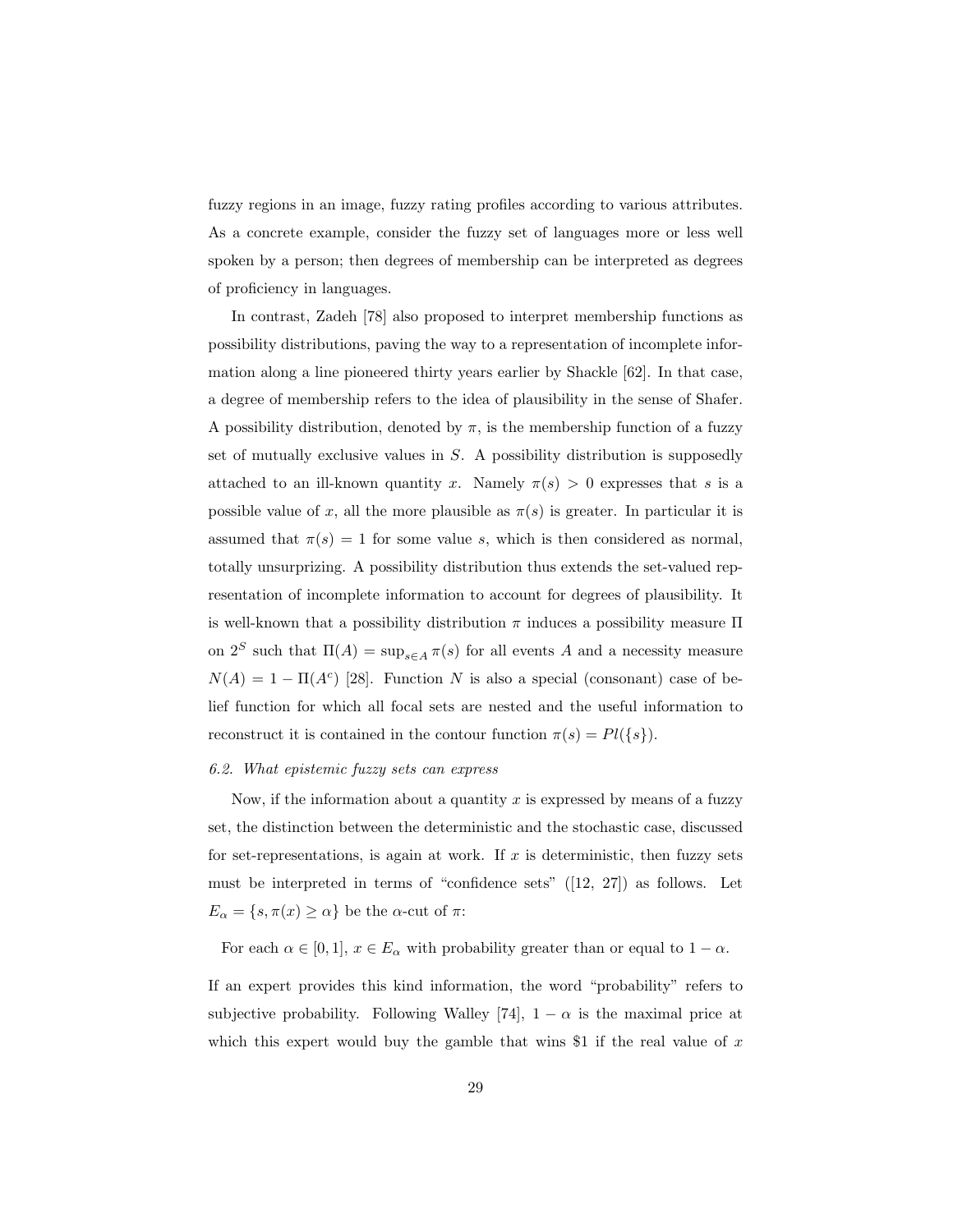actually lies in  $E_{\alpha}$  (the minimal selling price for this gamble is \$1). Note that there is no "real probability distribution" underlying  $\pi$ , but Dirac functions as x is deterministic. The consonance of the family of sets  $E_{\alpha}$  makes sense if this is the opinion of a single expert who tends to be imprecise but self-consistent.

If  $x$  is stochastic then there are two possible ways of interpreting the possibility distribution  $\pi$ .

• Mathematically speaking, a possibility measure is a coherent upper probability [74], namely  $\Pi(A) = \sup_{P \in \mathcal{P}_{\pi}} P(A)$  where  $\mathcal{P}_{\pi} = \{P, \forall A, P(A) \leq$ Π(A)}. So, π encodes the set of probabilities  $\mathcal{P}_\pi$  [30, 24]. This set is supposed to contain the real probability measure  $P_x$  that governs the variability of  $x$ . It is a set-based representation of a stochastic variable representing incomplete information about a frequentist probability. An expert providing distribution  $\pi$  understood as  $\mathcal{P}_{\pi}$  claims that

For each  $\alpha \in [0,1]$ , the event  $x \in E_{\alpha}$  has *objective* probability greater than or equal to  $1 - \alpha$ .

• Another option is to consider  $\pi$  as encoding a higher-order (subjective) possibility distribution restricting a family of higher-order subjective probabilities  $P_s$  over a set of objective probabilities  $P_x$  describing the behavior of a random variable x. Namely,  $\pi$  is induced by all constraints of the form  $P_s(P_x(E_\alpha) = 1) \ge 1 - \alpha, \forall \alpha > 0$ , in other words:

For each  $\alpha \in [0,1], P_x$  has support in  $E_{\alpha}$  with subjective probability greater than or equal to  $1 - \alpha$ .

So the domain of  $\pi$  can be canonically extended to the set of probability measures on S as follows:  $\pi(P_x) = \sup\{\alpha, P_x \text{ has support in } E_{\alpha}\}.$  The possibility measure Π is a "second-order possibility" formally equivalent to those considered in [18]. This terminology is used because it is a possibility distribution defined over a set of probability measures. It would be interesting to investigate the relationship between the set of probabilities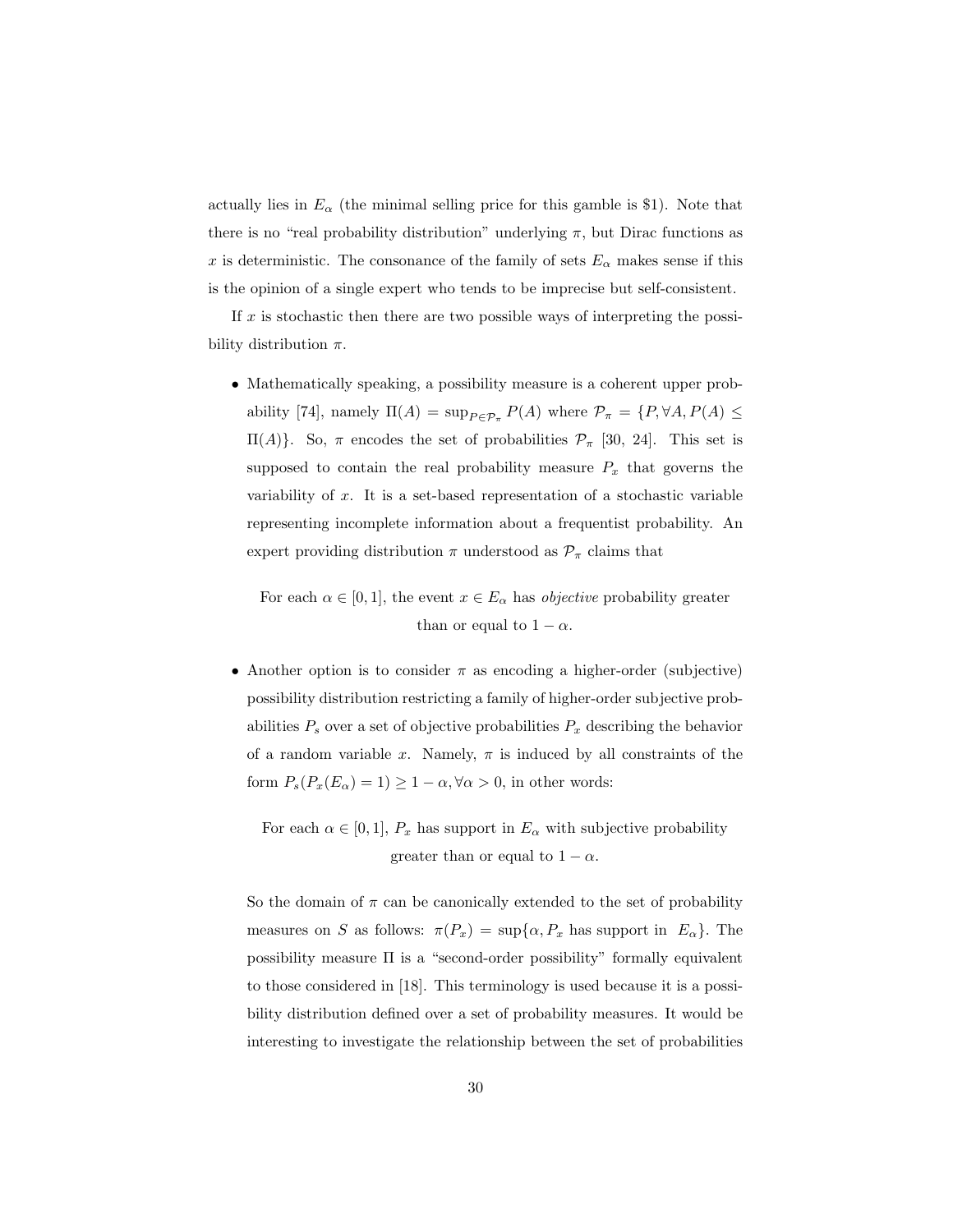$\mathcal{P}_{\pi}$  and the higher order possibility model. Such a set of probabilities can be equivalently represented by means of a second-order Boolean possibility measure (a 0-1-valued possibility measure defined over the set of probability measures).

# 6.3. Examples of of epistemic fuzzy sets

In summary we can consider crisp or fuzzy epistemic sets describing our knowledge of a quantity that can be deterministic or random. According to this rationale, we can distinguish four different situations, and we can use several equivalent representations in each of them. Below, we provide a short formal account of each situation, illustrated with simple examples.

1A A crisp set E models our incomplete knowledge of an otherwise fixed quantity x. All we know about x is that it belongs to  $E^5$ .

| Representation                               | Deterministic                                      | Random                                                                                                                     |  |  |
|----------------------------------------------|----------------------------------------------------|----------------------------------------------------------------------------------------------------------------------------|--|--|
| Set                                          |                                                    | $\delta_E = \{\delta_x : x \in E\}$                                                                                        |  |  |
| Possib. Distrib. $\parallel \pi(x) = \infty$ |                                                    | $\begin{cases} 1, & \text{if } x \in E, \\ \pi(P) = \begin{cases} 1, & \text{if } P \in \delta_E, \end{cases} \end{cases}$ |  |  |
|                                              | $\mathbf{1} \cdot 0, \quad \text{if } x \notin E.$ | 0, if $P \notin \delta_E$ .                                                                                                |  |  |

Example 10. We measure the weight of an object on a scale, whose precision is within a 10 g error margin. If we observe the displayed quantity  $d_0$ , our information about the actual weight, x, can be described by means of the interval  $E = [d_0 - 10, d_0 + 10].$ 

1B A crisp set E models our incomplete knowledge about a random variable x. All we know about the probability induced by  $x$  is that the support is included in E.

<sup>5</sup>The simplest representation here and in the next three cases will be indicated in bold text.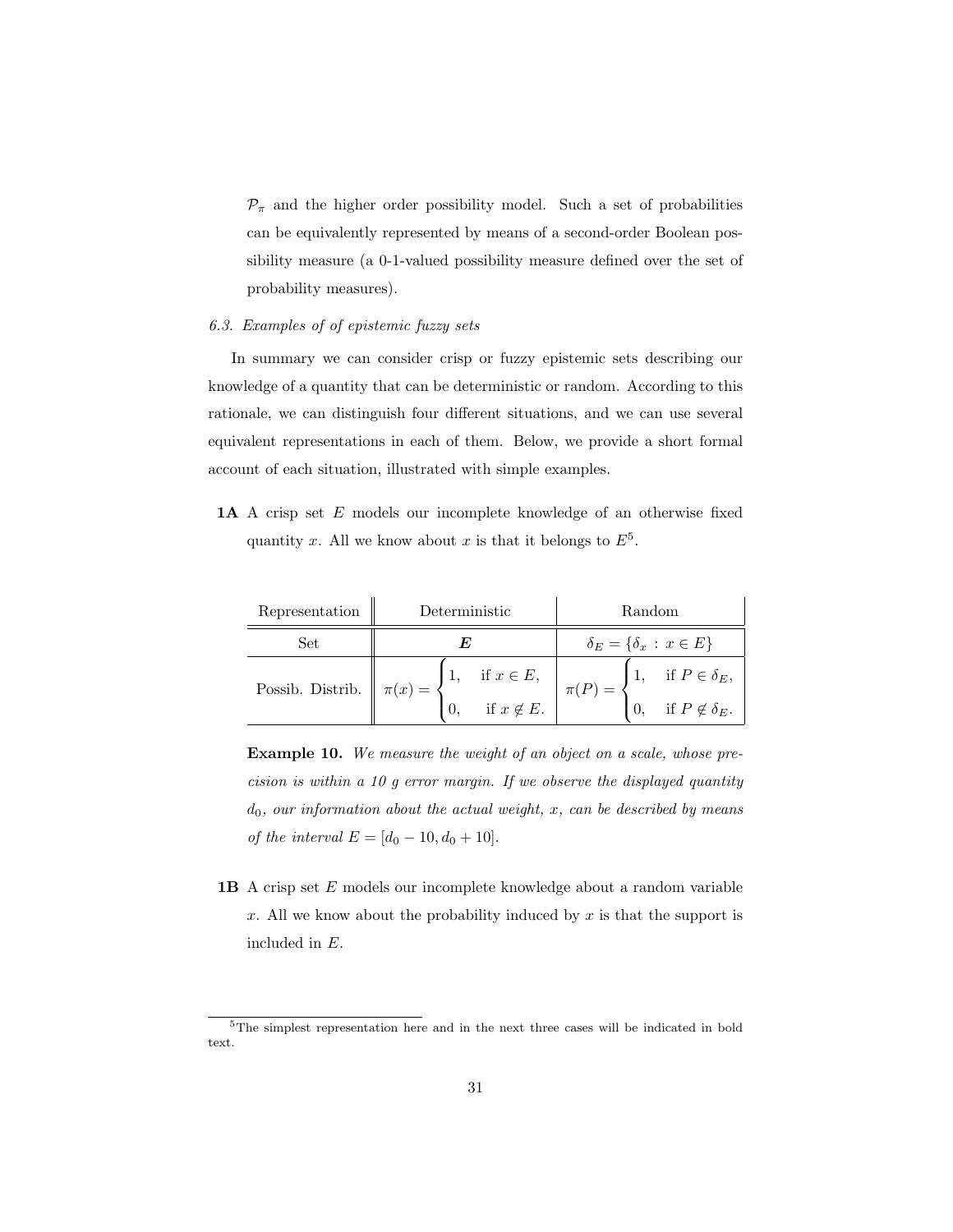| Representation                        | Random only                                                       |  |
|---------------------------------------|-------------------------------------------------------------------|--|
| Set                                   | $P_E = \{P : P(E) = 1\}$                                          |  |
| Possib. Distrib. $\parallel \pi(P) =$ | 1, if $P \in \mathcal{P}_E$ ,<br>0, if $P \notin \mathcal{P}_E$ . |  |

Example 11. Let us consider the scale of Example 10. We assume that the observed value on the scale, say d, is noisy for a fixed object. If we choose the same object again, our measurement could change. These differences are attached to the randomness of the measurement process. Here, we are interested in describing our knowledge about the probability distribution of the random quantity d, based on a single measurement resulting in the outcome  $d_0$ . This is different from the previous example where the measured value (the estimated weight of an object) is not random, but not totally observable due to the lack of precision of the measurement device. Here our knowledge about the true weight  $x$  is affected by both noise and lack of precision. Our information about the probability distribution of d is only given by the set of probability measures whose support is included  $in E = [d_0 - 10, d_0 + 10], so P_E = \{P : P([d_0 + 10, d_0 + 10]) = 1\}.$  But since each of the observations of  $x$  is also imprecise with precision like in Example 10, when we observe  $x = d_0$ , we end up only knowing that  $x \in [d_0 - 20, d_0 + 20],$ 

**2A** A fuzzy set  $\tilde{E}$  models our incomplete knowledge of an otherwise fixed quantity  $x$ . The membership degree of each element in the universe reflects the degree of possibility that  $x$  coincides with it.

| Representation | Deterministic                                                                                                                        | Random                          |
|----------------|--------------------------------------------------------------------------------------------------------------------------------------|---------------------------------|
| Set.           |                                                                                                                                      | $\tilde{E}$ over Dirac measures |
|                | Possib. Distrib. $\ \pi(x) = \sup\{\alpha : x \in \tilde{E}_{\alpha}\}\  \pi(\delta_x) = \sup\{\alpha : x \in \tilde{E}_{\alpha}\}\$ |                                 |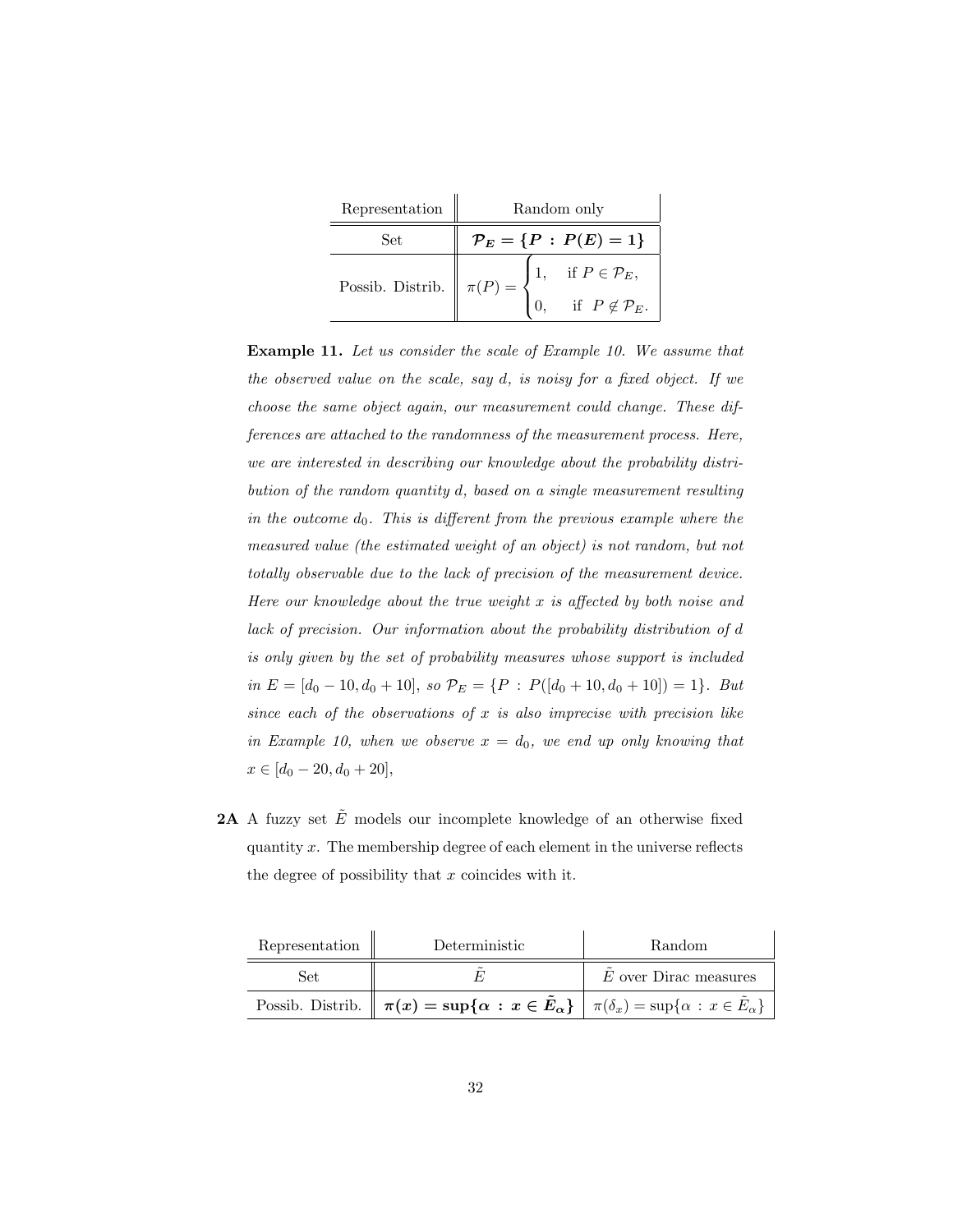**Example 12.** The accuracy expected to be obtained using a GPS receiver will vary according to the overall system used. According to the usual GPS specifications, the information about the current position,  $\mathbf{x} = (x_1, x_2)$  can be described by means of a family of nested circles  $(\alpha$ -cuts), all of them centered at the displayed position d and each one of them attached to a confidence degree:

- The confidence degree of  $E_{0.5}$  is 0.5,  $E_{0.5}$  being called the "circular error probability (CEP)".
- The circle  $E_{0.32}$  is associated to the confidence degree 0.68 and it is "root mean square (RMS)".
- The confidence degree of  $E_{0.05}$  is 0.95. It is the so-called "95% radius  $(R95)$ ".
- The circle  $E_{0.02}$  is associated to a confidence degree 0.98, and it is named "twice the distance root mean square  $(2RMS)$ ".

According to [12, 27], the above family of confidence restrictions can be alternatively represented by means of a fuzzy set  $\pi$ . Each value  $\pi(\mathbf{y})$  denotes the possibility that the actual (fixed) position  $\bf{x}$  coincides with  $\bf{y}$ .

**2B** A fuzzy set  $\tilde{E}$  models our incomplete knowledge of a random variable x. The fuzzy set represents a possibility distribution encoding a family of subjective probabilities. Alternatively, each  $\alpha$ -cut of the fuzzy interval may be viewed as containing the support of the distribution with (subjective) probability at least  $1 - \alpha$ .

| Representation           | Random only                                                                                                                        |
|--------------------------|------------------------------------------------------------------------------------------------------------------------------------|
| Set                      | $\Big\Vert \; \mathcal P_\pi = \{P_x \,:\, P_x(A) \leq \sup_{a \in A} \pi(a), \; \forall \, A\}$                                   |
| Crisp Possib. Distrib.   | $\pi(P_x) = \begin{cases} 1, & \text{if } P_x \in \mathcal{P}_{\pi}, \\ 0, & \text{if } P_x \notin \mathcal{P}_{\pi}. \end{cases}$ |
| Gradual Possib. Distrib. | $\pi(P_x) = \sup \{ \alpha : P_x(E_\alpha) = 1 \}$                                                                                 |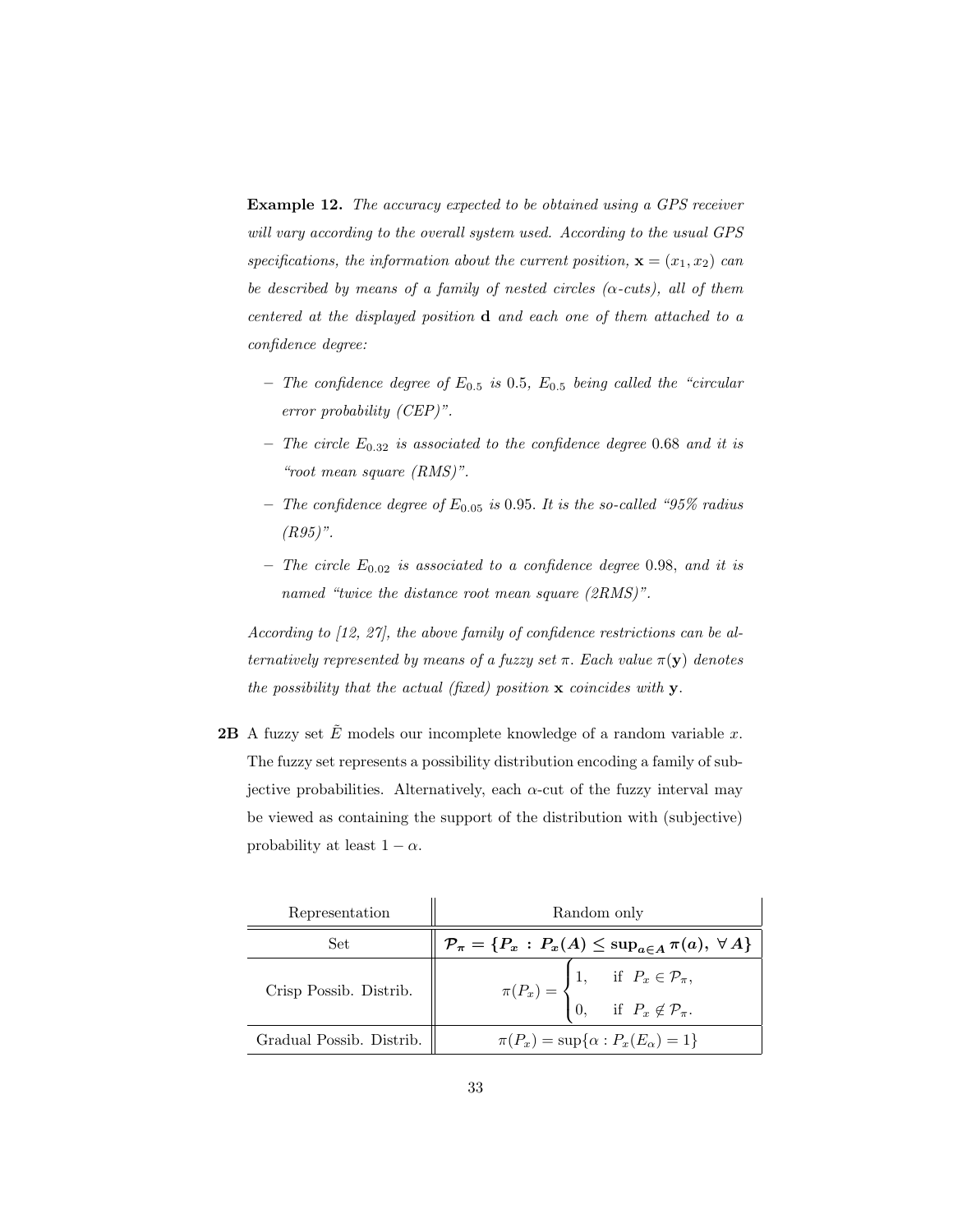Example 13. Let us consider the information provided in Example 12 and assume that the displayed point  $\bf d$  may vary for a fixed location  $\bf x$ . These differences are attached to the randomness of the measurement process, that depend on the current position of satellites. Here, we are interested in describing our knowledge about the probability distribution of the displayed location d in a forthcoming measurement, based on a single measurement resulting in the outcome  $d_0$ . Our information about the probability distribution of  $\mathbf d$  is given by the set of probability measures dominated by the possibility measure  $\Pi$  determined by the following equation:

$$
\Pi(A) = \sup_{x \in A} \pi(x), \ \forall A \subseteq \mathbb{R}^2,
$$

where  $\pi$  is a fuzzy set very closely related to the one considered in Example 12: its  $\alpha$  cuts are also centered on the displayed position **d** and their diameters are twice the diameters of the cuts of the fuzzy set E.

The simple use of a fuzzy set interpreted as a possibility distribution dominating an objective probability distribution does not make it clear where the objective probability distribution comes from, i.e. the underlying sample space. Moreover, it does not account for a possible underlying measurement process of  $x$ . Namely, regardless of whether  $x$  is deterministic or stochastic, there may be a stochastic measurement process yielding more or less accurate information on the possible values of  $x$ . The setting of fuzzy random variables extends the above distinctions by taking the measurement process into account explicitly.

# 6.4. Various notions of random fuzzy sets

The history of fuzzy random variables is not simple as it was started by two separate groups with respectively epistemic and ontic views in mind. The first papers are those of Kwakernaak [49, 50] in the late seventies, clearly underlying an epistemic view of fuzzy sets, a line followed up by Kruse and Meyer [48]. They view a fuzzy random variable as a (disjunctive) fuzzy set of classical random variables (those induced by selection functions compatible with the random fuzzy set). It represents what is known about the variability of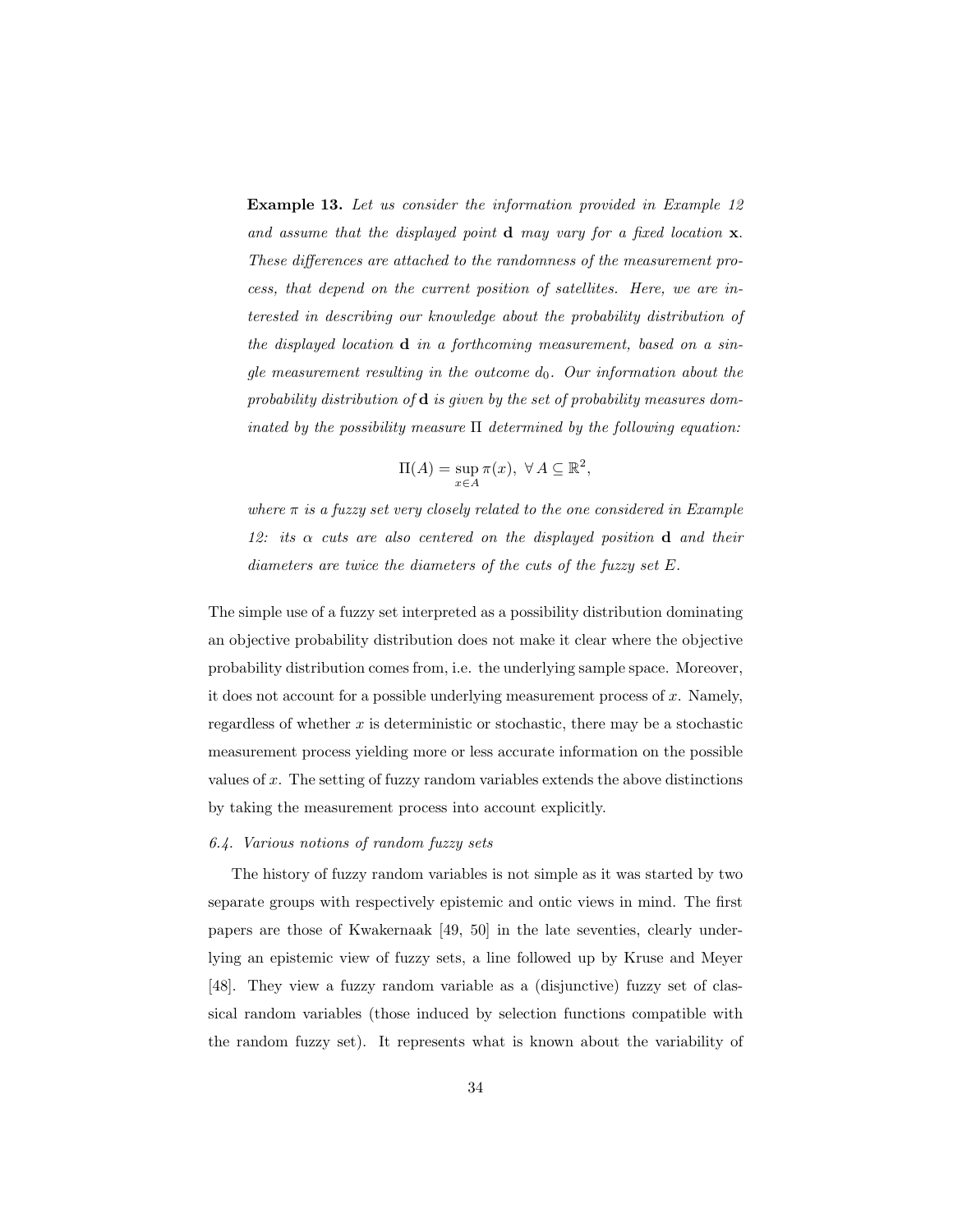the underlying ill-known random variable. These works can thus be viewed as extending the framework of Dempster's upper and lower probabilities based on the triple  $(\Omega, P, X)$  to fuzzy set-valued mappings  $\tilde{X}$ , where  $\tilde{X}(\omega)$  defines a possibility distribution restricting the possible values of  $x(\omega)$ . The degree of possibility that x is the random variable underlain by  $(\Omega, P, \tilde{X})$  is

$$
\pi(x) = \inf_{\omega \in \Omega} \mu_{\tilde{X}(\omega)}(x(\omega)) \tag{24}
$$

For each level  $\alpha \in (0,1], \tilde{X}_{\alpha}(\omega) = \{s \in S : \mu_{\tilde{X}(\omega)}(s) \geq \alpha\}$  is a multiple valued mapping such that  $(\Omega, P, \tilde{X}_{\alpha})$  is an epistemic random set according to Dempster framework. Kruse and Meyer [48] clearly define the variance of a fuzzy random variable as a fuzzy set of positive reals induced by applying the extension principle to the variance formula. Likewise, the probability of an event becomes restricted by a fuzzy interval in the real line [1, 14]. The evidence theory counterpart of this view deals with belief functions having fuzzy focal elements [76]. An alternative epistemic view of fuzzy random variables was more recently proposed in the spirit of Walley [74], in terms of a convex set of probabilites induced on  $S[15]$ .

In contrast, the line initiated in the mid-1980's by Puri and Ralescu [60] is in agreement with conjunctive random set theory. A fuzzy random variable is then viewed as a random conjunctive fuzzy set, i.e. a classical random variable ranging in a set of (membership) functions. This line of research has been considerably extended so as to adapt classical statistical methods to functional data [7, 40]. The main issue is to define a space of functions equipped with a suitable metric structure [23, 72]. In this theory of random fuzzy sets, a scalar distance between fuzzy sets is instrumental when defining variance viewed as a mean squared deviation from the fuzzy mean value  $[42]$ , in the spirit of Fréchet. A scalar variance can be established on this basis and it reflects the variability of membership functions. It makes sense if for instance, membership functions are models of linguistic terms and some "term variability" must be evaluated given a set of responses provided by a set of people in natural language. The existence of two views of fuzzy random variables, the one initiated by Kwakernaak and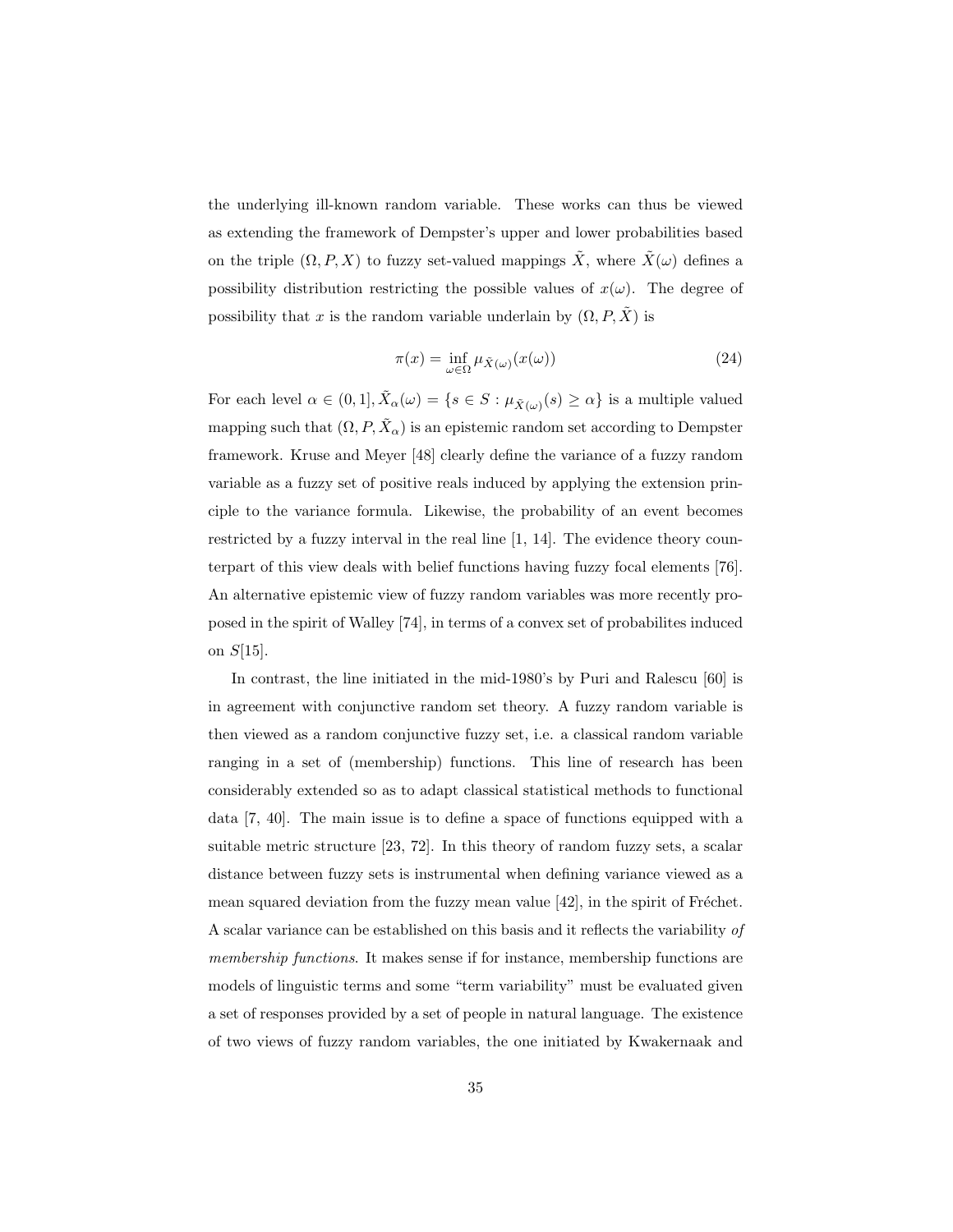the one proposed by Puri and Ralescu, is acknowledged, surveyed and discussed in [38]. See [10] for an extensive comparison of the three views of fuzzy random variables, including the one based on imprecise probabilities.

The ontic view is advocated by Colubi *et al.* [8] in the statistical analysis of linguistic data. The authors argue that they are interested in the statistics of perceptions (see [3] for a general presentation and defense of this paradigm). One of their experiments deals with the visual perception of the length of a line segment expressed on fuzzy scale using a linguistic label among very small, small, medium, large, very large. The considered experiment involves a simultaneous double rating: a free-response fuzzy rating along with a linguistic one. The alleged goal is to predict the category that a person considers correct for the segment. The linguistic evaluation is performed to validate the classification process introduced in the paper. The precise length of the segment exists but it is considered by these authors to be irrelevant for the classification goal. These concede that to predict the real length from the fuzzy perceptions requires a different approach. While the linguistic labels can arguably be considered as ontic entities, the fuzzy rating with free format can hardly be so, as it really is a numerical rendering of the imprecision pervading the perception of an actual length.

The case of Likert scaling is more problematic. This is a method of ascribing quantitative values to qualitative data, thus making them amenable to statistical analysis. For instance, an ordered set of linguistic labels referring to some abstract concept (like beauty) is encoded by successive integers. A typical scale might be strongly agree, agree, not sure/undecided, disagree, strongly disagree. Opinions are collected on such a scale and a mean figure for all the responses is computed at the end of the evaluation or survey. A number of authors have proposed to model such linguistic terms by means of a predefined fuzzy partition made of fuzzy intervals (trapezoids) on a real interval. In some other approaches the format of the fuzzy response can be any fuzzy interval. The idea is to cope with the arbitrariness of encoding qualitative value by precise numbers. In that case, the result of an opinion poll is clearly a random fuzzy set.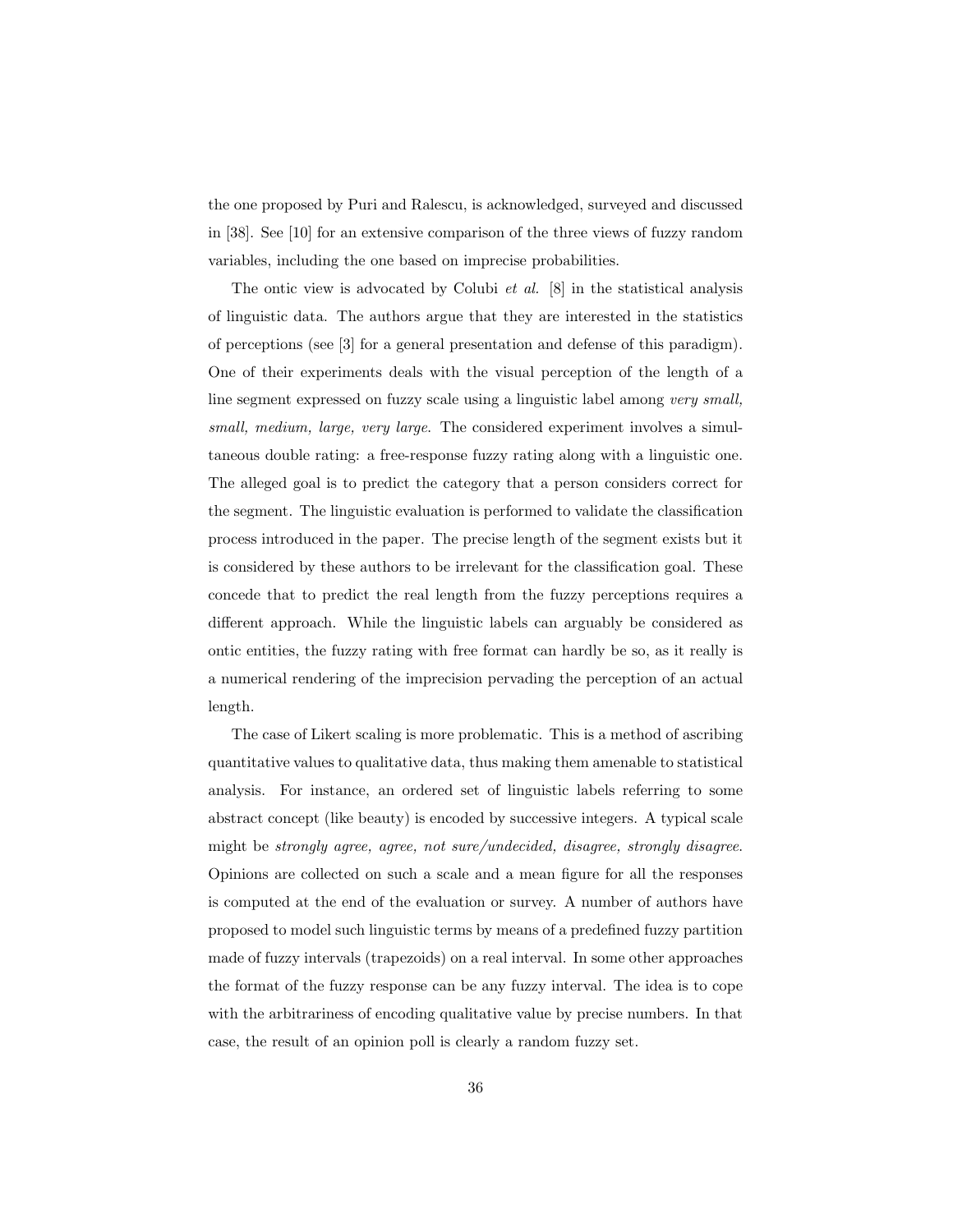However this kind of approach is not convincing from a measurement point of view[25]. First, it is not clear why the underlying real interval can be equipped with addition at all. It is rather an ordinal scale, and trapezoidal fuzzy sets then make no sense. Next, this continuous scale is totally fictitious and it is patent that the real data are the linguistic terms provided by people: there is no underlying real value behind such linguistic terms. If the response has a free format (whereby any fuzzy interval can do), one may again see this fuzzy response as being the evaluation in itself. The latter point would plea for an ontic view of the random fuzzy sets. However the arbitrariness of the numerical encoding casts doubts on the cogency of the sophisticated functional analysis framework needed to formalize fuzzy random set methods, even if there exist programs in the language R which make them easier to apply [73]. It may be that ordinal statistical methods devoted to finite qualitative scales would be more appropriate in this case.

A major application of fuzzy random variables is regression analysis. This topic would deserve an extensive discussion but this is is beyond the scope of this paper. In any case such a discussion would follow the same lines as the one above concerning interval regression. In fact, most current fuzzy set approaches are of the ontic style, following the pioneering work of Diamond [22], or adopt the possibilistic view of Tanaka [71]. Recently, Denoeux [20]'s generalized EM algorithm explicitly adopts an epistemic view of fuzzy data. But his approach, based on Zadeh's probability of a fuzzy event, yields a precise regression line, based on averaging. This is in agreement with the philosophy of the EM algorithm and it contrasts with the idea of propagating the imprecision modelled by fuzzy data on the results, as done in [53] as well as with the idea of representing the imprecision of precise noisy data as done in [59].

# 7. Conclusion

This position paper has argued that the use of set-valued and fuzzy mathematics in information processing tasks gives the opportunity to reason about knowledge, an issue not so popular in data-driven studies. However, one should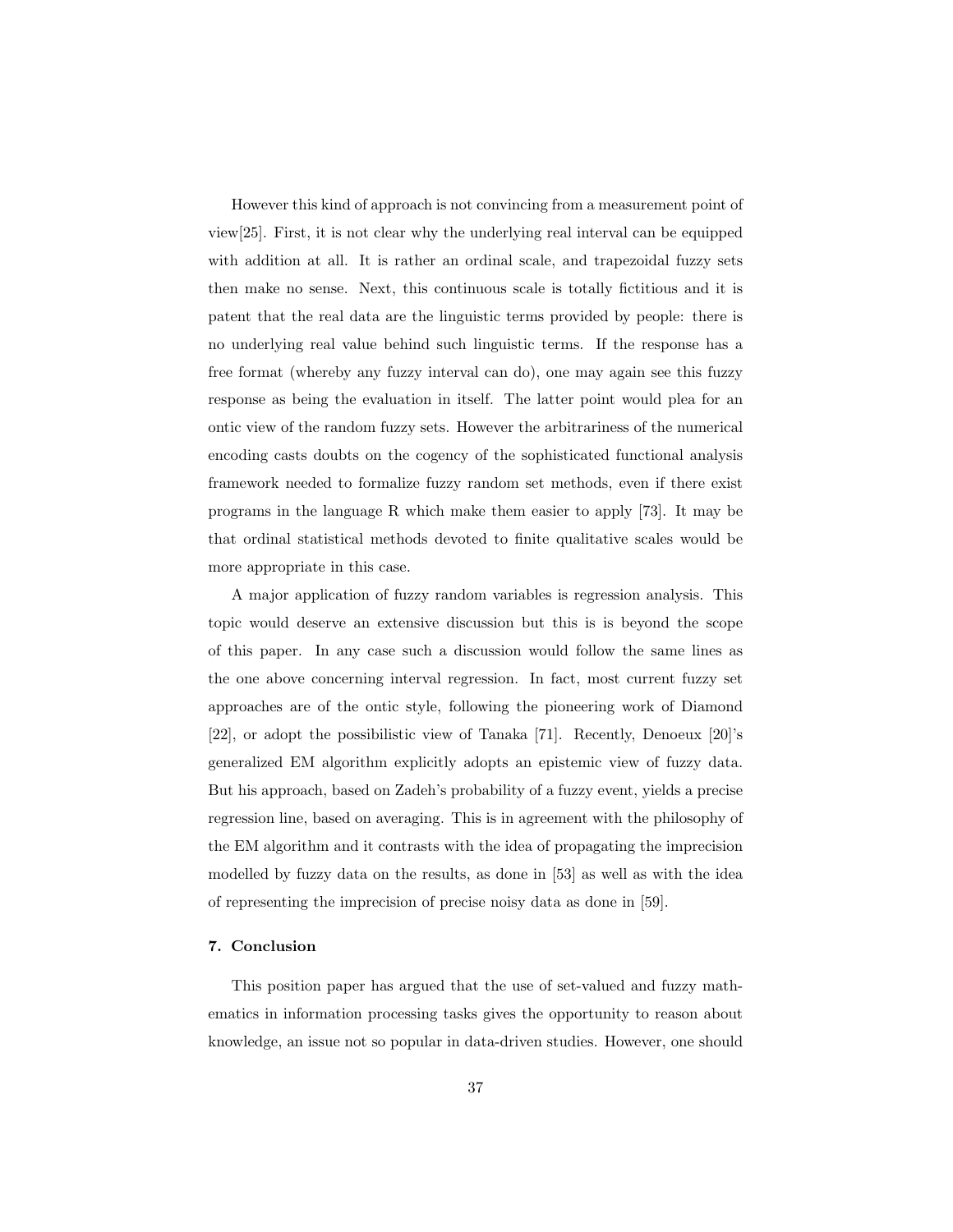distinguish between genuine set-valued problems where sets stand for existing entities and epistemic data analysis problems where sets represent incomplete information. This distinction impacts the very way new versions of old problems can be posed so as to be meaningful in practice. Adding knowledge representation and reasoning to the modeling paradigm seems to be a good way to reconcile Artificial Intelligence and numerical engineering methods.

Strangely enough, fuzzy set-based information processing techniques gathered under the Soft Computing flag are not set-valued methods, as they aim most of the time at computing standard numerical functions using fuzzy rules and neural networks, exploiting stochastic metaheuristics to optimise the fit. A fuzzy system is then seldom viewed as an epistemic fuzzy set of systems. Adopting the latter view could lead to fruitful developments of fuzzy sets methods in a direction not yet much considered in the engineering sciences, beyond rehashing good old fuzzy rule-based systems further. For instance, the study of fuzzy differential inclusions in the style initiated by Huellermeier [45] goes in this direction (see [6]).

## Acknowledgments

This work has been partially supported by the Spanish Ministry of Education and Science and the European Regional Development Fund (FEDER), under project TIN2011-24302.

# References

- [1] Baudrit C, Couso I., Dubois D. (2007) Joint propagation of probability and possibility in risk analysis: Towards a formal framework. Int J Approx Reas, 45, 82-105
- [2] Bertoluzza A. S. C., Salas A., Corral N. (1995) On a new class of distances between fuzzy numbers, Mathware and Soft Comp, 2: 71–84
- [3] A. Blanco-Fernández et al.  $(2013)$  A distance-based statistical analysis of fuzzy number-valued data. Submitted to Int. J. Approx. Reasoning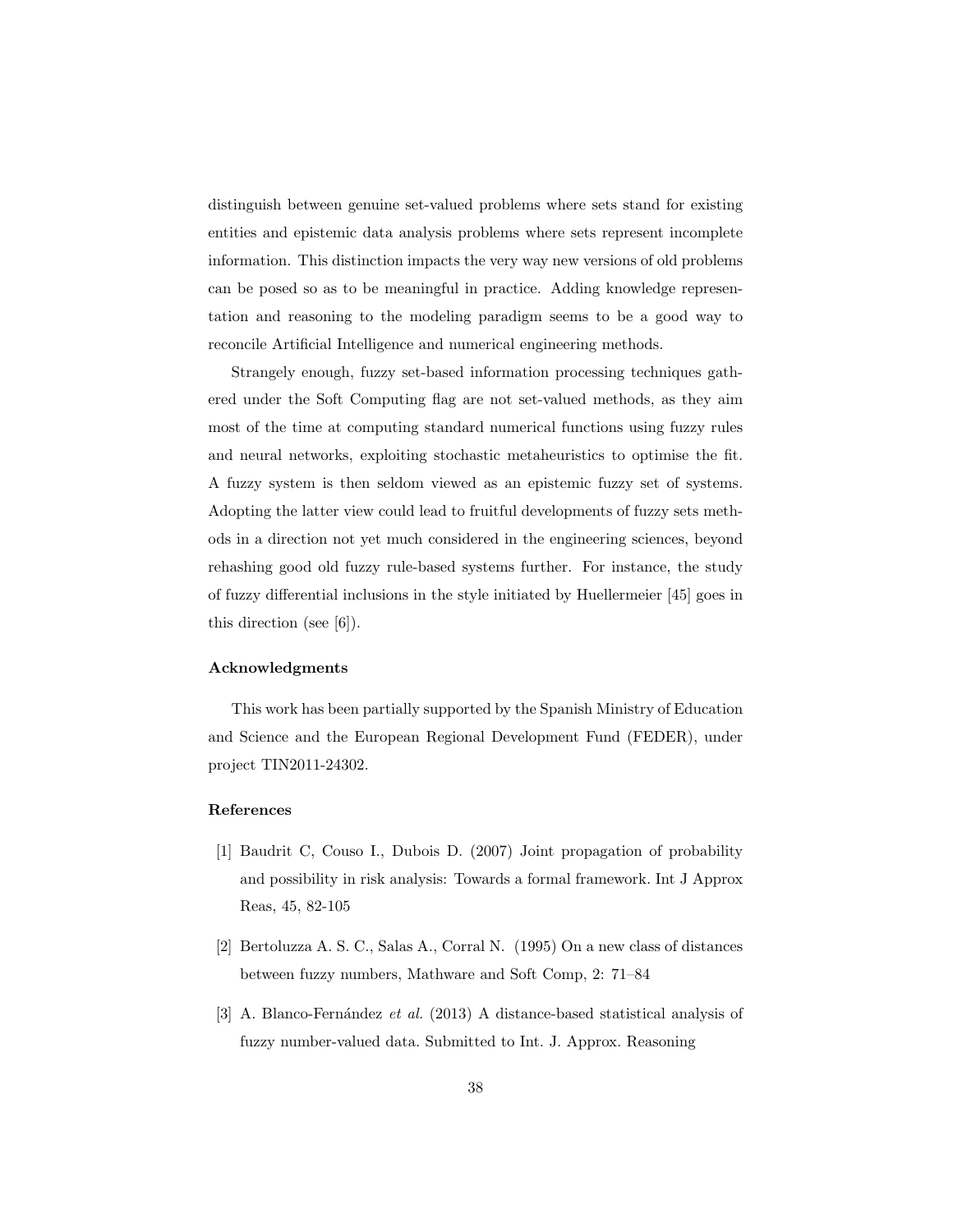- [4] Boukezzoula R., Galichet S., Bisserier A. (2011) A Midpoint-Radius approach to regression with interval data. Int. J. Approx. Reasoning 52: 1257- 1271
- [5] Bouyssou D., Dubois D., Pirlot M., Prade H., Eds. (2009) Decision-making Process- Concepts and Methods, ISTE London & Wiley, New-York.
- [6] Y. Chalco-Cano, H. Romn-Flores (2013) Some remarks on fuzzy differential equations via differential inclusions Fuzzy Sets Syst, in press, http://dx.doi.org/10.1016/j.fss.2013.04.017,
- [7] Colubi A. (2009) Statistical inference about the means of fuzzy random variables: Applications to the analysis of fuzzy- and real-valued data. Fuzzy Sets Syst 160(3): 344-356
- [8] Colubi A., González-Rodríguez G., Gil M. A., Trutschnig W. (2011) Nonparametric criteria for supervised classification of fuzzy data. Int. J. Approx Reas 52: 1272-1282
- [9] Cordón O. (2011) A historical review of evolutionary learning methods for Mamdani-type fuzzy rule-based systems: Designing interpretable genetic fuzzy systems, Int. J. of Approximate Reasoning, 52(6): 894-913.
- [10] Couso I. and Dubois D. (2009) On the Variability of the Concept of Variance for Fuzzy Random Variables. IEEE Trans Fuzzy Syst 17: 1070-1080
- [11] Couso I. and Moral S. (2010) Independence concepts in Evidence Theory. Int. J. of Approximate Reasoning 51, 748-758.
- [12] Couso I., Montes S. and Gil P. (2001) The necessity of the strong  $\alpha$ -cuts, Int. J. Unc. Fuzz. Knowl. Based Syst. 9, 249.
- [13] Couso I., Moral S. and Walley, P. (2000) A survey of concepts of independence for imprecise probabilities, Risk, Decision and Policy 5, 165-181.
- [14] Couso I. and Sánchez L. (2008) Higher order models for fuzzy random variables. Fuzzy Sets Syst 159: 237-258.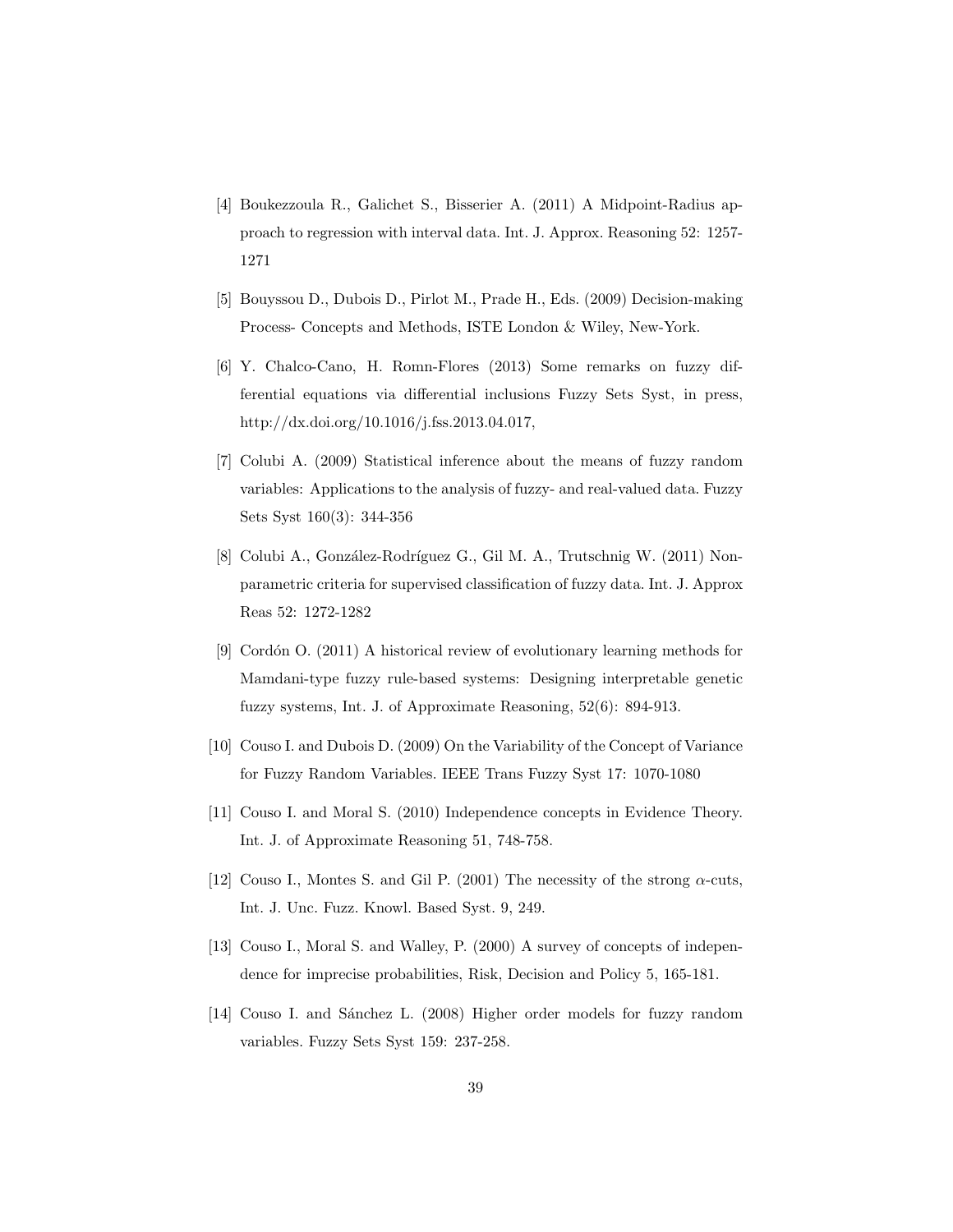- [15] Couso I. and Sánchez L. (2011) Upper and lower probabilities induced by a fuzzy random variable. Fuzzy Sets Syst 165: 1-23
- [16] Couso I. and Sánchez L. (2011) Mark-recapture techniques in statistical tests for imprecise data. Int. J. Approx. Reas 52: 240-260
- [17] De Campos L.M., Lamata M.T., Moral S. (1990) The concept of conditional fuzzy measure. Int. J. of Intell Syst, 5: 237-246.
- [18] De Cooman G., Walley P. (2002) An imprecise hierarchical model for behaviour under uncertainty, Theory and Decision 52: 327-374
- [19] Dempster A. P. (1967) Upper and lower probabilities induced by a multivalued mapping, Ann Math Stat 38: 325–339
- [20] Denoeux T. Maximum likelihood estimation from fuzzy data using the EM algorithm. Fuzzy Sets and Systems, 183(1):72-91, 2011.
- [21] Denoeux T., Younes Z. and Abdallah F. (2010) Representing uncertainty on set-valued variables using belief functions. Artificial Intelligence, 174(7- 8): 479-499.
- [22] Diamond P. (1988) Fuzzy least squares, Inform Sci 46:141-157
- [23] Diamond P. and Kloeden P. (1994) Metric spaces of fuzzy sets, World Scientific, Singapore.
- [24] Dubois D. (2006) Possibility theory and statistical reasoning Comp Stat & Data Anal, 51: 47-69.
- [25] Dubois D. (2011) The role of fuzzy sets in decision sciences: Old techniques and new directions. Fuzzy Sets Syst 184: 3-28
- [26] Dubois D., Denoeux T. (2012) Conditioning in Dempster-Shafer Theory: Prediction vs. Revision. In: Belief Functions (T. Denoeux and M.-H. Masson, Eds), Advances in Soft Computing, vol. 164, 385-392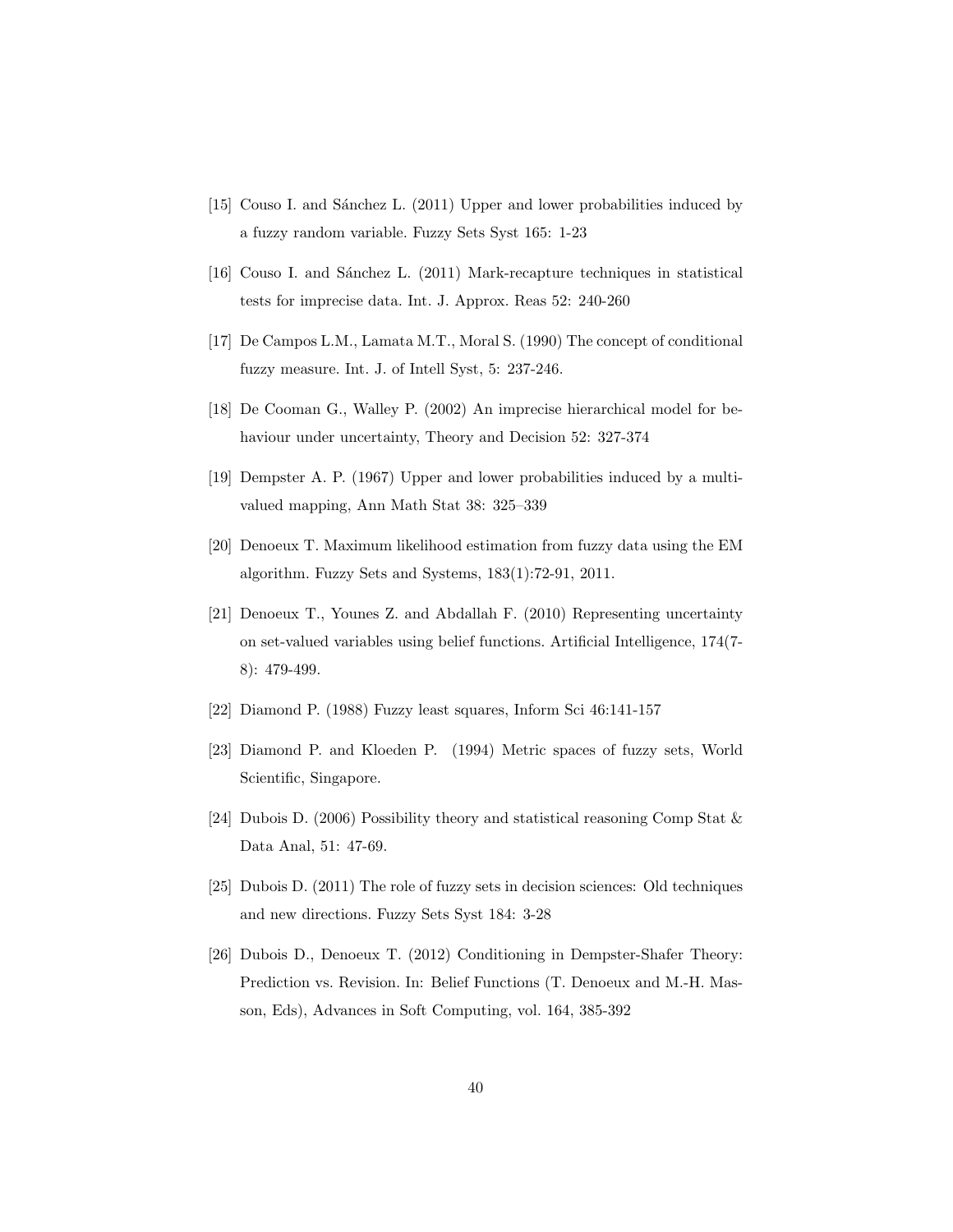- [27] Dubois D., Foulloy L., Mauris G., Prade H. (2004) Probability-possibility transformations, triangular fuzzy sets, and probabilistic inequalities, Reliable Comput. 10, 273-297.
- [28] Dubois D. and Prade H. (1988) Possibility Theory, Plenum Press, New York.
- [29] Dubois D. and Prade H. (1988) Incomplete conjunctive information, Comp & Math Appl, 15: 797–810
- [30] Dubois D. and Prade H. (1992) When upper probabilities are possibility measures, Fuzzy Sets Syst, 49: 65–74.
- [31] Dubois D., Prade H. (1997) The three semantics of fuzzy sets, Fuzzy Sets Syst, 90: 141–150.
- [32] Dubois D. and Prade H. (2009) Formal representations of uncertainty. Chap. 3 in [5], 85-156
- [33] Dubois D. and Prade H. (2012) Gradualness, uncertainty and bipolarity: Making sense of fuzzy sets, Fuzzy Sets Syst, 192: 3–24
- [34] Dubois D. Foulloy L. Mauris G. Prade H. (2004) Probability-possibility transformations, triangular fuzzy sets, and probabilistic inequalities. Reliable Computing,10: 273-297
- [35] Fagin, R., Halpern, J.Y. (1991) A new approach to updating beliefs. In: P.P. Bonissone, M. Henrion, L.N. Kanal, J.F. Lemmer (eds.) Uncertainty in Articial Intelligence (UAI91), pp. 347-374. Elsevier Science, New York
- [36] Ferraro M. B., Coppi R., González-Rodríguez G., Colubi A. (2010) A linear regression model for imprecise response. Int. J. Approx. Reas 51: 759-770
- [37] Ferson S., Ginzburg L., Kreinovich V., Longpre L., Aviles, M. (2002) Computing variance for interval data is NP-hard. ACM SIGACT News 33: 108– 118.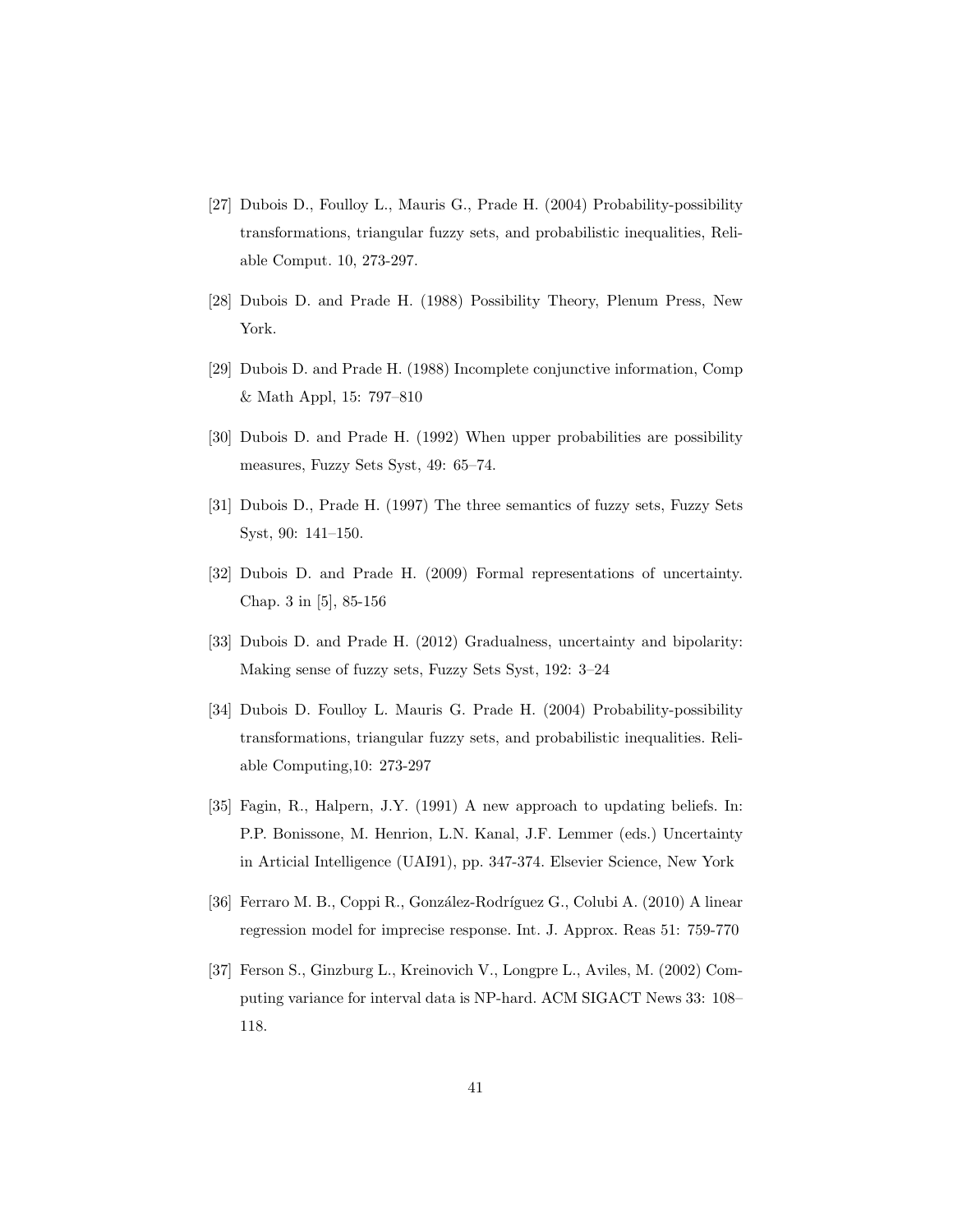- [38] Gebhardt J., Gil M.A., Kruse R. (1998) Fuzzy set-theoretic methods in statistics, in: R.Slowinski(Ed.) ,Fuzzy Sets in Decision Analysis, Operations Research and Statistics, Kluwer Academic Publishers, Boston, pp. 311-347.
- [39] González-Rodríguez G., Blanco A., Colubi A., Lubiano, M.A. (2009). Estimation of a simple linear regression model for fuzzy random variables. Fuzzy Sets and Systems. Vol. 160, n 3, pp. 357-370.
- [40] González-Rodríguez G., Colubi A., Gil M.A. (2012). Fuzzy data treated as functional data. A one-way ANOVA test approach. Computational Statistics and Data Analysis. Vol. 56(4), pp. 943-955.
- [41] Jaffray J.Y. (1992) Bayesian updating and belief functions. IEEE Trans. on Systems, Man and Cybernetics, 22, 1144-1152.
- [42] Körner, R. (1997) On the variance of fuzzy random variables, Fuzzy Sets Syst. 92: 83–93
- [43] Halpern J. Y., Fagin R. , Moses Y. , and Vardi M.Y. (2003) Reasoning About Knowledge MIT Press, Cambridge (Revised paperback edition)
- [44] Herzig A., Lang J., and Marquis P. (2003) Action representation and partially observable planning using epistemic logic, Proc. Int. Joint Conf. on Artificial Intelligence (IJCAI-03), Acapulco, Morgan Kaufmann San Francisco, 1067–1072.
- [45] Huellermeier E., An approach to modelling and simulation of uncertain dynamical systems, Int. J. Uncertainty, Fuzziness & Knowledge-Based Systems 5 (1997) 117–137.
- [46] Kendall, D.G. (1974) Foundations of a theory of random sets. In: E.F. Harding and D.G. Kendall, eds. Stochastic geometry. New York: Wiley, 322-376.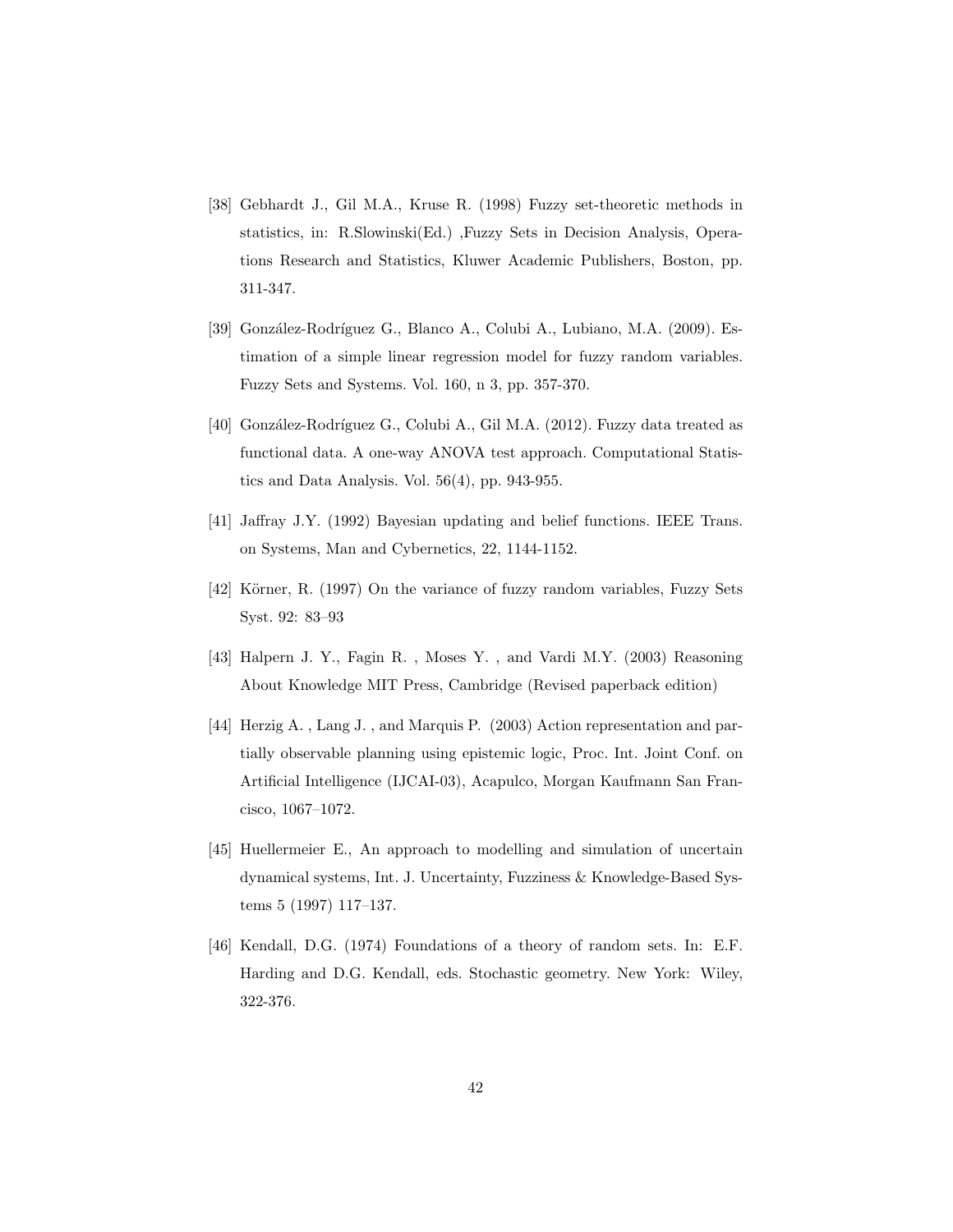- [47] Kreinovich V., Xiang G., Ferson S. (2006) Computing mean and variance under Dempster-Shafer uncertainty: Towards faster algorithms, Int. J.l of Approximate Reasoning, 42(3): 212-227.
- [48] Kruse R. and Meyer K (1987) Statistics with Vague Data, D. Reidel Dordrecht, The Netherlands
- [49] Kwakernaak, H. (1978) Fuzzy random variables I. definitions and theorems, Inform Sci, 15:1–29
- [50] Kwakernaak, H. (1978) Fuzzy random variables II. Algorithms and examples for the discrete case, Inform Sci, 17: 253-278, 1979.
- [51] Lindley D.V. (1982) Scoring rules and the inevitability of probability. Int Statist Rev, 50, 1- 26
- [52] Loquin K. and Dubois D. (2010) Kriging and epistemic uncertainty: a critical discussion, in Jeansoulin R. et al. (eds), Methods for Handling Imperfect Spatial Information, Springer, Berlin Heidelberg New York, 269–305
- [53] Loquin K. and Dubois D. (2010) Kriging with Ill-known variogram and data. In Scalable Uncertainty Management (SUM 2010), Toulouse, Deshpande A. Hunter A. (eds), LNAI 6379, Springer, Berlin Heidelberg New York, 219-235
- [54] Matheron G. (1975) Random Sets and Integral Geometry J.Wiley & Sons New York.
- [55] Moore R. (1979) Methods and Applications of Interval Analysis. SIAM Studies in Applied Mathematics, Philadelphia.
- [56] Nguyen H.T. (1978) On random sets and belief functions, J. Math. Anal. Appl. 65: 531-542.
- [57] Paris J. The uncertain Reasoner's Companion, Cambridge University Press, 1994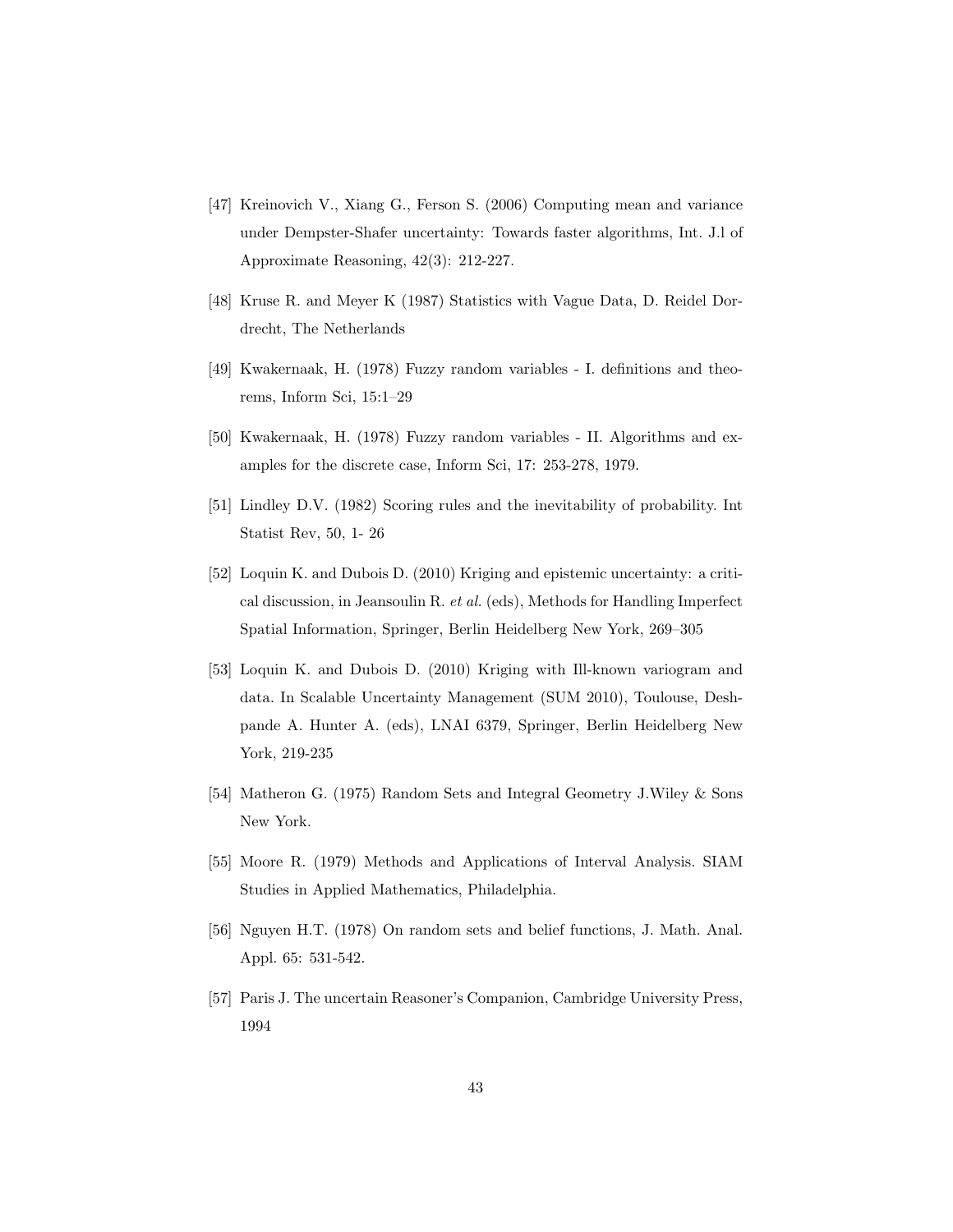- [58] F. Pichon, Dubois D., T. Denoeux (2012) Relevance and truthfulness in information correction and fusion, Int J Approx Reas, 53: 159-175.
- [59] Prade H. and Serrurier M. (2011) Maximum-likelihood principle for possibility distributions viewed as families of probabilities. IEEE International Conference on Fuzzy Systems (FUZZ-IEEE 2011), Taipei, IEEE, 2987-2993
- [60] Puri M. and Ralescu D. (1986) Fuzzy random variables, J. Math. Anal. Appl. 114: 409–422
- [61] Ramos-Guajardo, A. B. and Lubiano M. A. (2012), K-sample tests for equality of variances of random fuzzy sets, Comp Stat & Data Anal, 56: 956-966.
- [62] Shackle, G. L. S., (1961) Decision, Order and Time in Human Affairs (2nd edition), Cambridge University Press, UK
- [63] Shafer G. (1976) A Mathematical Theory of Evidence, Princeton University Press, 1976.
- [64] Shafer G. and Tversky A. (1985) Languages and designs for probability, Cogn Sci. 9: 309–339
- [65] Spadoni, M. and Stefanini, L. (2011). Computing the variance of interval and fuzzy data. Fuzzy Sets Syst, 165: 24–36.
- [66] S´anchez L., Couso I., Casillas J. (2009) Genetic Learning of Fuzzy Rules based on Low Quality Data. Fuzzy Sets and Systems 160(17) 2524-2552.
- [67] S´anchez L., Couso I. (2007) Advocating the use of Imprecisely Observed Data in Genetic Fuzzy Systems. IEEE Transactions on Fuzzy Systems 15 (4), 551-562.
- [68] Sánchez L., Couso I. (1998) Learning from Imprecise Examples with GA-P Algorithms, Mathware and Soft Computing, 2-3 (5) 305-319.